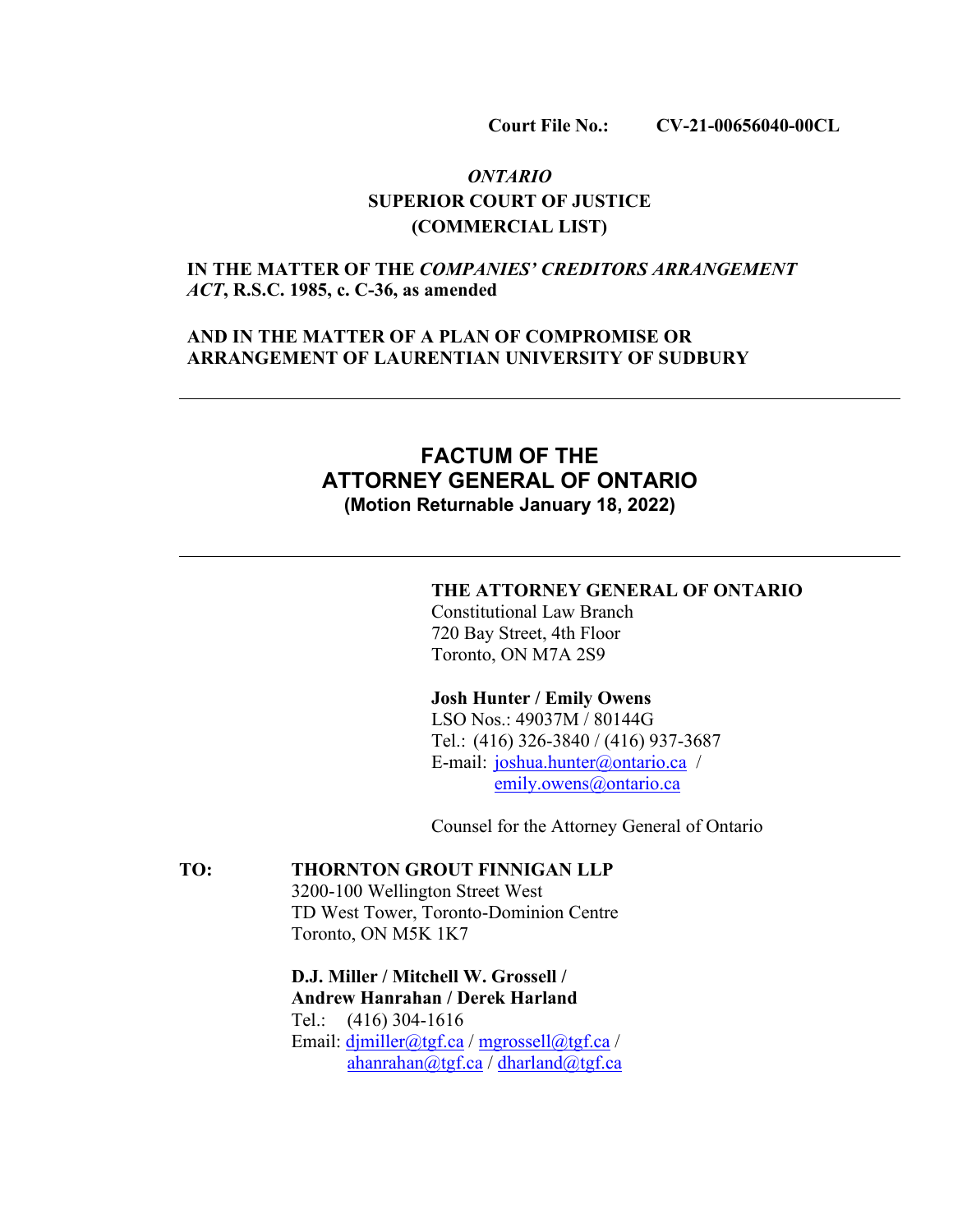#### **STOCKWOODS LLP**

77 King Street West, Suite 4130 TD North Tower, Toronto-Dominion Centre Toronto, ON M5K 1H1

## **Brian Gover / Fredrick Schumann**

Tel.: (416) 593-7200 Email: [briang@stockwoods.ca](mailto:briang@stockwoods.ca) / [fredricks@stockwoods.ca](mailto:fredricks@stockwoods.ca)

Lawyers for the Applicant (Moving Party)

### **AND TO: CONWAY BAXTER WILSON LLP/s.r.l.**

400-411 Roosevelt Avenue Ottawa, ON K2A 3X9

**David P. Taylor / Alyssa Holland**  Tel.: (613) 288-0149 Email: [dtaylor@conwaylitigation.ca](mailto:dtaylor@conwaylitigation.ca) / [aholland@conwaylitigation.ca](mailto:aholland@conwaylitigation.ca)

Lawyers for the Speaker of the Legislative Assembly of Ontario

### **AND TO: GOWLING WLG (CANADA) LLP**

1 First Canadian Place 100 King Street West, Suite 1600 Toronto, ON M5X 1G5

#### **Richard Dearden / Heather Fisher / Sarah Boucard**

Tel.: (416) 862-7525 Email: [richard.dearden@gowling.com](mailto:richard.dearden@gowling.com) / [heather.fisher@gowling.com](mailto:heather.fisher@gowling.com) / [sarah.boucaud@gowling.com](mailto:sarah.boucaud@gowling.com) 

Lawyers for the Auditor General of Ontario

#### **AND TO: DEPARTMENT OF JUSTICE CANADA**

Suite 3400, Exchange Tower Box 36, First Canadian Place Toronto, ON M5X 1K6

### **Jon Bricker**

Tel.: (416) 973-7171 Email: [jon.bricker@justice.gc.ca](mailto:jon.bricker@justice.gc.ca)

### **AND TO: SERVICE LIST**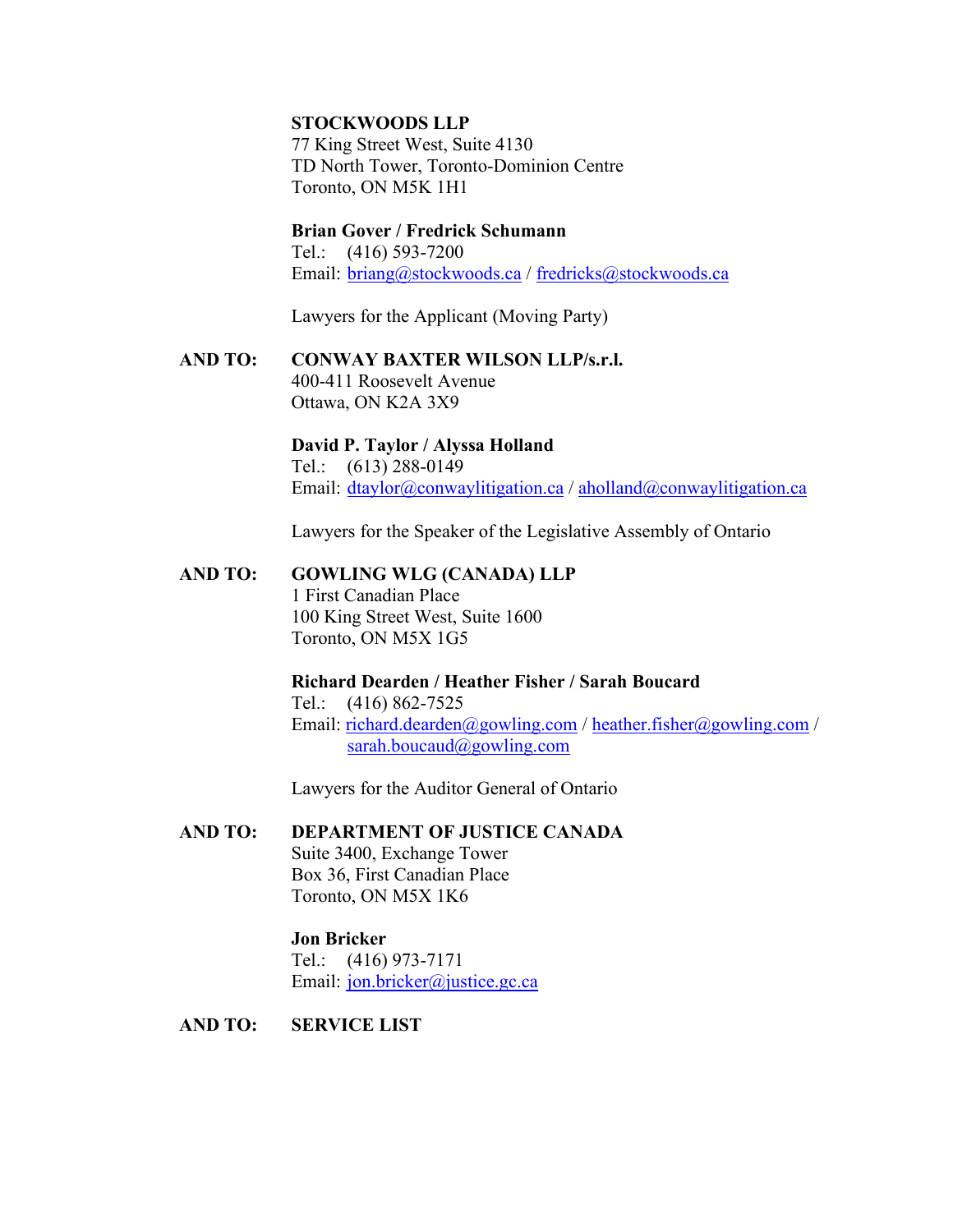## **TABLE OF CONTENTS**

| This Court Lacks Jurisdiction to Stay the Speaker's Warrants Absent a Finding<br>A.<br>that the Assembly Lacks the Power to Compel the Production of Privileged |
|-----------------------------------------------------------------------------------------------------------------------------------------------------------------|
| Even If this Court has Jurisdiction to Grant a Stay, Laurentian Must Meet the<br><b>B.</b>                                                                      |
| Laurentian Cannot Meet Either the Strong Prima Facie Test or the Ordinary<br>$\mathcal{C}$ .                                                                    |
| The Power to Require the Production of Any and All Documents Is a Well-<br>(1)<br>Recognized Privilege That Is Necessary to the Assembly's Functions  10        |
| Parliament Lacks the Power to Limit the Assembly's Privileges  20<br>(2)                                                                                        |
| (3)                                                                                                                                                             |
|                                                                                                                                                                 |
|                                                                                                                                                                 |
|                                                                                                                                                                 |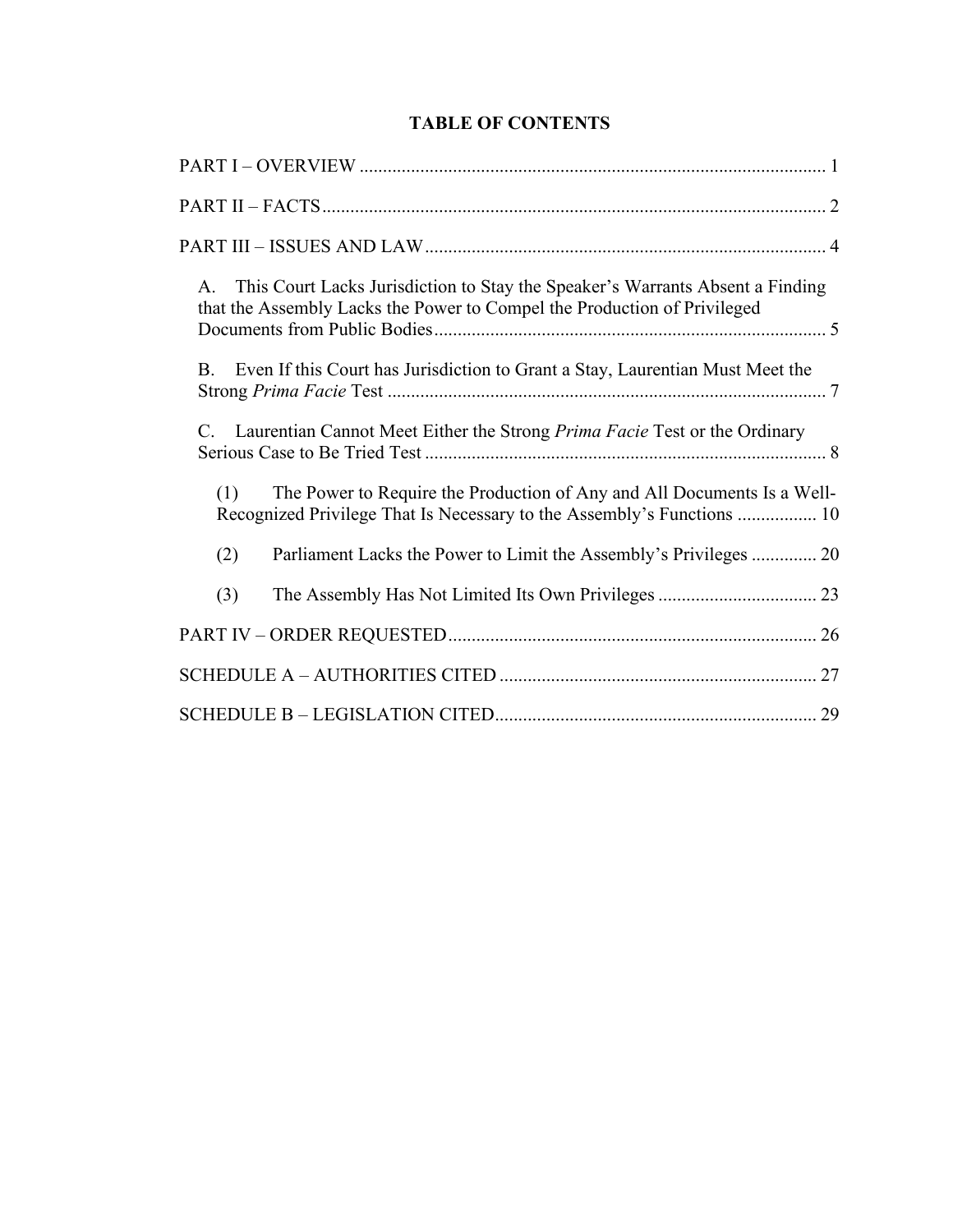#### **PART I – OVERVIEW**

<span id="page-3-0"></span>1. Parliamentary privilege is an essential part of Canada's "Constitution similar in Principle to that of the United Kingdom" that "shield[s] some areas of legislative activity from external review" and "grants the legislative branch of government the autonomy it requires to perform its constitutional functions."

*Constitution Act, 1867, 30 & 31 Vict., c. 3, [Preamble](https://www.canlii.org/en/ca/laws/stat/30---31-vict-c-3/latest/30---31-vict-c-3.html?autocompleteStr=constitu&autocompletePos=2)* 

*Chagnon v. Syndicat de la function publique et parapublique du Québec*, 2018 SCC 39 at para. [1,](https://www.canlii.org/en/ca/scc/doc/2018/2018scc39/2018scc39.html?autocompleteStr=chagnon&autocompletePos=4#par1) [2018] 2 SCR 687

2. One of the oldest recognized parliamentary privileges is the power "to send for persons, papers, and records." In order to perform their constitutional functions, legislative bodies need the power to decide for themselves what information they require, when they require it, and how to use it, free from external influence. Legislatures throughout the Commonwealth have thus long had the power to require the production of any information they determine they require, including information in the hands of private individuals and information protected by solicitor-client privilege.

3. In this motion, Laurentian University of Sudbury ("Laurentian") seeks to stay Speaker's Warrants issued by the Legislative Assembly of Ontario (the "Assembly") to require it to produce privileged information the Standing Committee on Public Accounts (the "Committee") has determined it requires by February 1, 2022 to complete the tasks the Assembly has assigned it.

4. This Court has jurisdiction to determine whether the Assembly has the power to compel the production of privileged documents from a public body. But it does not have the jurisdiction to determine whether the use of those powers is appropriate in this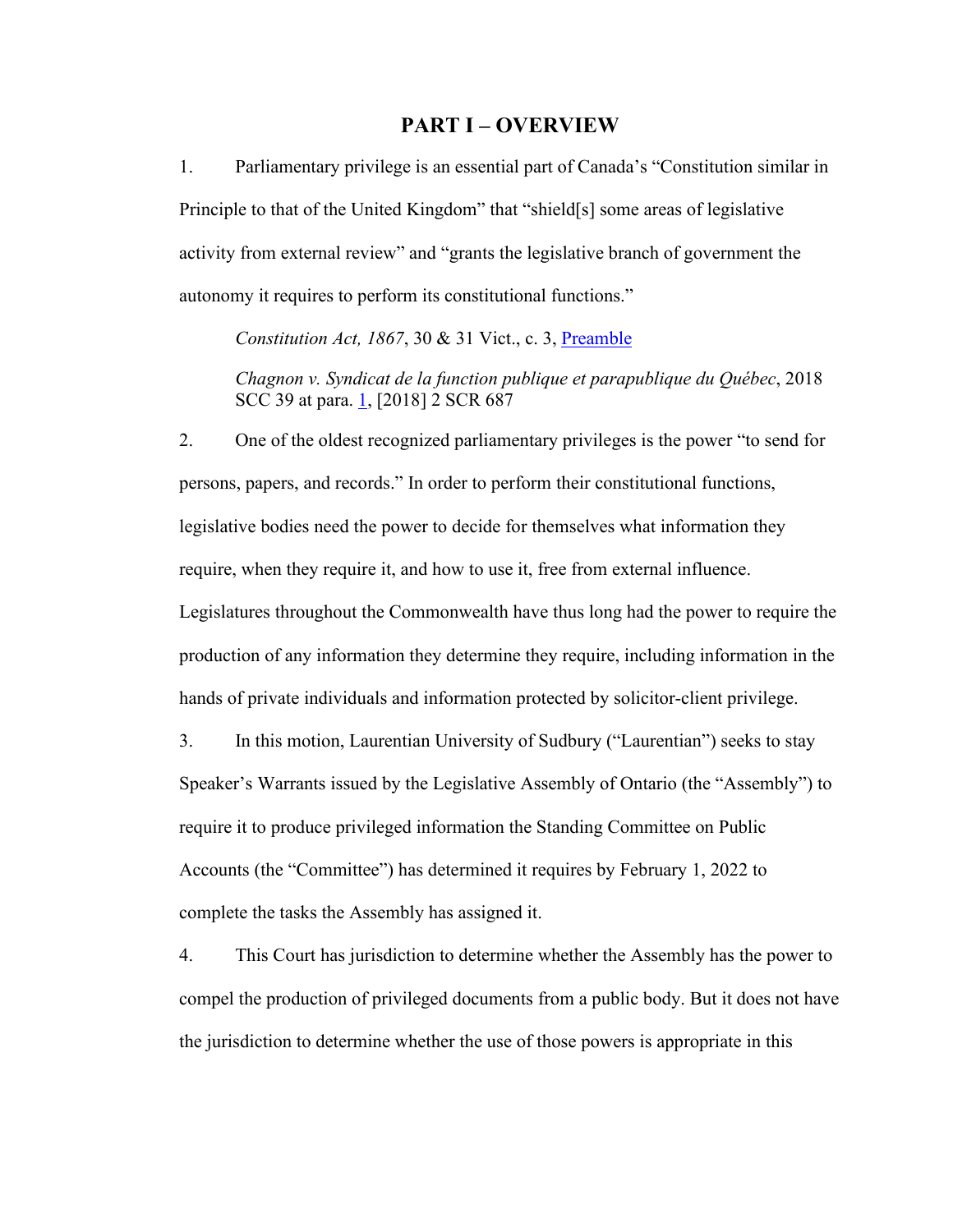particular case. Nor does it have the jurisdiction to stay presumptively valid Speaker's Warrants absent a finding that the privilege on which they are based does not exist.

5. Even if the Court did have that jurisdiction, the outcome of this motion will have the effect of determining the ultimate outcome of Laurentian's challenge to the Warrants. Either Laurentian will have to produce the required documents or, unless a hearing on the merits is held almost immediately, it will succeed in resisting the Warrants for the remainder of this Assembly's term. Laurentian therefore must show there is a "strong likelihood" its challenge will succeed and the Assembly will be found not to have the power to compel the production of solicitor-client privileged documents.

6. This it cannot do. The necessity of legislatures, not the courts, having the final say on which documents they require to perform their functions has long been accepted by both parliamentary and judicial authorities. Parliament lacks the power to limit the constitutionally-protected privileges of the provincial legislative assemblies and the Assembly has not limited its own privilege to demand the production of the documents it believes are necessary to do its work. That autonomy is crucial to the functioning of our parliamentary democracy and this motion should be dismissed.

#### **PART II – FACTS**

<span id="page-4-0"></span>7. Ontario has continuously enjoyed an elected Legislative Assembly since 1791. The original Legislative Assembly of Upper Canada was, together with the Legislative Assembly of Lower Canada, replaced by the Legislative Assembly of the United Province of Canada in 1840 and reconstituted at Confederation as the Assembly.

*[Constitutional Act, 1791](https://www.lgontario.ca/custom/uploads/2017/04/Constitutional-Act-1791.pdf)*, 31 Geo. III, c. 31, s. 2 (UK) *[The Union Act, 1840](https://www.lgontario.ca/custom/uploads/2017/04/Act-of-Union-1840.pdf)*, 3 & 4 Vict., c. 35, s. 3 (UK) *Constitution Act, 1867*, *supra*, [ss. 69-70,](https://www.canlii.org/en/ca/laws/stat/30---31-vict-c-3/latest/30---31-vict-c-3.html?autocompleteStr=constitu&autocompletePos=2#sec69) [82-87,](https://www.canlii.org/en/ca/laws/stat/30---31-vict-c-3/latest/30---31-vict-c-3.html?autocompleteStr=constitu&autocompletePos=23#sec82) and [89-90](https://www.canlii.org/en/ca/laws/stat/30---31-vict-c-3/latest/30---31-vict-c-3.html?autocompleteStr=constitu&autocompletePos=2#sec89)

2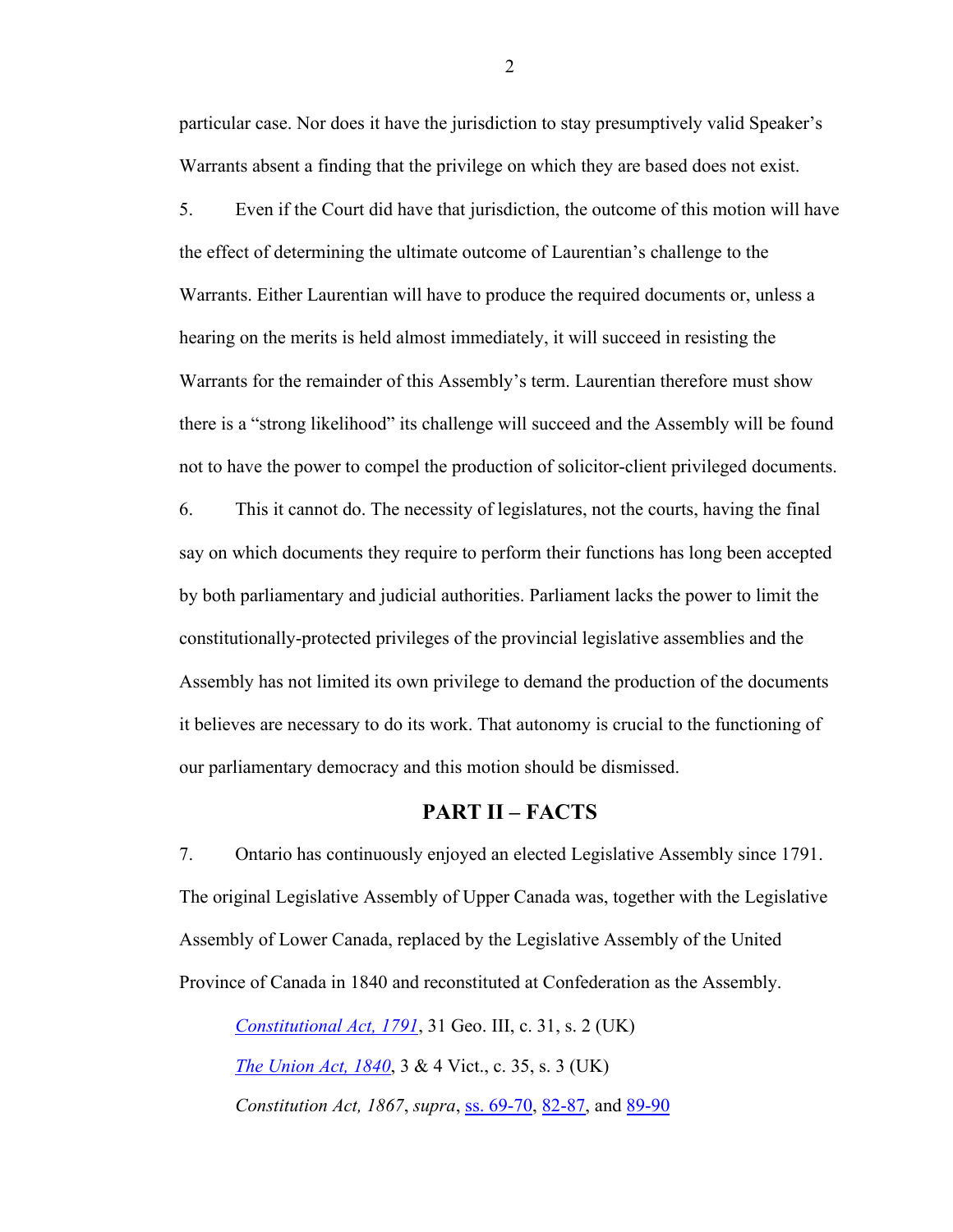8. Exercising its plenary power over education in the province, the Ontario Legislature established Laurentian in 1960. Laurentian's powers, including its power to hold property and participate in legal proceedings, all flow from provincial legislation. Laurentian is required by law to apply all of its property and revenue for the advancement of learning, the dissemination of knowledge, and the intellectual, social, moral and physical development of its members and the betterment of society.

*Constitution Act, 1867*, *supra*, [s. 93](https://www.canlii.org/en/ca/laws/stat/30---31-vict-c-3/latest/30---31-vict-c-3.html?autocompleteStr=constitu&autocompletePos=2#sec93)

*Laurentian University of Sudbury Act, 1960*, SO 1960, c. 151, [ss. 2-4,](https://archive.org/details/v3ontariobills1960ontauoft/page/1068/mode/2up) [6,](https://archive.org/details/v3ontariobills1960ontauoft/page/1070/mode/2up) and [8-9](https://archive.org/details/v3ontariobills1960ontauoft/page/1070/mode/2up)

9. The Legislature has the exclusive jurisdiction to raise revenue for provincial purposes. All such revenues form part of the provincial Consolidated Revenue Fund. Only the Assembly may appropriate any part of the public revenue.

*Constitution Act, 1867*, *supra*, [ss.](https://www.canlii.org/en/ca/laws/stat/30---31-vict-c-3/latest/30---31-vict-c-3.html?autocompleteStr=constitu&autocompletePos=2#sec53) 53, [90,](https://www.canlii.org/en/ca/laws/stat/30---31-vict-c-3/latest/30---31-vict-c-3.html?autocompleteStr=constitu&autocompletePos=2#sec90) [92\(2\)-\(3\), \(5\), and \(9\),](https://www.canlii.org/en/ca/laws/stat/30---31-vict-c-3/latest/30---31-vict-c-3.html?autocompleteStr=constitu&autocompletePos=2#sec92) [92A\(4\),](https://www.canlii.org/en/ca/laws/stat/30---31-vict-c-3/latest/30---31-vict-c-3.html?autocompleteStr=constitu&autocompletePos=2#sec92Asubsec4) [109,](https://www.canlii.org/en/ca/laws/stat/30---31-vict-c-3/latest/30---31-vict-c-3.html?autocompleteStr=constitu&autocompletePos=2#sec109) and [126](https://www.canlii.org/en/ca/laws/stat/30---31-vict-c-3/latest/30---31-vict-c-3.html?autocompleteStr=constitu&autocompletePos=2#sec126)

10. To ensure the proper oversight of the uses to which the public revenue is put, the Assembly established the Committee. The Chair of the Committee is always a member of the Official Opposition. The Public Accounts stand permanently referred to the Committee for its consideration.

Ontario, Legislative Assembly, *[Standing Orders](https://www.ola.org/en/legislative-business/standing-orders)*, ss. 111(h) and 120(b)

11. In the last five fiscal years alone, Laurentian has received almost half a billion

dollars in provincial funding (\$429.4 million), comprising over 45% of its revenues.

Ontario, Auditor General, *Update on the Special Audit of Laurentian University* (December 2021) at 4, Exhibit N to the Supplementary Affidavit of Ephry Mudryk, Moving Party's Motion Record, Tab 3N, p. 198

12. Many of the allegations in Laurentian's factum concern the propriety and advisability of the particular request for documents that led to the issuance of the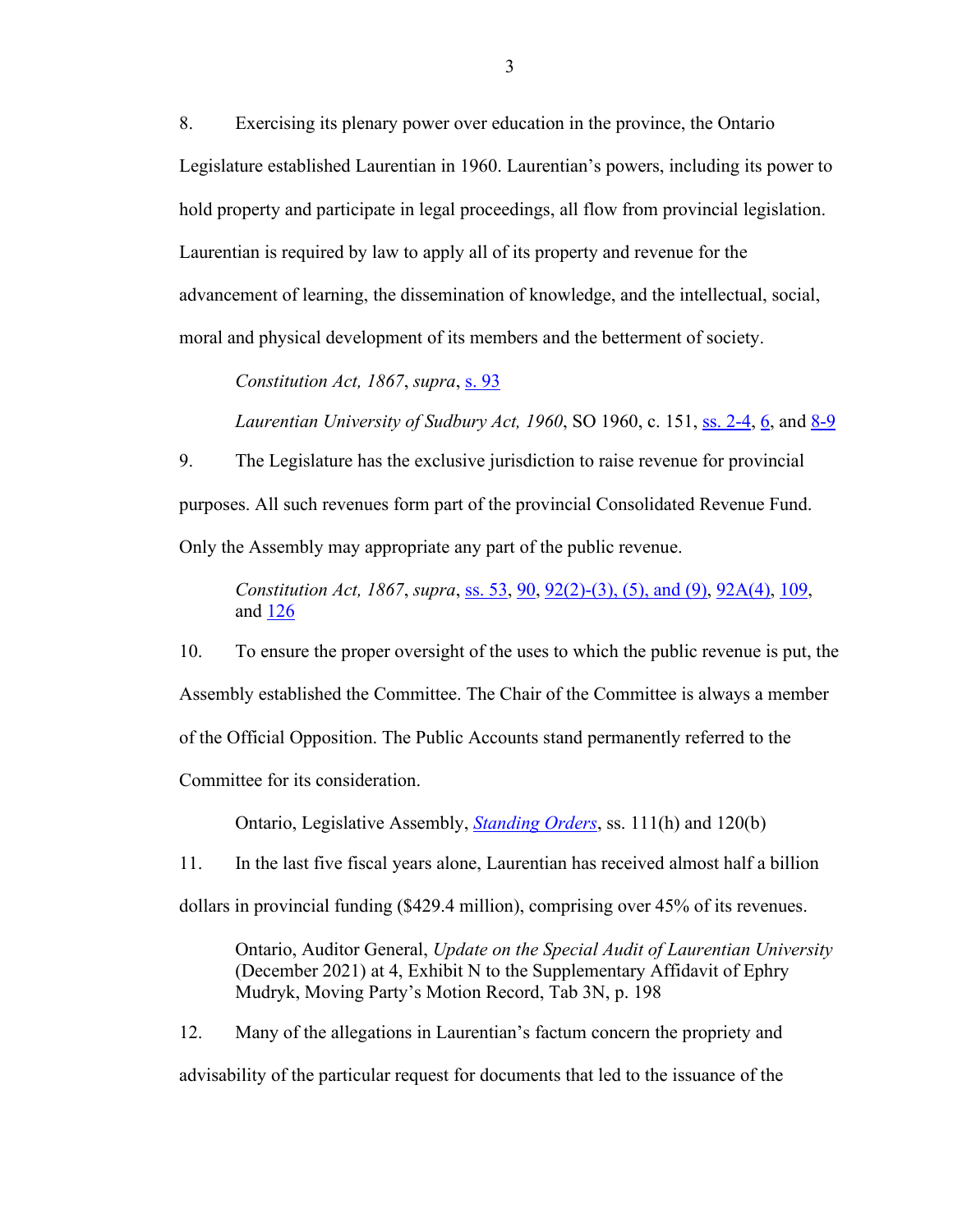Speaker's Warrants. As described below, this Court only has jurisdiction to determine whether there exists a parliamentary privilege to demand the production of documents and whether its scope extends to documents that are protected from disclosure by solicitor-client privilege or court order. Accordingly, any factual allegations concerning why the Committee and the Assembly demanded the production of documents or the process by which they decided to do so are irrelevant and should be disregarded by this Court. As well, the comments of MPPs cited by Laurentian constitute "proceedings in Parliament" which cannot be "impeached or questioned" in this or any other Court.

Moving Party's Factum, paras. 9-14, 17-24, 63, 73, 75, and 89 *[Bill of Rights, 1688](https://www.legislation.gov.uk/aep/WillandMarSess2/1/2/introduction)*, 1 Will. & Mar. (2nd Sess.), art. 9 (UK)

## **PART III – ISSUES AND LAW**

<span id="page-6-0"></span>13. Ontario's position on the issues in this motion are that:

- a) This Court lacks jurisdiction to stay a Speaker's Warrant absent a finding that the Assembly lacks the power to compel the production of privileged documents from public bodies.
- b) If the Court does have jurisdiction to grant a stay, the applicable test for a stay is the strong *prima facie* test as the stay motion will effectively determine the merits of Laurentian's challenge to the Speaker's Warrants.
- c) Laurentian cannot meet the strong *prima facie* test or even the lower serious issue to be tried test as it is plain and obvious the Speaker's Warrants are exercises of a well-recognized parliamentary privilege.
- d) Ontario takes no position on whether Laurentian would suffer irreparable harm or whether the balance of convenience favours granting a stay.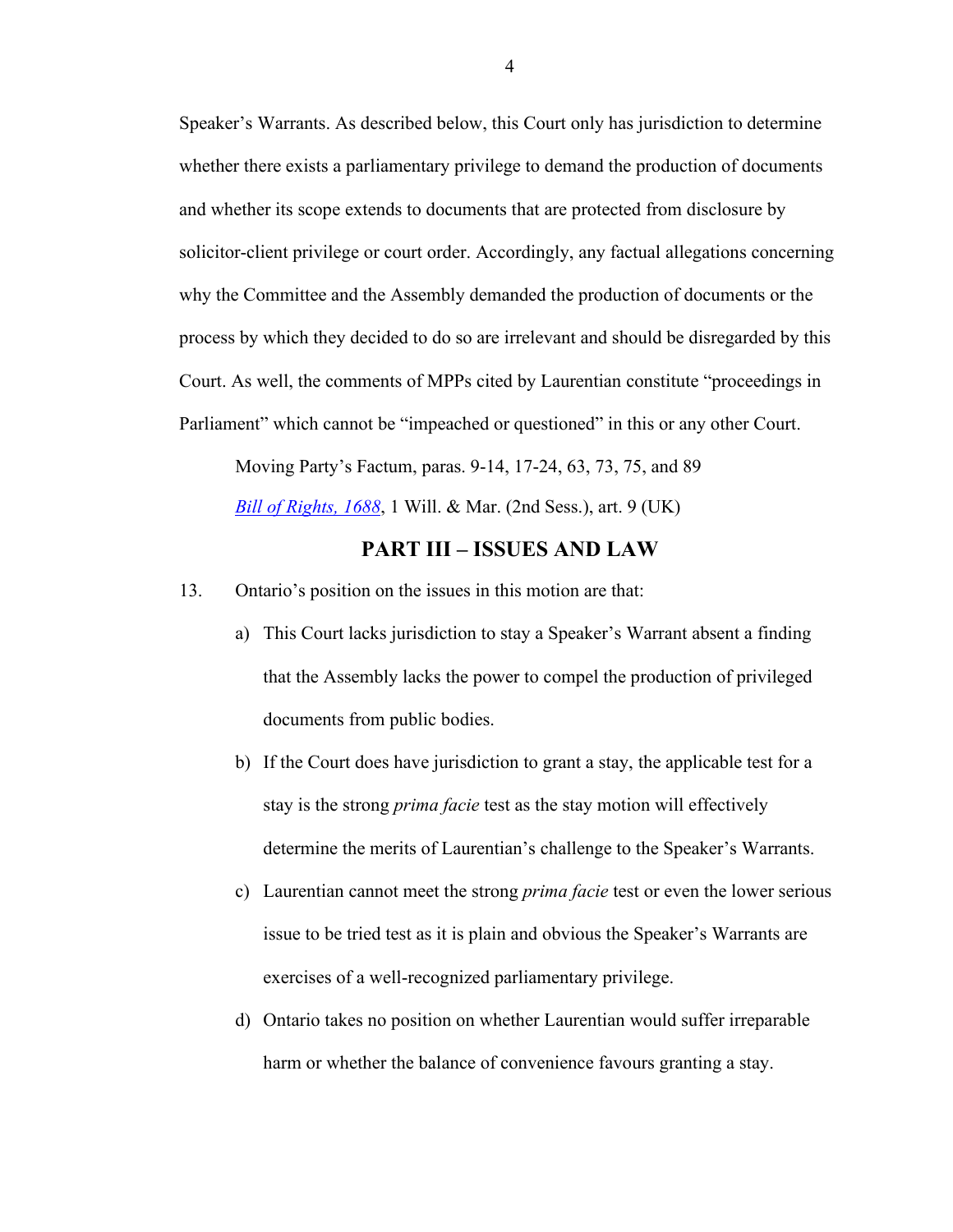### <span id="page-7-0"></span>**A. This Court Lacks Jurisdiction to Stay the Speaker's Warrants Absent a Finding that the Assembly Lacks the Power to Compel the Production of Privileged Documents from Public Bodies**

14. A Speaker's Warrant is to be construed as a writ from a Superior Court. It is presumed to be duly issued and must be obeyed unless revoked by the Assembly or set aside because the category of privilege on which it is based does not exist.

*Gosset v. Howard* (1847), 10 QB 411 at 453-60, 116 ER 158 at [173-75](https://heinonline.org/HOL/Page?collection=engrep&handle=hein.engrep/engrf0116&id=177&men_tab=srchresults) (Ex. Ch.), Ontario's Book of Authorities [OBOA] at Tab 1

15. Absent a finding that the Assembly lacks the power to compel privileged documents from public bodies, however, this Court has no jurisdiction to stay the Warrants. The Assembly, in the exercise of its long-recognized privilege to demand the production of documents (even privileged ones) from any body in Ontario, has ordered that the required documents be produced by February 1, 2022.

16. Any delay in compliance with the Speaker's Warrants would itself be a breach of the Assembly's privilege to determine not only what documents it requires to do its work, but *when* it requires them. Thus, a stay that would have the effect of delaying production past February 1, 2022 cannot be granted absent a finding on the merits that the claimed category of privilege does not exist. To grant a stay without making such a finding would be to judicially review the *exercise* of the Assembly's privileges rather than their *existence*, something the Supreme Court has repeatedly held courts cannot do.

*New Brunswick Broadcasting Co. v. Nova Scotia (Speaker)*, [1993] 1 SCR 319 at [383](https://www.canlii.org/en/ca/scc/doc/1993/1993canlii153/1993canlii153.pdf#p383)

*Canada (House of Commons) v. Vaid*, 2005 SCC 30 at paras. [29\(9\)](https://www.canlii.org/en/ca/scc/doc/2005/2005scc30/2005scc30.html?autocompleteStr=2005%20scc%2030&autocompletePos=1#par29) and [47-49,](https://www.canlii.org/en/ca/scc/doc/2005/2005scc30/2005scc30.html?autocompleteStr=2005%20scc%2030&autocompletePos=1#par47) [2005] 1 SCR 667

*Chagnon*, *supra* at para. [32](https://www.canlii.org/en/ca/scc/doc/2018/2018scc39/2018scc39.html?autocompleteStr=chagnon&autocompletePos=4#par32)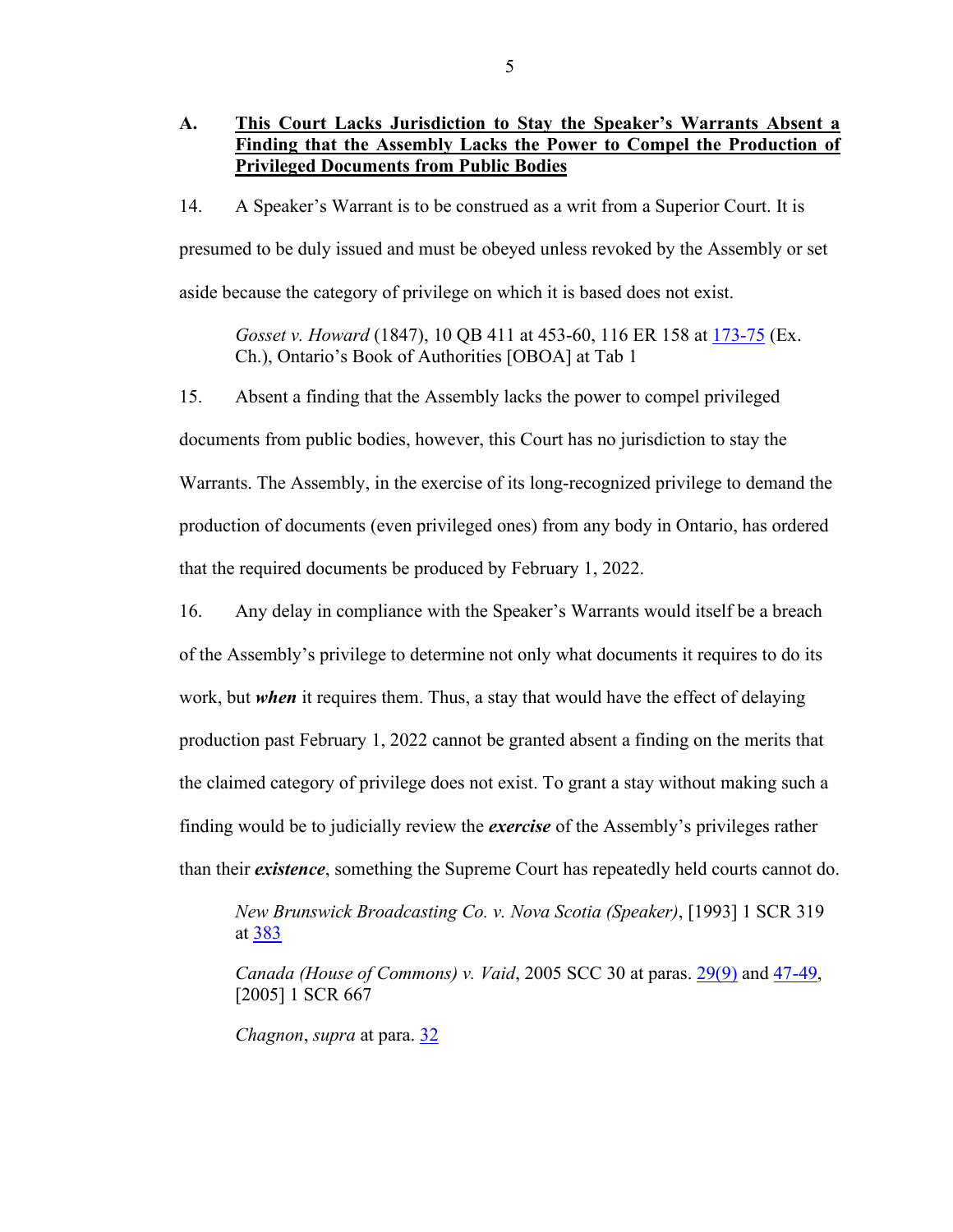17. Laurentian's arguments that the Court has jurisdiction to stay the Speaker's Warrants without first ruling on the existence of the underlying privilege turn these principles on their head. Parliamentary privilege is a constitutional principle. Its very purpose is to exempt certain matters from the jurisdiction of the ordinary courts, even when the *Charter* is engaged, because it is necessary to the proper functioning of the Assembly that it have the autonomy to decide those matters for itself. As the Supreme Court has held, "in matters of privilege, it would lie within the exclusive competence of the legislative assembly itself to consider compliance with human rights and civil liberties." Staying the Speaker's Warrants without a finding that the privilege on which they are based does not exist "would effectively defeat the autonomy of the legislative assembly which is the *raison d'être* for the doctrine of privilege in the first place."

*Vaid, supra* at paras. [29\(4\) and \(7\),](https://www.canlii.org/en/ca/scc/doc/2005/2005scc30/2005scc30.html?autocompleteStr=2005%20scc%2030&autocompletePos=1#par29) [30,](https://www.canlii.org/en/ca/scc/doc/2005/2005scc30/2005scc30.html?autocompleteStr=2005%20scc%2030&autocompletePos=1#par30) [41,](https://www.canlii.org/en/ca/scc/doc/2005/2005scc30/2005scc30.html?autocompleteStr=2005%20scc%2030&autocompletePos=1#par41) [46,](https://www.canlii.org/en/ca/scc/doc/2005/2005scc30/2005scc30.html?autocompleteStr=2005%20scc%2030&autocompletePos=1#par46) and [48](https://www.canlii.org/en/ca/scc/doc/2005/2005scc30/2005scc30.html?autocompleteStr=2005%20scc%2030&autocompletePos=1#par48)

18. Laurentian cites *Newbould* and other cases for the proposition that concerns about the Court's jurisdiction to grant a stay should only be considered as part of the stay analysis. *Newbould* was a case about prematurity, an aspect of the substantive law at issue, not jurisdiction to grant a stay at all. The other cases Laurentian cites deal with the authority of the Court of Appeal to stay an order of this Court on the basis that *it* may have lacked jurisdiction. Laurentian has not cited a single case where a Court has found it has the jurisdiction to grant an interlocutory stay of the exercise of parliamentary privilege absent a finding that the claimed privilege did not exist.

*Newbould v. Canada (AG)*, 2017 FCA 106 at paras. [1, 22,](https://www.canlii.org/en/ca/fca/doc/2017/2017fca106/2017fca106.html?autocompleteStr=2017%20FCA%20106%20&autocompletePos=1#document) and [24,](https://www.canlii.org/en/ca/fca/doc/2017/2017fca106/2017fca106.html?autocompleteStr=2017%20FCA%20106%20&autocompletePos=1#document) [2018] 1 FCR 590

*Yaiguaje v. Chevron Corp.*, 2014 ONCA 40 at para. [1](https://www.canlii.org/en/on/onca/doc/2014/2014onca40/2014onca40.html?autocompleteStr=2014%20ONCA%2040&autocompletePos=1#par1) *Stuart Budd & Sons Ltd. v. IFS Vehicle Distributors*, 2014 ONCA 546 at para. [2](https://www.canlii.org/en/on/onca/doc/2014/2014onca546/2014onca546.html?autocompleteStr=2014%20onca%20546&autocompletePos=1#par2)

6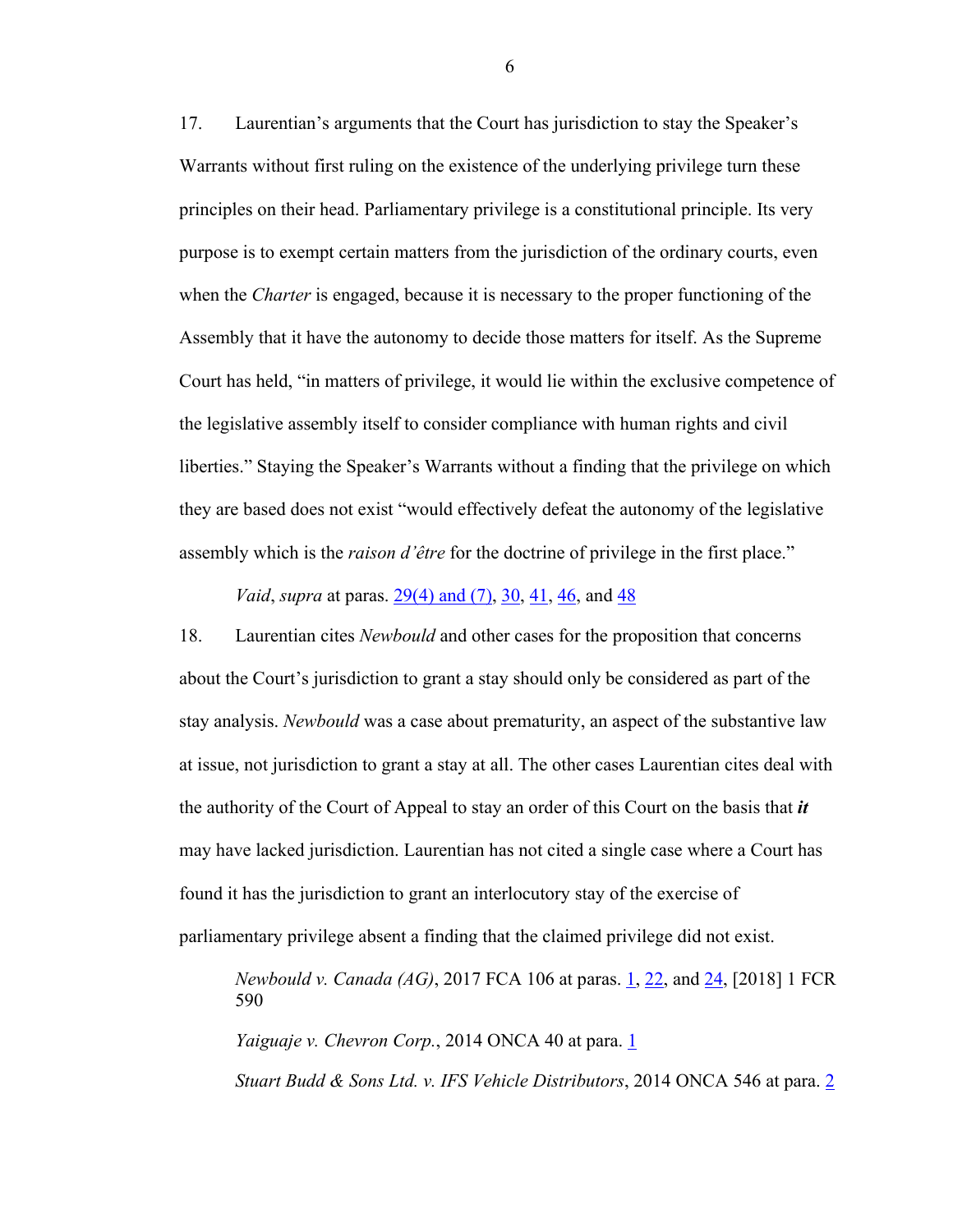*H.E. v. M.M.*, 2015 ONCA 244 at para. [1](https://www.canlii.org/en/on/onca/doc/2015/2015onca244/2015onca244.html?autocompleteStr=2015%20onca%20244&autocompletePos=1#par1)

19. Laurentian could have avoided this difficulty by, as the Assembly and Ontario proposed, moving to challenge the Speaker's Warrants directly. The warrants were issued December 9, 2021 and do not require compliance until February 1, 2022. The existence and scope of the parliamentary privilege on which they are based is a question of law which Laurentian has had more than ample time to brief and argue on the merits. Its decision not to do so cannot grant this Court jurisdiction to stay the Warrants without a finding that the Assembly lacks the power to compel the production of privileged documents from public bodies.

Speaker's Warrants, Exhibit R to the Supplementary Affidavit of Ephry Mudryk, Moving Party's Motion Record, Tab 3R, pp. 233-34

### <span id="page-9-0"></span>**B. Even If this Court has Jurisdiction to Grant a Stay, Laurentian Must Meet the Strong** *Prima Facie* **Test**

20. Where a moving party's request for an injunction will in effect amount to a final determination of the merits, the test at the first step of the *RJR-MacDonald* test is whether the applicant can demonstrate a strong *prima facie* case, or a "strong likelihood" that the application will succeed.

*RJR-MacDonald*, [1994] 1 SCR 311 at [338](https://www.canlii.org/en/ca/scc/doc/1994/1994canlii117/1994canlii117.pdf#p28)

*Toronto (City) v. Ontario (AG)*, 2018 ONCA 761 at para. **10**, 142 OR (3d) 481

21. Laurentian's request for an injunction will in effect amount to a final determination of the merits of its challenge to the Speaker's Warrants. If the stay is refused, it will have to disclose the requested documents. If the stay is granted, the Assembly will not receive the documents it has determined are necessary for its Committee to perform its work in a timely fashion. That delay is itself a breach of the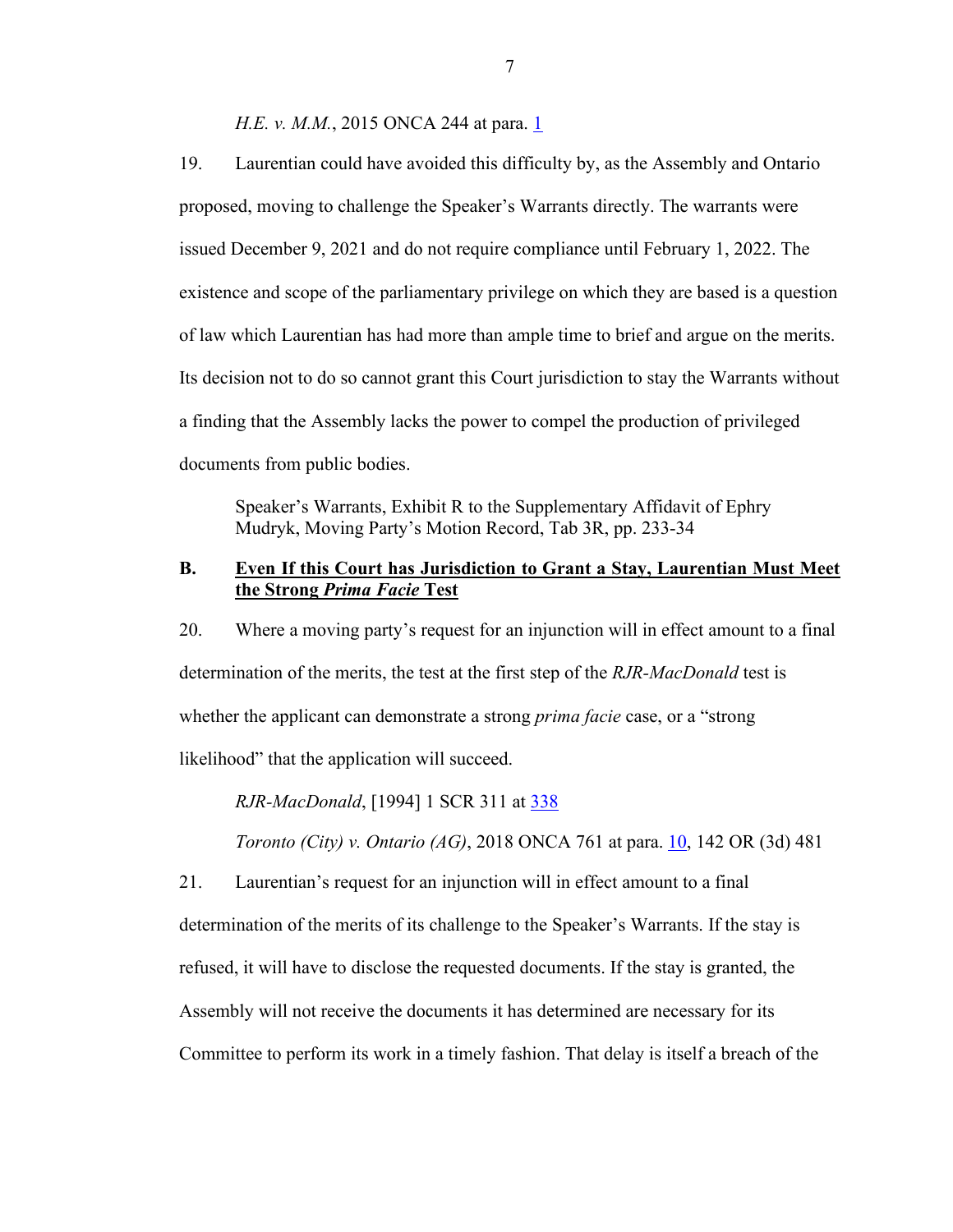Assembly's privileges which guarantees it the autonomy to decide when it needs the documents necessary to do its work.

22. Moreover, any significant delay risks stymying the Committee's work entirely.

Laurentian has proposed a merits hearing in May or June 2022. Pursuant to the *Election* 

*Act*, Ontario is currently scheduled to have its next election no later than June 2, 2022.

In order for that election to take place, the Assembly must be dissolved in late April or

early May 2022. Upon dissolution, the Committee's request for production, the

Assembly's Order and the Speaker's Warrants will all lapse.

*Election Act*, RSO 1990, c. E.6, ss. [9](https://www.ontario.ca/laws/statute/90e06#BK41) and [9.1](https://www.ontario.ca/laws/statute/90e06#BK41)

Marc Bosc and André Gagnon, *House of Commons Procedure and Practice* (Ottawa: House of Commons, 2017), [Chapter 8, "Effects of Dissolution"](https://www.ourcommons.ca/about/procedureandpractice3rdedition/ch_08_6-e.html#8-6-2-1)

Canada, *House of Commons Debates*, 44<sup>th</sup> Parl., 1<sup>st</sup> Sess., Vol. 151, No. 14 (9) December 2021) at [953-54](https://www.ourcommons.ca/Content/House/441/Debates/014/HAN014-E.PDF)

23. The fact that the Warrants could potentially be renewed once a new Committee is formed by a differently-constituted Assembly after the election does not change the fact that granting a stay would permit Laurentian to entirely avoid the orders of this Assembly. Unless a merits hearing were to be held almost immediately, a stay would constitute a final determination of whether these Speaker's Warrants were binding on Laurentian. The strong *prima facie* test should therefore apply.

#### <span id="page-10-0"></span>**C. Laurentian Cannot Meet Either the Strong** *Prima Facie* **Test or the Ordinary Serious Case to Be Tried Test**

24. In any event, regardless of which test for injunctive relief is applied, Laurentian cannot meet it. It is plain and obvious that the Speaker's Warrants are grounded on a well-recognized and necessary category of parliamentary privilege: the privilege to demand production of whatever documents the Assembly determines are necessary for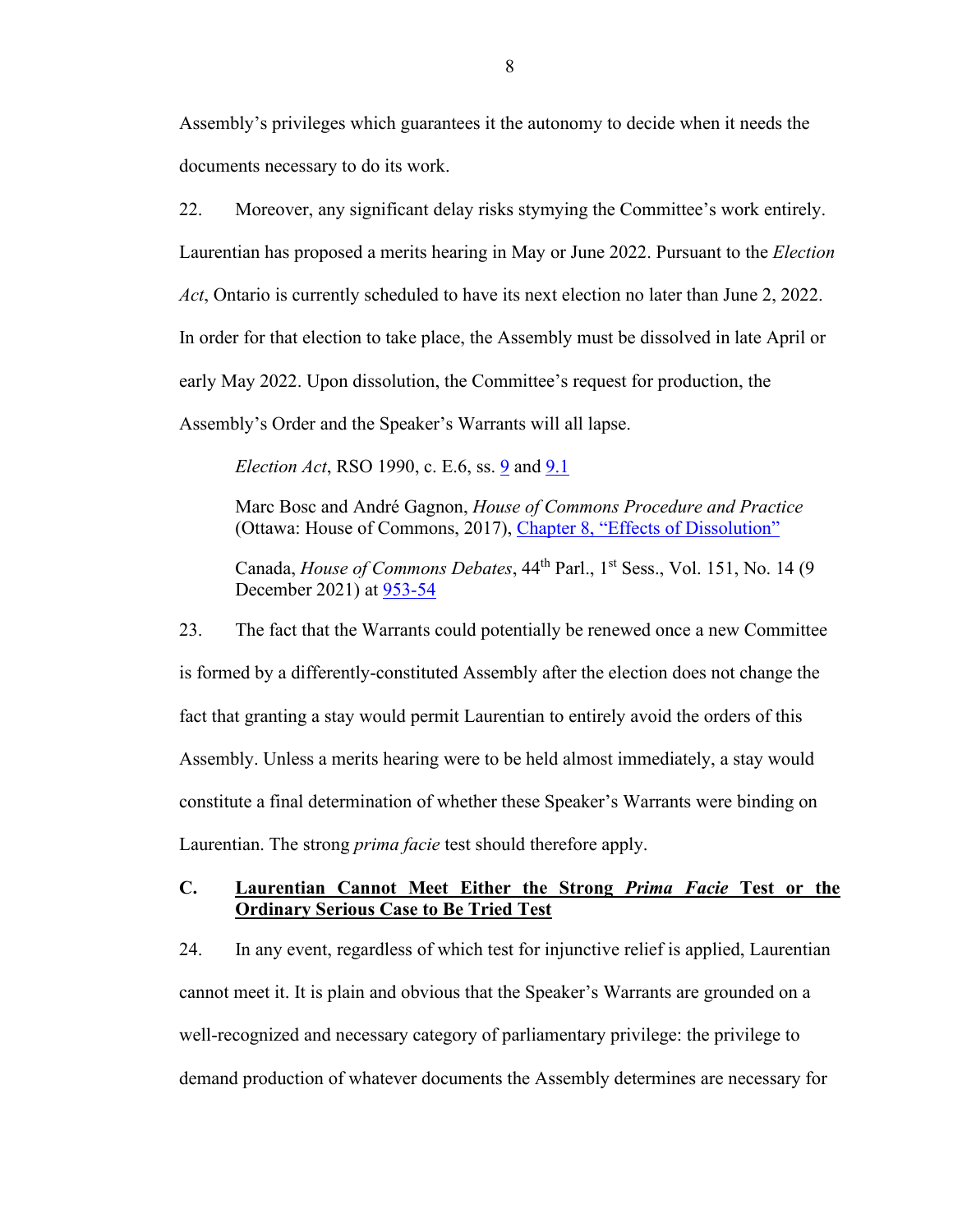its work, whether protected by solicitor-client privilege or not. Most of Laurentian's complaints concern the wisdom or propriety of the Assembly's order, matters which are for the Assembly and the Assembly alone to judge, not this Court.

25. Laurentian describes the constitutional functions of the Assembly too narrowly. They are not limited to debating legislation and holding the government to account. The Assembly has plenary jurisdiction over post-secondary education in Ontario, including determining what if any changes may be required to avoid other institutions falling into the situation in which Laurentian now finds itself. It is also responsible for overseeing all expenditures from the public purse, including determining whether the hundreds of millions of dollars in public funds that have been given to Laurentian University in recent years have been prudently spent.

#### *Constitution Act, 1867, supra, ss.* [53,](https://www.canlii.org/en/ca/laws/stat/30---31-vict-c-3/latest/30---31-vict-c-3.html?autocompleteStr=constitu&autocompletePos=2#sec53) [90,](https://www.canlii.org/en/ca/laws/stat/30---31-vict-c-3/latest/30---31-vict-c-3.html?autocompleteStr=constitu&autocompletePos=2#sec90) [92\(2\)-\(3\),](https://www.canlii.org/en/ca/laws/stat/30---31-vict-c-3/latest/30---31-vict-c-3.html?autocompleteStr=constitu&autocompletePos=2#sec92) [93,](https://www.canlii.org/en/ca/laws/stat/30---31-vict-c-3/latest/30---31-vict-c-3.html?autocompleteStr=constitu&autocompletePos=2#sec93) and [126](https://www.canlii.org/en/ca/laws/stat/30---31-vict-c-3/latest/30---31-vict-c-3.html?autocompleteStr=constitu&autocompletePos=2#sec126)

26. In carrying out these constitutional functions in our representative democracy, the Assembly cannot be required to work with a blindfold. Privileged information of a post-secondary institution – a body which the Legislature itself has created, which exists solely because of provincial legislation, and to which it has given hundreds of millions of dollars – may well be needed to carry out its functions. Subjecting to judicial review the decision of the Assembly that it needs particular information to do its work to judicial review would lead to the Assembly being "caught up in legal proceedings and appeals about what is [producible] and [not producible]. This in itself might impair the proper functioning of the chamber" in a manner that would impair the "dignity and efficiency of the House."

*New Brunswick Broadcasting Co.*, *supra* at [383](https://www.canlii.org/en/ca/scc/doc/1993/1993canlii153/1993canlii153.pdf#p383) and [387-88](https://www.canlii.org/en/ca/scc/doc/1993/1993canlii153/1993canlii153.pdf#p387) *Vaid*, *supra* at para. [7](https://www.canlii.org/en/ca/scc/doc/2005/2005scc30/2005scc30.html?autocompleteStr=2005%20scc%2030&autocompletePos=1#par7)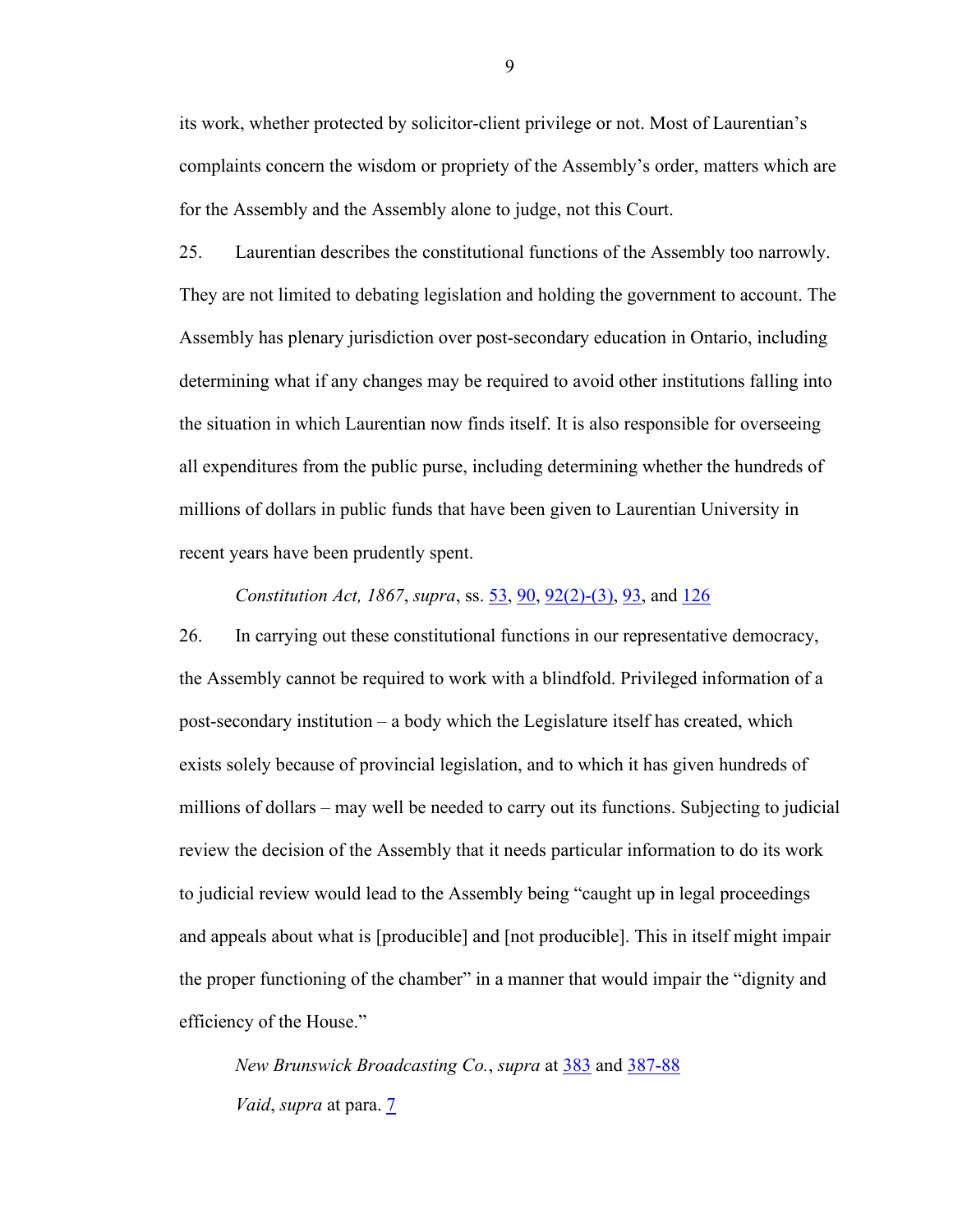27. A complete answer to any suggestion that the Assembly lacks the inherent power to decide for itself what information it needs to do its work is the fact that the Legislature has amended the provincial constitution to expressly provide that the Assembly may "at all times command and compel … the production of such papers and things, as the *Assembly or committee* considers necessary for any of its proceedings or deliberations."

*Legislative Assembly Act*, RSO 1990, c. L. 10 [s. 35\(1\)](https://www.ontario.ca/laws/statute/90l10#BK32)

#### <span id="page-12-0"></span>**(1) The Power to Require the Production of Any and All Documents Is a Well-Recognized Privilege That Is Necessary to the Assembly's Functions**

The Assembly Has an Inherent Privilege to Require the Production of Any and All Documents:

28. Parliamentary privilege is grounded in the Preamble of the *Constitution Act,* 

*1867*, which provides Canada with "a Constitution similar in Principle to that of the

United Kingdom." The inherent privileges of the Assembly "are a means to preserve

their independence and promote the workings of representative democracy." The

wisdom or propriety of any particular exercise of privilege is for the Assembly and

ultimately the electorate, not the courts, to judge:

The insulation from external review that privilege provides is a key component of our constitutional structure and the law that governs it. Judicial review of the exercise of parliamentary privilege, even for *Charter* compliance, would effectively nullify the necessary immunity this doctrine is meant to afford the legislature. …

once the category and scope are established, "it is for Parliament, not the courts, to determine whether in a particular case the *exercise* of the privilege is necessary or appropriate."

*Chagnon*, *supra* at paras. [23-24](https://www.canlii.org/en/ca/scc/doc/2018/2018scc39/2018scc39.html?autocompleteStr=chagnon&autocompletePos=4#par23) and [32](https://www.canlii.org/en/ca/scc/doc/2018/2018scc39/2018scc39.html?autocompleteStr=chagnon&autocompletePos=4#par32)

*Vaid*, *supra* at paras. [21,](https://www.canlii.org/en/ca/scc/doc/2005/2005scc30/2005scc30.html?autocompleteStr=2005%20scc%2030&autocompletePos=1#par21) [29,](https://www.canlii.org/en/ca/scc/doc/2005/2005scc30/2005scc30.html?autocompleteStr=2005%20scc%2030&autocompletePos=1#par29) [41](https://www.canlii.org/en/ca/scc/doc/2005/2005scc30/2005scc30.html?autocompleteStr=2005%20scc%2030&autocompletePos=1#par41) and [47](https://www.canlii.org/en/ca/scc/doc/2005/2005scc30/2005scc30.html?autocompleteStr=2005%20scc%2030&autocompletePos=1#par47) [Emphasis in original]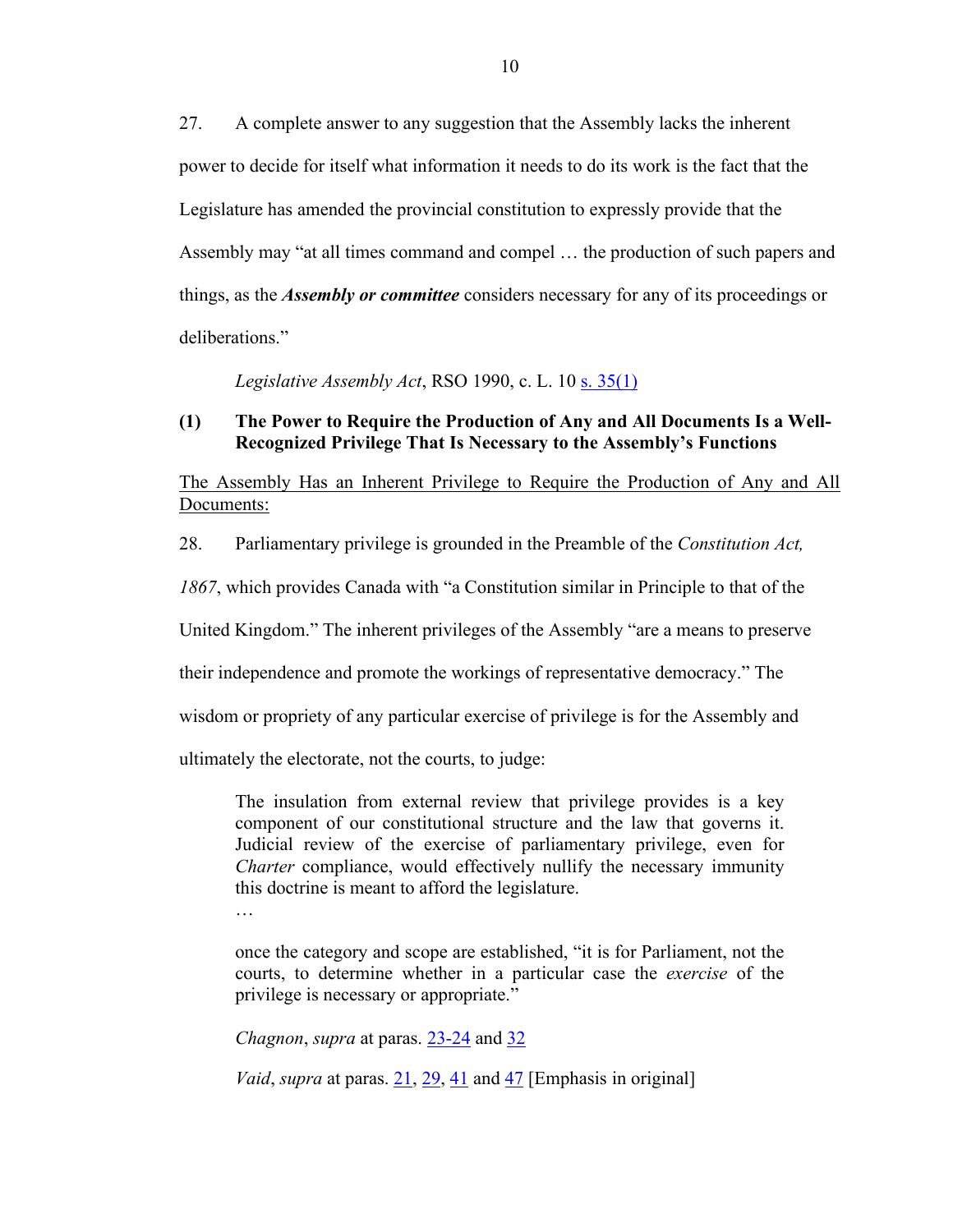#### *New Brunswick Broadcasting*, *supra* at [350,](https://www.canlii.org/en/ca/scc/doc/1993/1993canlii153/1993canlii153.pdf#p350) [354,](https://www.canlii.org/en/ca/scc/doc/1993/1993canlii153/1993canlii153.pdf#p354) and [382-84](https://www.canlii.org/en/ca/scc/doc/1993/1993canlii153/1993canlii153.pdf#p382)

29. The courts do have a limited role in demarcating the boundaries of parliamentary privilege: they "determine whether a *category* of parliamentary privilege exists and … delimit its scope." In order to fall within the scope of parliamentary privilege, the matter at issue must meet the necessity test: it must be "so closely and directly connected with the fulfilment by the assembly or its members as a legislative and deliberative body … that outside interference would undermine the level of autonomy required to enable the assembly and its members to do their work with dignity and efficiency."

*Chagnon*, *supra* at paras. [29](https://www.canlii.org/en/ca/scc/doc/2018/2018scc39/2018scc39.html?autocompleteStr=chagnon&autocompletePos=4#par29) and [32](https://www.canlii.org/en/ca/scc/doc/2018/2018scc39/2018scc39.html?autocompleteStr=chagnon&autocompletePos=4#par32) [Emphasis added] *Vaid*, *supra* at paras. [29,](https://www.canlii.org/en/ca/scc/doc/2005/2005scc30/2005scc30.html?autocompleteStr=2005%20scc%2030&autocompletePos=1#par29) [40,](https://www.canlii.org/en/ca/scc/doc/2005/2005scc30/2005scc30.html?autocompleteStr=2005%20scc%2030&autocompletePos=1#par40) and [46](https://www.canlii.org/en/ca/scc/doc/2005/2005scc30/2005scc30.html?autocompleteStr=2005%20scc%2030&autocompletePos=1#par46)

30. The Court's task of determining the existence and scope of parliamentary privilege must be exercised with great care. As Justice Rowe cautioned in his concurring reasons in *Chagnon*:

Parliamentary privilege, derived from centuries of conflict and diverse experience, should be circumscribed with great caution and after careful reflection. It is difficult sometimes to see the connections between what is necessary for the autonomy and proper functioning of the legislature and the extent of parliamentary privilege. The legislature is not like a department or regulatory agency. Profound deference should be shown as to how it chooses to operate.

*Chagnon, supra* at para. **74** 

31. It is plain and obvious, however, that one thing which would undermine the "autonomy and proper functioning" of the Assembly would be to allow an outside body to determine which documents the Assembly and its committees require to do their work. That is why the absolute nature of parliamentary assemblies' ability to require the production of whatever documents they deem necessary, even if those documents would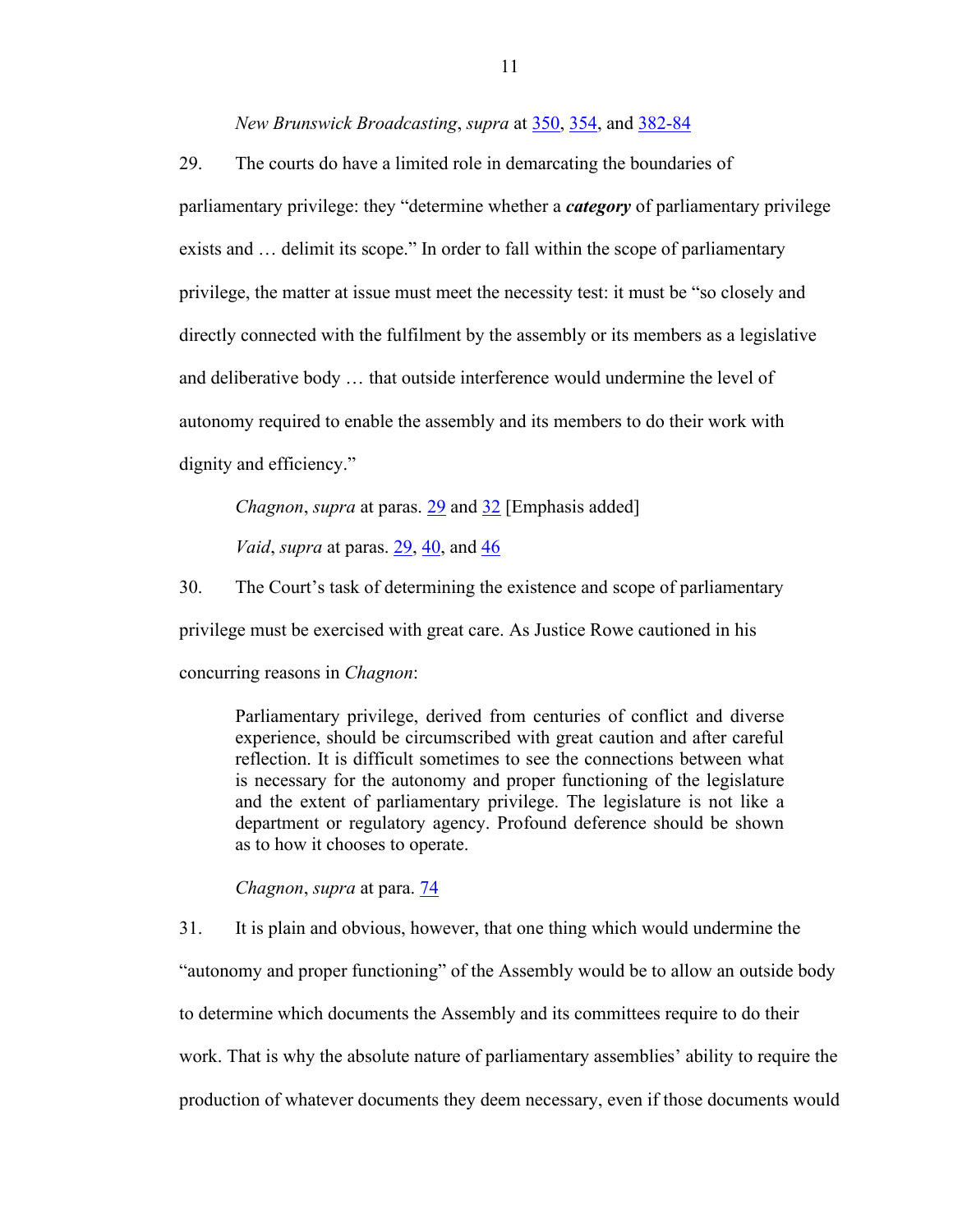be subject to a recognized legal privilege in a court of law, has long been recognized as an essential aspect of parliamentary privilege both in Canada and in other Westminster democracies.

32. As Bosc and Gagnon, the leading authority on parliamentary procedure in

Canada, explains:

Parliament has the ability to institute its own inquiries, to require the attendance of witnesses and to order the production of documents, rights which are fundamental to its proper functioning. These rights are as old as Parliament itself. *Maingot* states:

> The only limitations, which could only be self-imposed, would be that any inquiry should relate to a subject within the legislative competence of Parliament, particularly where witnesses and documents are required and the penal jurisdiction of Parliament is contemplated. …

As stated in a report of the Standing Committee on Privileges and Elections in 1991:

The power to send for persons, papers and records has been delegated by the House of Commons to its committees in the Standing Orders. It is well established that Parliament has the right to order any and all documents to be laid before it which it believes are necessary for its information. … The power to call for persons, papers and records is absolute, but it is seldom exercised without consideration of the public interest.

Bosc and Gagnon, *supra*, [Chapter 3, "The Rights to Institute Inquiries, to](https://www.ourcommons.ca/about/procedureandpractice3rdedition/ch_03_7-e.html#3-7-4) [Require the Attendance of Witnesses and to Order the Production of](https://www.ourcommons.ca/about/procedureandpractice3rdedition/ch_03_7-e.html#3-7-4)  [Documents"](https://www.ourcommons.ca/about/procedureandpractice3rdedition/ch_03_7-e.html#3-7-4)

33. Bosc and Gagnon go on to explain that the power to require the production of

papers extends to papers in the hands of private citizens and to papers protected from

disclosure by legislation or solicitor-client privilege:

…

The *Standing Orders* do not delimit the power to order the production of papers and records. The result is a broad, absolute power that on the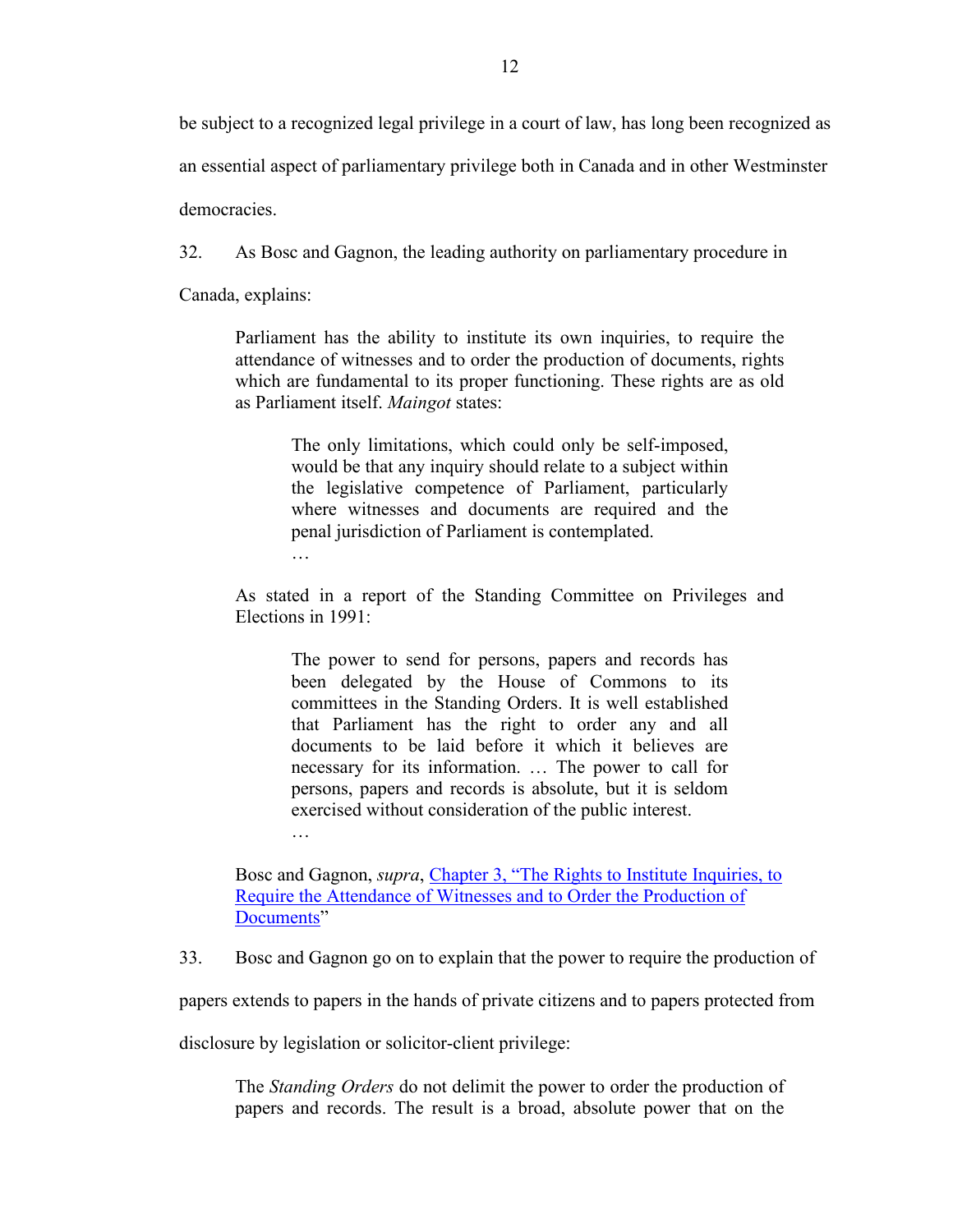surface appears to be without restriction. There is no limit on the types of papers likely to be requested; the only prerequisite is that the papers exist in hard copy or electronic format, and that they are located in Canada. They can be papers originating from or in the possession of governments, or papers the authors or owners of which are from the private sector or civil society (individuals, associations, organizations, et cetera).

In practice, standing committees may encounter situations where the authors of or officials responsible for papers refuse to produce them or are willing to provide them only after certain portions have been removed. Public servants and Ministers may sometimes invoke their obligations to justify their position. Companies may be reluctant to release papers which could jeopardize their industrial security or infringe upon their legal obligations particularly with regard to the protection of personal information. Others have cited solicitor-client privilege in refusing to allow access to legal papers or notices.

These types of situations have absolutely no bearing on the power of committees to order the production of papers and records. No statute or practice diminishes the fullness of that power rooted in House privileges unless there is an explicit legal provision to that effect, or unless the House adopts a specific resolution limiting the power. The House has never set a limit on its power to order the production of papers and records. However, it may not be appropriate to insist on the production of papers and records in all cases.

In cases where the author of or the authority responsible for a record refuses to comply with an order issued by a committee to produce documents, the committee essentially has three options … The third option is to reject the reasons given for denying access to the record and uphold the order to produce the entire record.

Bosc and Gagnon, *supra*, [Chapter 20, "Committee Powers by Committee Type"](https://www.ourcommons.ca/about/procedureandpractice3rdedition/ch_20_4-e.html)

34. Authorities in the United Kingdom, Australia, and New Zealand describe the

privilege and its scope in similar terms. It applies not only to papers held by the

Executive government but to public bodies and even private citizens. And it even

applies to documents subject to solicitor-client privilege or protected from disclosure by

statutory secrecy provisions.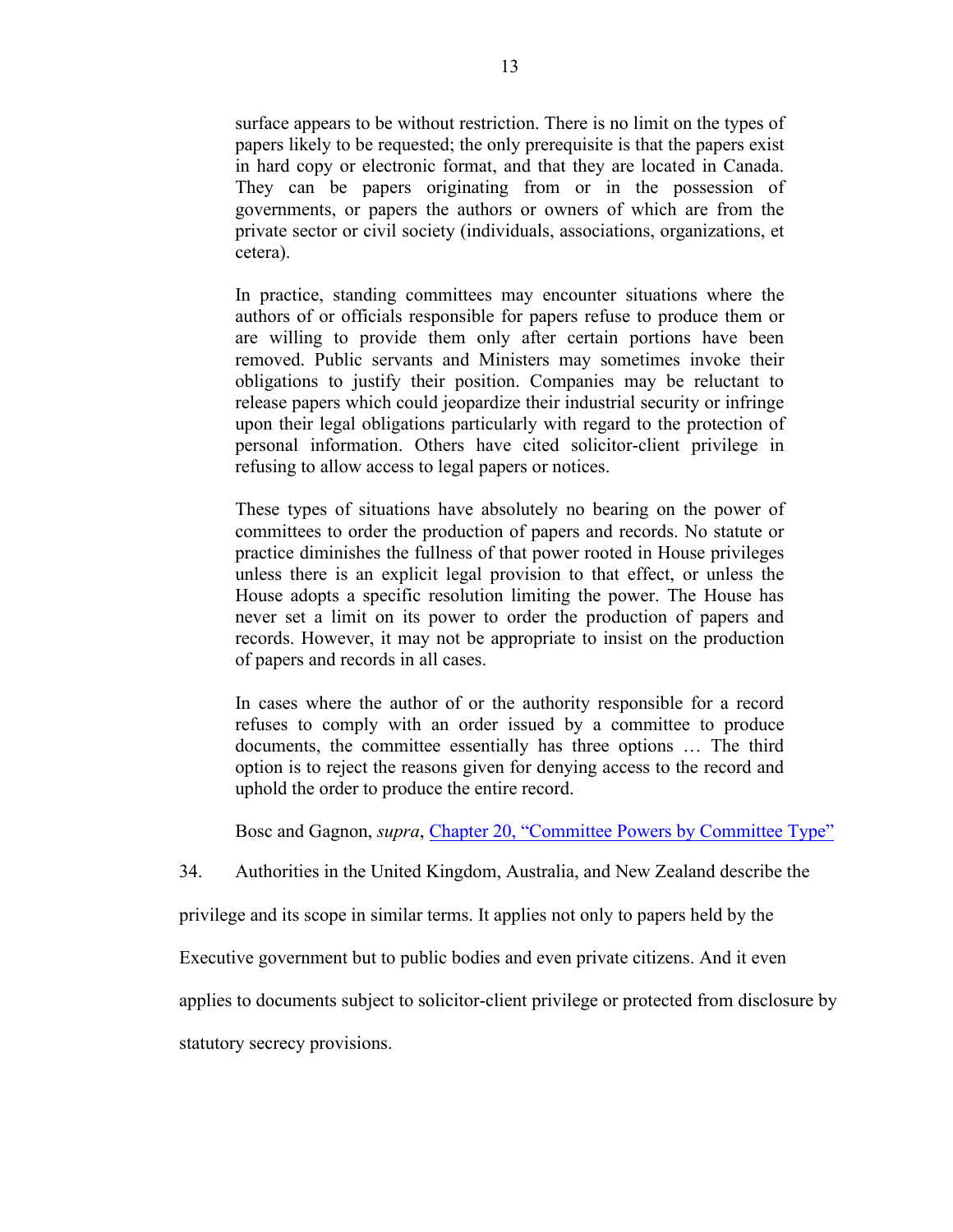#### United Kingdom:

There is no restriction on the power of committees to require the production of papers by private bodies or individuals, provided that such papers are relevant to the committee's work as defined by its order of reference. Select committees have formally ordered papers to be produced by the Chairman of a nationalised industry and a private society. Solicitors have been ordered to produce papers relating to a client; and a statutory regulator has been ordered to produce papers whose release was otherwise subject to statutory restriction.

*Erskine May: Parliamentary Practice*, 25<sup>th</sup> ed. (London: LexisNexis, 2019), paras. [7.31,](https://erskinemay.parliament.uk/section/6479/opposed-returns/) [11.39,](https://erskinemay.parliament.uk/section/4568/power-to-summon-witnesses/) and [38.31-](https://erskinemay.parliament.uk/section/5913/witnesses-and-evidence/)[38.32](https://erskinemay.parliament.uk/section/5914/papers-and-records/)

#### Australia:

By the end of the 19<sup>th</sup> century each House of the United Kingdom Parliament was invested with the power of ordering all documents to be laid before it which were necessary for its information. Despite the powers of each House to enforce the production of documents, a sufficient cause had to be shown for the exercise of that power. This unquestioned power of the House of Commons is extended to the Australian Parliament by way of section 49 of the Constitution.

D.R. Elder, ed., *House of Representatives Practice*, 7<sup>th</sup> ed. (Canberra: House of Representatives, 2018) at [626-29](https://www.aph.gov.au/About_Parliament/House_of_Representatives/Powers_practice_and_procedure/Practice7/HTML/Chapter17/Public_interest_immunity) and [663-67](https://www.aph.gov.au/About_Parliament/House_of_Representatives/Powers_practice_and_procedure/Practice7/HTML/Chapter18/Powers_of_committees)

Each House of the Parliament has the power to require the attendance of persons and production of documents and to take evidence under oath. This power supports one of the major functions of the Houses: that of inquiring into matters of concern as a necessary preliminary to debating those matters and legislating in respect of them. The power has long been regarded as essential for a legislature.

…

Subject to what is said above about possible constitutional limitations [regarding summoning members of the other House, officers of the other level of government, and inquiries that do not relate to Parliament's heads of power], there is no limitation on the power of the Houses to compel the attendance of witnesses, the giving of evidence and the production of documents.

…

It has never been accepted in the Senate, nor in any comparable representative assembly, that legal professional privilege provides grounds for a refusal of information in a parliamentary forum.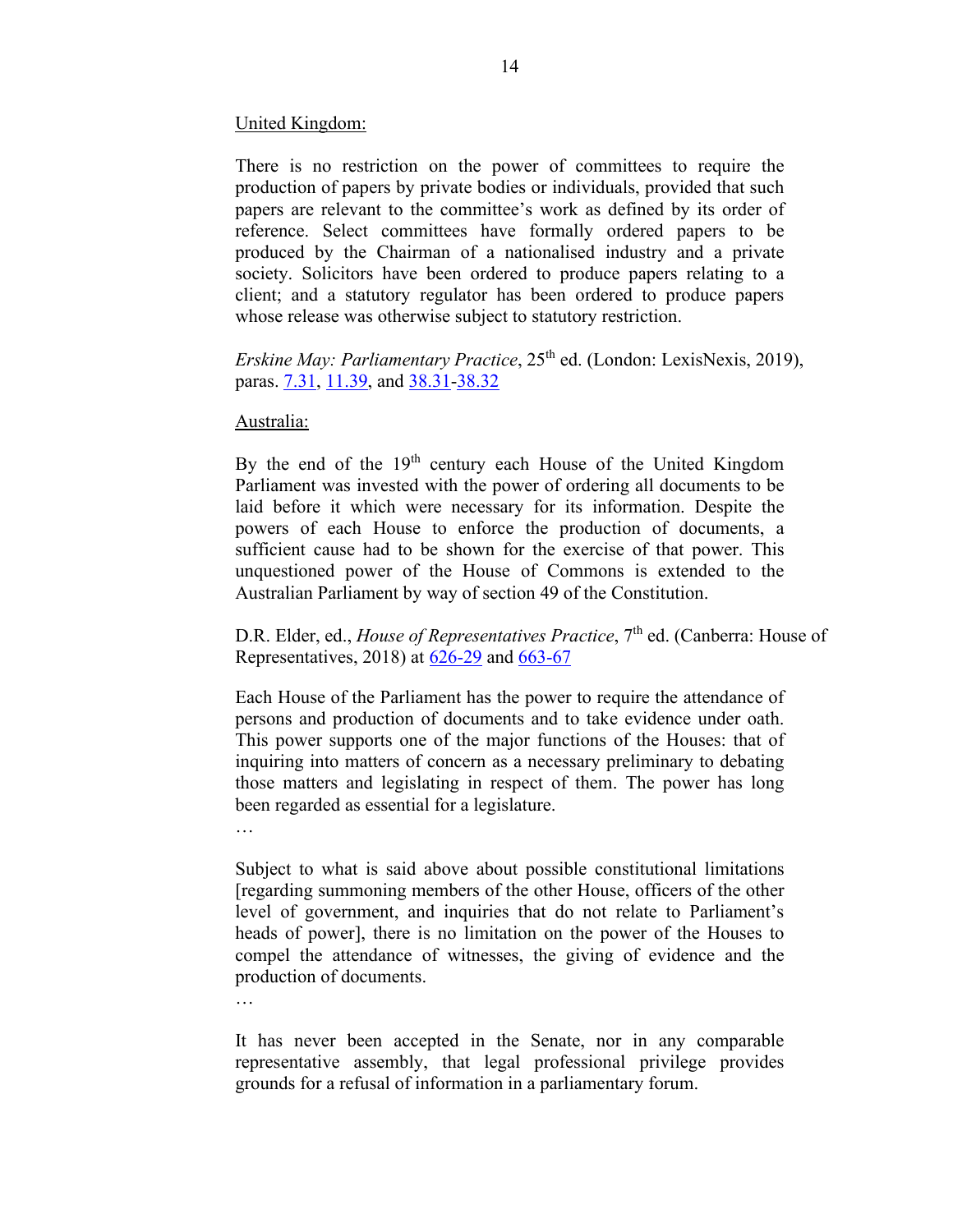Harry Evans, ed., *Odgers' Australian Senate Practice*, 14<sup>th</sup> ed. (Canberra: Senate, 2016) at [78-82,](https://www.aph.gov.au/About_Parliament/Senate/Powers_practice_n_procedures/Odgers_Australian_Senate_Practice/Chapter_02#h09.2) [500-01,](https://www.aph.gov.au/About_Parliament/Senate/Powers_practice_n_procedures/Odgers_Australian_Senate_Practice/Chapter_16#h12.1) [649-57,](https://www.aph.gov.au/About_Parliament/Senate/Powers_practice_n_procedures/Odgers_Australian_Senate_Practice/Chapter_19#h04.4.2) and [667-69](https://www.aph.gov.au/About_Parliament/Senate/Powers_practice_n_procedures/Odgers_Australian_Senate_Practice/Chapter_19#h04.5.1.2)

#### New Zealand:

The power to summon witnesses and order the production of documents is not limited in its application to public servants, Government bodies, or other public agencies. It extends to ordering individuals, corporate and private bodies to appear before the House or a committee to give evidence, and to produce to a committee documents in their possession that are relevant to the inquiry being prosecuted.

Mary Harris and David Wilson, *McGee's Parliamentary Practice in New*  Zealand, 4<sup>th</sup> ed. (Auckland: Oratia Books, 2017) at [494-507](https://www.parliament.nz/en/visit-and-learn/how-parliament-works/parliamentary-practice-in-new-zealand/chapter-29-inquiries/) and [751](https://www.parliament.nz/en/visit-and-learn/how-parliament-works/parliamentary-practice-in-new-zealand/chapter-45-types-of-privilege/)

35. The necessity of this privilege to the ability of representative assemblies to carry

out their functions has been upheld judicially on multiple occasions. As early as 1847,

the Exchequer Chamber (the predecessor of the English Court of Appeal) held that:

First, that House, which forms the Great Inquest of the Nation (4 Inst. P. 11), has a power to institute inquiries and to order the attendance of witnesses, and in case of disobedience (whether it has not even without disobedience, we need not inquire), bring them in custody to the Bar for the purpose of examination. And secondly, if there be a charge of contempt and breach of privilege, and an order for the person charged to attend and answer it, and a wilful disobedience of that order, the House has undoubtedly the power to cause the person charged to be taken into custody and to be brought to the Bar to answer the charge: and further, the House, and that alone, is the proper judge when these powers or either of them are to be exercised.

*Gosset v. Howard*, *supra* at 450-51 (QB), [172](https://heinonline.org/HOL/Page?collection=engrep&handle=hein.engrep/engrf0116&id=176&men_tab=srchresults) (ER), OBOA at Tab 1

36. From its inception, the power to require the production of documents has

similarly been a necessary part of the Assembly's powers in Ontario. As this Court's

predecessor, the Upper Canada Court of King's Bench, held in 1830:

Robinson CJ: I cannot satisfy myself upon any reasoning that it is not as important for us as the people of England that our legislature should not be compelled to make laws in the dark, and that they should have power to enquire before they come to decide.

…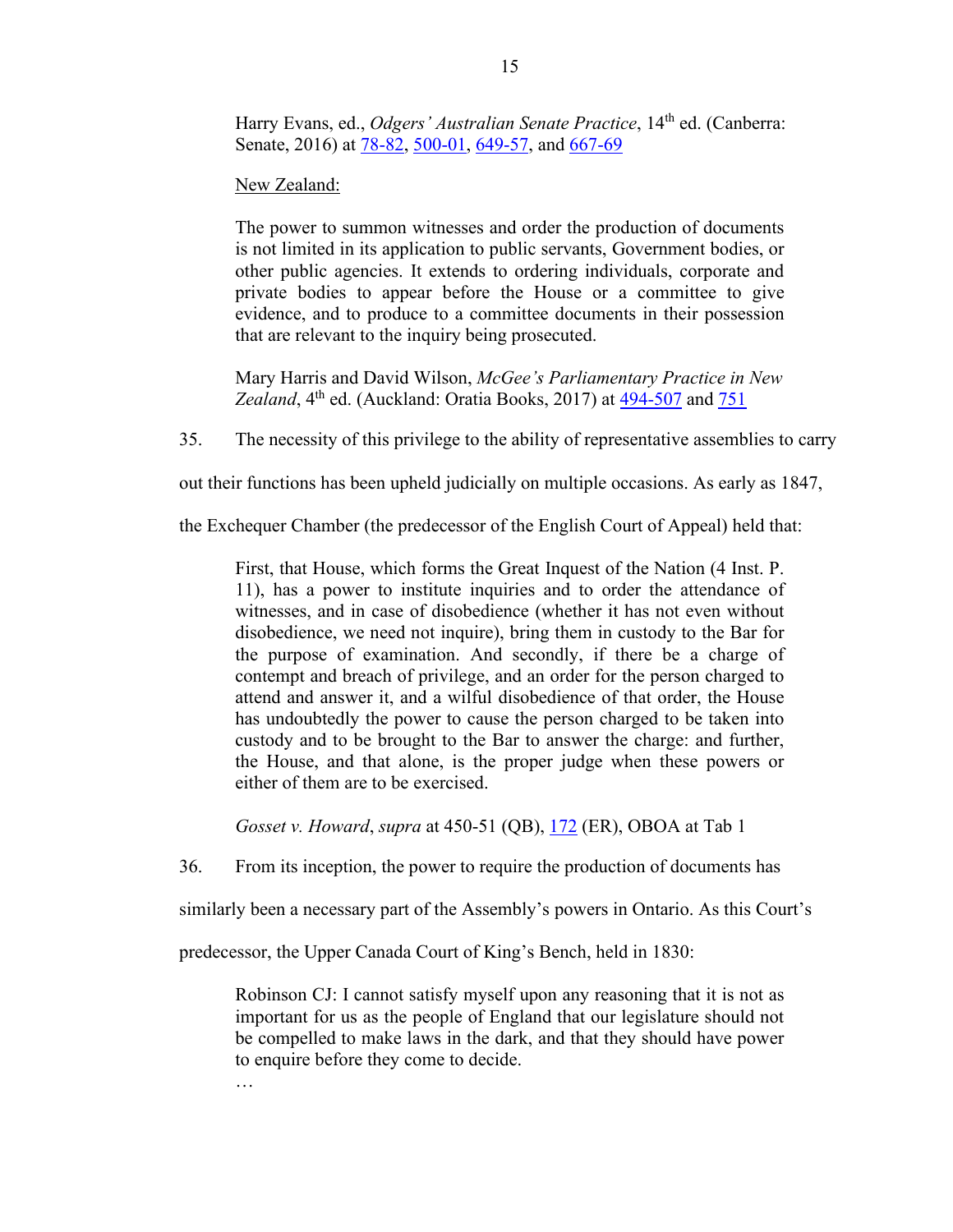Sherwood J: It is my opinion that the right of enquiry for the purpose of enabling the legislature to exercise their constitutional functions is necessarily incident to both branches [the Assembly and the Council]; for I do not see how they could join in making laws for the good government of the King's subjects without obtaining the information requisite to form a correct opinion of the measures and alterations proper to be adopted. I think this is an inherent right essential to every legislature.

*McNab v. Bidwell and Baldwin* (1830), Draper 144 at 152 and 156-57 (KB), OBOA at Tab 2

37. Courts in other provinces and federally have come to similar conclusions. In

1875, the Quebec Court of Appeal held in a 4-1 decision that even without statutory

authority, "there must be an inherent right in the Legislative Assembly to compel

persons to attend before them and give evidence" as such a power was "absolutely,

indispensably necessary … to carry on and accomplish the legislation of the country":

I do not see that the power of Colonial Legislatures to summon witnesses in order to conduct the enquiries required for a proper understanding of the several questions affecting legislation or the administration of public affairs was ever challenged. Responsible Government, which has been recognized in the Local as well as in the constitution of the General Government, would be a delusion if that power of enquiry was denied and the enquiry would be valueless without the power of summoning witnesses. I consider this to be a necessary incident of the powers of Legislatures, and of controlling the administration of public affairs and as such I believe that the House of Assembly had a right to exercise it….

*Ex parte Dansereau* at 190-91 (Dorion CJ), 192-95 (Taschereau J), 204 (Sanborn J), and 212-15 (Monk J), OBOA at Tab 3

38. More recently, in 2003, the Prince Edward Island Supreme Court considered

whether a provincial Legislative Assembly could compel employees of a federal agency

to appear before a standing committee and produce documents and concluded it could:

I am satisfied the right of the Legislative Assembly of Prince Edward Island to summon witnesses and have them produce documents is necessary for the proper functioning of the assembly and, therefore, meets the test for recognition as an inherent privilege. It satisfies the test articulated by the Supreme Court of Canada in *New Brunswick*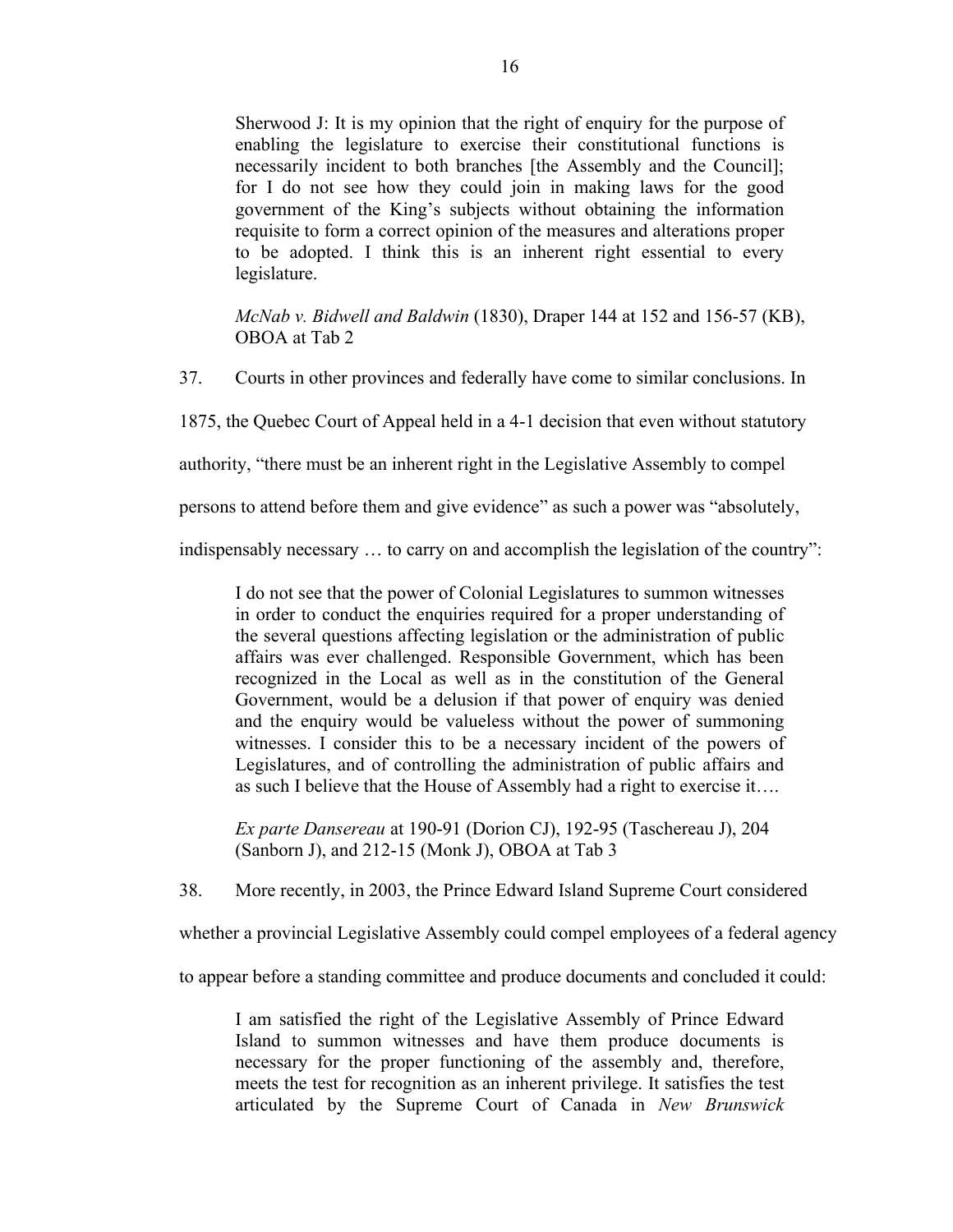*Broadcasting*. It is difficult to imagine how the legislative assembly could properly conduct an inquiry within its constitutional jurisdiction without the power to summon witnesses and require the production of records and documents.

…

There is no doubt but that the Committee has the power to issue the summons in question; that it derives that power from the legislative assembly; that the power is rooted in parliamentary privilege; and it is not for this Court to inquire into how that power is exercised.

*Canada (AG) v. MacPhee*, 2003 PESCTD 6 at paras. [24,](https://www.canlii.org/en/pe/pesctd/doc/2003/2003pesctd6/2003pesctd6.html?autocompleteStr=2003%20PESCTD%206&autocompletePos=1#par24) [31-32](https://www.canlii.org/en/pe/pesctd/doc/2003/2003pesctd6/2003pesctd6.html?autocompleteStr=2003%20PESCTD%206&autocompletePos=1#par31) and [44](https://www.canlii.org/en/pe/pesctd/doc/2003/2003pesctd6/2003pesctd6.html?autocompleteStr=2003%20PESCTD%206&autocompletePos=1#par44)

39. *MacPhee* has been followed by both the Federal Court and the Québec Superior Court in cases dealing with the use of testimony given before a parliamentary committee in subsequent proceedings. Both cases held that is necessary for Parliament to be able to protect witnesses before parliamentary committees from later being crossexamined about their testimony because it is necessary for legislative bodies to be able to investigate as they see fit.

*Gagliano v. Canada (AG)*, 2005 FC 576 at paras. [81-84,](https://www.canlii.org/en/ca/fct/doc/2005/2005fc576/2005fc576.html?autocompleteStr=2005%20FC%20576&autocompletePos=1#par81) appeal dismissed as moot [2006 FCA 86](https://www.canlii.org/en/ca/fca/doc/2006/2006fca86/2006fca86.html)

*Alternative Capital Group Inc. c. Côté*, 2020 QCCS 2494 at paras. [88-97](https://www.canlii.org/fr/qc/qccs/doc/2020/2020qccs2494/2020qccs2494.html?autocompleteStr=2020%20QCCS%202494&autocompletePos=1#par88)

40. All of these parliamentary and judicial authorities stand for the same proposition: in order to carry out its functions of legislating and overseeing public affairs, it is necessary for the Assembly to be able to obtain whatever information it determines it requires, even if that information is held by a private individual or is protected from disclosure by statute or solicitor-client privilege. To give the courts the power to determine what privileges should stand in the way of the Assembly's power to obtain the information it believes it needs would be to destroy the autonomy required to effectively represent the people of Ontario.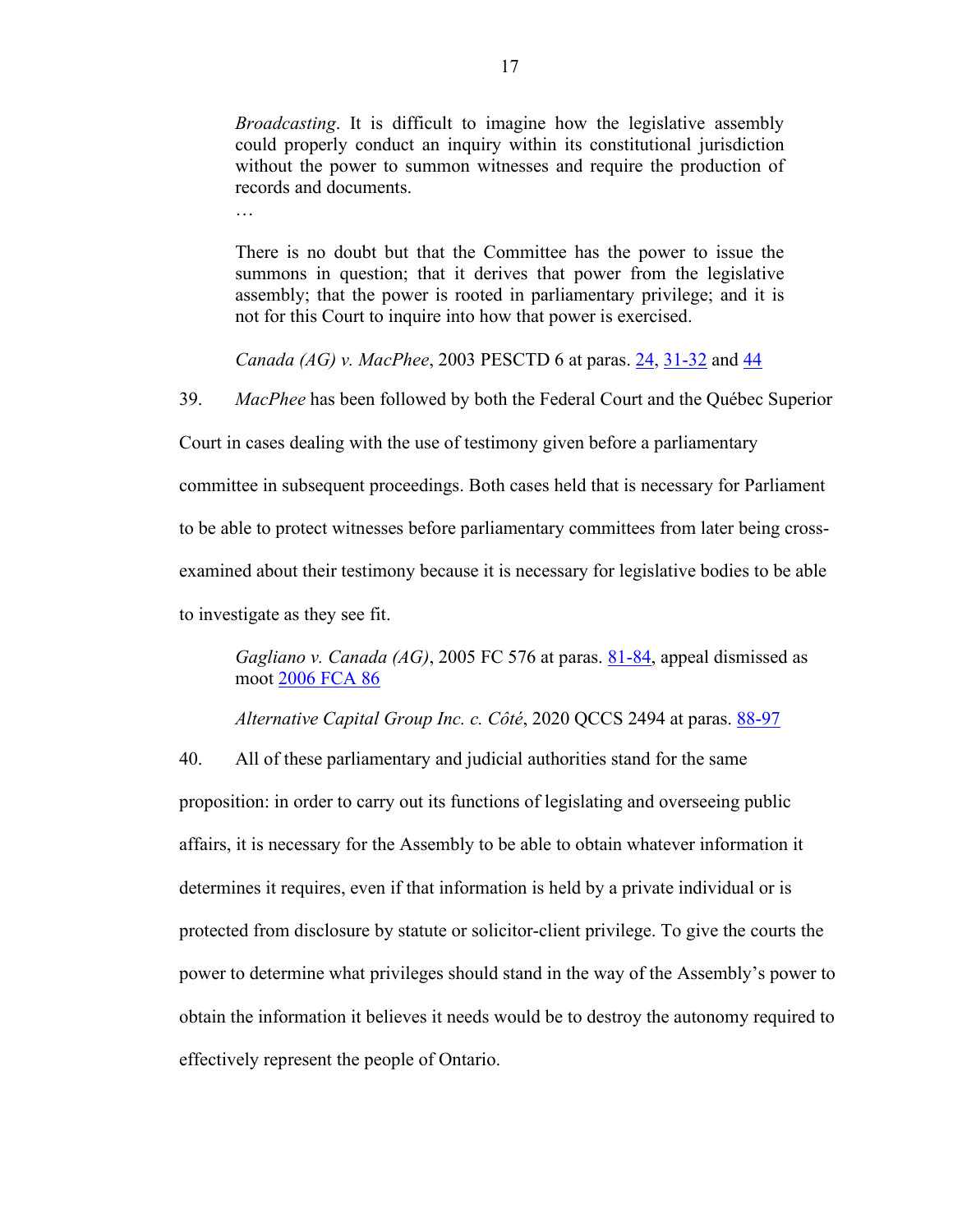41. The necessity of the Assembly having the power to decide for itself what documents it requires to performs its constitutional mandate is not undermined by the *in terrorem* examples posited by Laurentian. The Courts created solicitor-client privilege and determined when, in light of other public needs, exemptions should apply. In performing their tasks, the courts have long exercised the power to determine what information should be privileged and when it should and should not be disclosable. In determining what information it requires to perform its work, the Assembly is equally capable of deciding when privileged documents should and should not be disclosed.

*Smith v. Jones*, [1999] 1 SCR 455 at paras. [51-57](https://www.canlii.org/en/ca/scc/doc/1999/1999canlii674/1999canlii674.html?autocompleteStr=smith%20v%20jones&autocompletePos=1#par51) and [74-86](https://www.canlii.org/en/ca/scc/doc/1999/1999canlii674/1999canlii674.html?autocompleteStr=smith%20v%20jones&autocompletePos=1#par74)

*R. v. McClure*, 2001 SCC 14 at paras. [34-42,](https://www.canlii.org/en/ca/scc/doc/2001/2001scc14/2001scc14.html?autocompleteStr=2001%20SCC%2014%20&autocompletePos=1#par34) [2001] 1 SCR 445

42. There is no reason to assume the Assembly will be any less diligent in protecting the confidentiality of the information it requires to be disclosed than the courts have been. Laurentian's suggestion at para. 63 of its factum that "the Court cannot assume that the Assembly will act responsibly on this or any other occasion" must be rejected. On the contrary, as the Supreme Court held in *New Brunswick Broadcasting Co.*:

It may be added that the historical record suggests that the danger of abuse of the Speaker's power to control proceedings in the House, even to the point of excluding strangers, is not grave. The right to exclude strangers has been recognized in the United Kingdom for centuries and in this country for well over one hundred years without adverse effect. And the legislative assembly always faces the ultimate sanction, that of the voters.

*New Brunswick Broadcasting Co.*, *supra* at [388-89](https://www.canlii.org/en/ca/scc/doc/1993/1993canlii153/1993canlii153.pdf#p388)

43. Those words apply equally here. Legislative assemblies in Canada have not abused their power to demand the documents they require to do their work, even when those documents are privileged. They regularly put into place safeguards to assure the confidentiality of privileged information on the rare occasions they require it.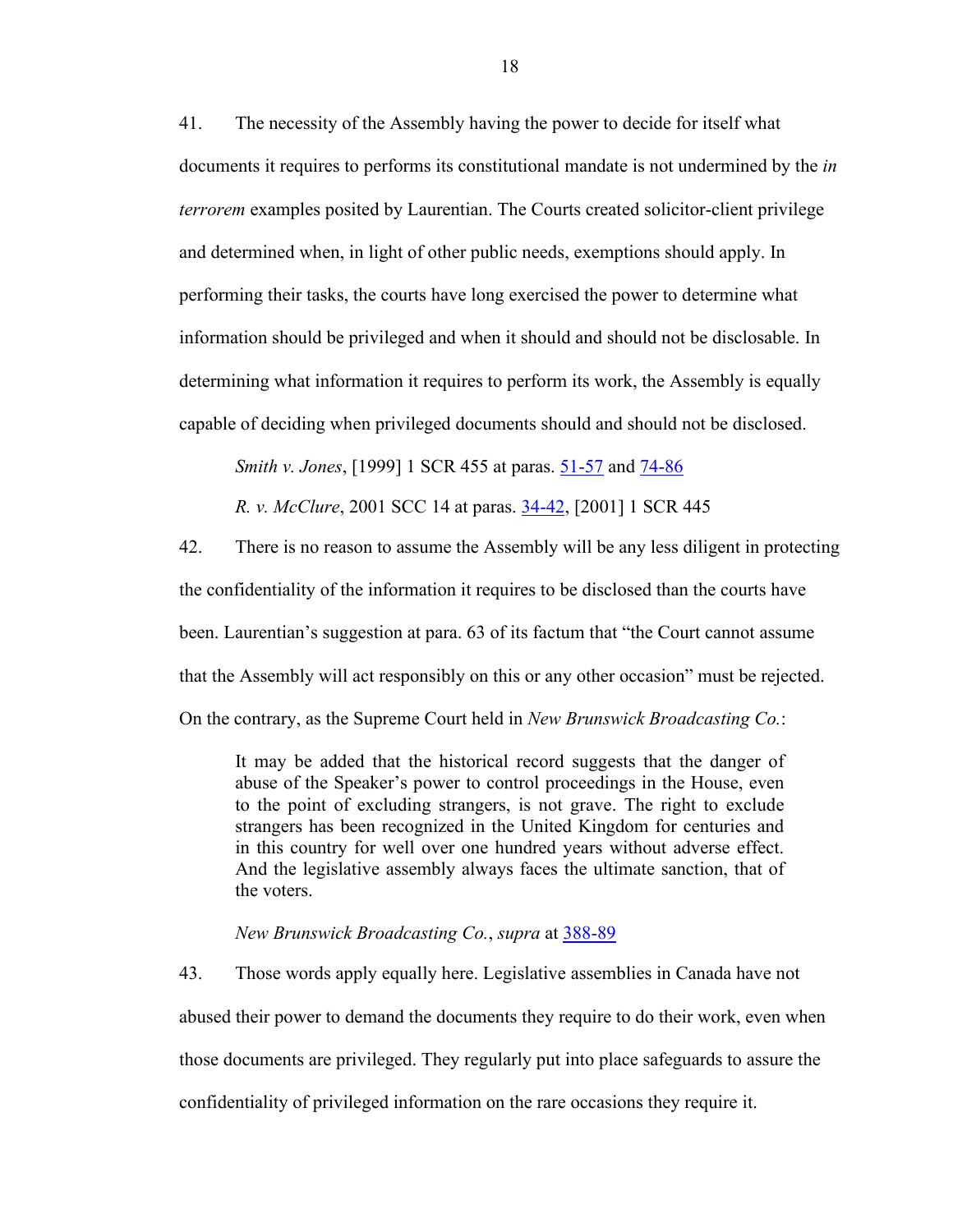44. In this very case, the Committee has made clear that it will not make the privileged documents it seeks to obtain from Laurentian publicly available. But "it is fundamental to the working of government as a whole" that the decision of what information is required, when it is required, and how it is to be used is one which "proper deference for the legitimate sphere of activity" of the legislative branch of government requires the Assembly, not this Court, to have the power to make.

#### *New Brunswick Broadcasting Co.*, *supra* at [389](https://www.canlii.org/en/ca/scc/doc/1993/1993canlii153/1993canlii153.pdf#p389)

## The Constitution of the Province Has Been Amended to Confer the Power to Require the Production of Documents on the Assembly:

45. Even if the Assembly did not have the inherent power to determine for itself what information it requires to do its work, the Legislature has granted the Assembly the power to do so by amending the "constitution of the Province." Section 35 of the *Legislative Assembly Act* provides that "The Assembly may at all times command and compel … the production of such papers and things, as the *Assembly or committee considers necessary* for any of its proceedings or deliberations" and that "the Speaker may issue a warrant … requiring the production of the paper and things as ordered."

*Legislative Assembly Act*, *supra*, [s. 35\(1\)](https://www.ontario.ca/laws/statute/90l10#BK32) [Emphasis added]

46. The Judicial Committee of the Privy Council has held that former s. 92(1) of the *Constitution Act, 1867* gave the provincial Legislatures the power to amend the constitution of the province for the purpose of "defining the powers and privileges of the provincial legislature." The predecessors to s. 35 were first enacted in 1876 and have formed part of the *Legislative Assembly Act* ever since (the Legislature's power to make such amendments likely continues today under s. 45 of the *Constitution Act, 1982*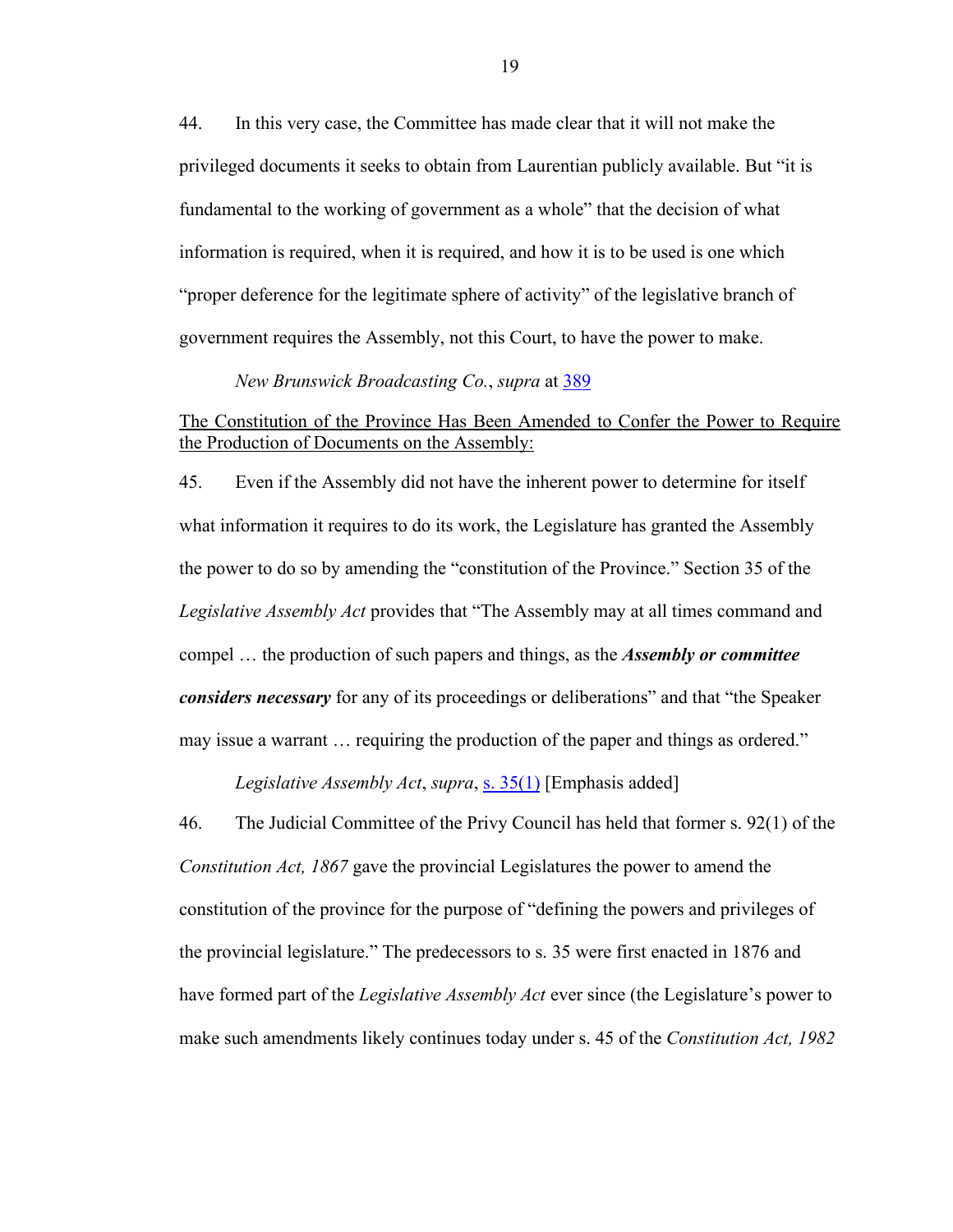but that point need not be decided here given that the amendment in question dates to 1876).

*Constitution Act, 1867*, *supra*, [s. 92\(1\)](https://www.canlii.org/en/ca/laws/stat/30---31-vict-c-3/latest/30---31-vict-c-3.html?autocompleteStr=constitu&autocompletePos=2#sec92) [repealed] *Constitution Act, 1982*, [s. 45,](https://www.canlii.org/en/ca/laws/stat/schedule-b-to-the-canada-act-1982-uk-1982-c-11/latest/schedule-b-to-the-canada-act-1982-uk-1982-c-11.html?autocompleteStr=constitution%20act&autocompletePos=1#sec45) Sch. B to the *Canada Act, 1982*, 1982, c. 11 (UK) *Fielding v. Thomas*, [1896] AC 600 at 610-11 (PC), OBOA at Tab 4 *Chagnon, supra* at paras. [60-63](https://www.canlii.org/en/ca/scc/doc/2018/2018scc39/2018scc39.html?autocompleteStr=chagnon&autocompletePos=4#par60) (Rowe J. concurring) An Act respecting the Legislative Assembly, SO 1875-76, c. 9, ss. [1-2](https://heinonline.org/HOL/Page?handle=hein.psc/statont0008&id=49&collection=psc&index=psc/statont) *Legislative Assembly Act*, RSO 1877, c. 12, ss. [34-35](https://heinonline.org/HOL/Page?collection=psc&handle=hein.psc/revontvii0001&id=253&men_tab=srchresults)

47. In *Vaid*, the Supreme Court made clear that the exercise of federal legislated privileges enacted under s. 18 of the *Constitution Act, 1867* is just as immune from judicial review (including on *Charter* grounds) as the exercise of inherent privileges. There is no reason to treat provincial legislated privileges enacted under former s. 92(1) any differently. If anything, provincial legislated privileges are even more clearly amendments to the constitution itself.

*Vaid*, *supra* at paras. [33-34](https://www.canlii.org/en/ca/scc/doc/2005/2005scc30/2005scc30.html?autocompleteStr=2005%20scc%2030&autocompletePos=1#par33)

48. The Assembly therefore has constitutionally-protected inherent and legislated privileges to determine for itself what documents it requires to do its work and to compel their production when it chooses to do so. Allowing any outside body, even this Court, to determine when such production is or is not appropriate would undermine the autonomy the Assembly requires to perform its constitutional function.

#### <span id="page-22-0"></span>**(2) Parliament Lacks the Power to Limit the Assembly's Privileges**

49. Laurentian argues that the Assembly's power to compel the disclosure of documents cannot extend to documents ordered to be kept in confidence by an order made by this Court under the *Companies' Creditors Arrangements Act* (the CCAA).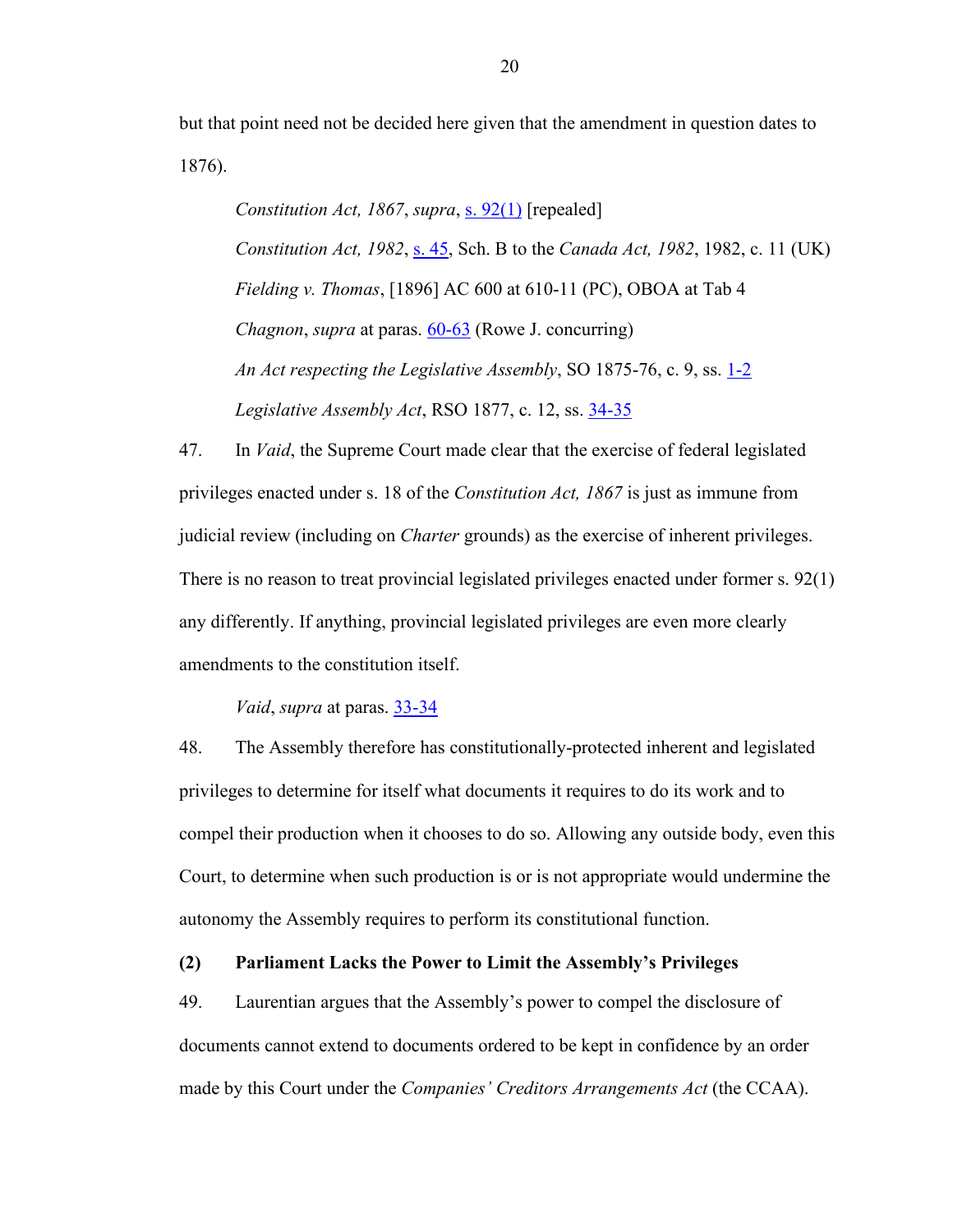*Companies' Creditors Arrangements Act*, RSC 1985, c. C-36, [s. 11](https://www.canlii.org/en/ca/laws/stat/rsc-1985-c-c-36/latest/rsc-1985-c-c-36.html?autocompleteStr=companies&autocompletePos=2#sec11)

50. The CCAA, and the Orders this Court has made under it, are exercises of Parliament's jurisdiction to make laws in relation to "Bankruptcy and Insolvency" under s. 91(21) of the *Constitution Act, 1867*. The Assembly's parliamentary privilege, however, is part of the constitution itself and "cannot be abrogated or diminished by other parts of the Constitution," much less ordinary federal legislation. As Laurentian itself notes at para. 70 of its factum, "parliamentary privilege would become unworkable if the federal House of Commons could invade provincial jurisdiction." Provincial parliamentary privilege can only be abrogated or diminished by a constitutional amendment passed with the consent of the affected Legislative Assembly.

*New Brunswick Broadcasting Co.*, *supra* at [373-78,](https://www.canlii.org/en/ca/scc/doc/1993/1993canlii153/1993canlii153.pdf#p373) [384-85,](https://www.canlii.org/en/ca/scc/doc/1993/1993canlii153/1993canlii153.pdf#p384) and [390-94](https://www.canlii.org/en/ca/scc/doc/1993/1993canlii153/1993canlii153.pdf#p390) *Vaid*, *supra* at paras. [29\(3\)](https://www.canlii.org/en/ca/scc/doc/2005/2005scc30/2005scc30.html?autocompleteStr=2005%20scc%2030&autocompletePos=1#par29) and [33](https://www.canlii.org/en/ca/scc/doc/2005/2005scc30/2005scc30.html?autocompleteStr=2005%20scc%2030&autocompletePos=1#par33)

*Chagnon*, *supra* at para. [23](https://www.canlii.org/en/ca/scc/doc/2018/2018scc39/2018scc39.html?autocompleteStr=chagnon&autocompletePos=4#par23)

*Constitution Act, 1982, supra, ss.* [38\(1\)-\(3\),](https://www.canlii.org/en/ca/laws/stat/schedule-b-to-the-canada-act-1982-uk-1982-c-11/latest/schedule-b-to-the-canada-act-1982-uk-1982-c-11.html?autocompleteStr=constitution%20act&autocompletePos=1#sec38) [41,](https://www.canlii.org/en/ca/laws/stat/schedule-b-to-the-canada-act-1982-uk-1982-c-11/latest/schedule-b-to-the-canada-act-1982-uk-1982-c-11.html?autocompleteStr=constitution%20act&autocompletePos=1#sec41) and [45](https://www.canlii.org/en/ca/laws/stat/schedule-b-to-the-canada-act-1982-uk-1982-c-11/latest/schedule-b-to-the-canada-act-1982-uk-1982-c-11.html?autocompleteStr=constitution%20act&autocompletePos=1#sec45)

51. The examples Laurentian gives of compelling federal Cabinet or judicial deliberations are not helpful as they involve questions of the ability of one constitutional actor to inquire into the inner workings of other bodies that themselves form part of Canada's constitutional architecture. The ability of the Assembly to compel information from the federal Crown or the judiciary themselves would raise complex questions of federalism and the separation of powers that need not be answered in determining whether ordinary federal legislation can limit the Assembly's privileges.

52. Even if Parliament did have the power to abrogate or diminish provincial legislative privileges by ordinary legislation, nothing in the wording of the CCAA suggests that Parliament intended to undermine the autonomy of its co-equal provincial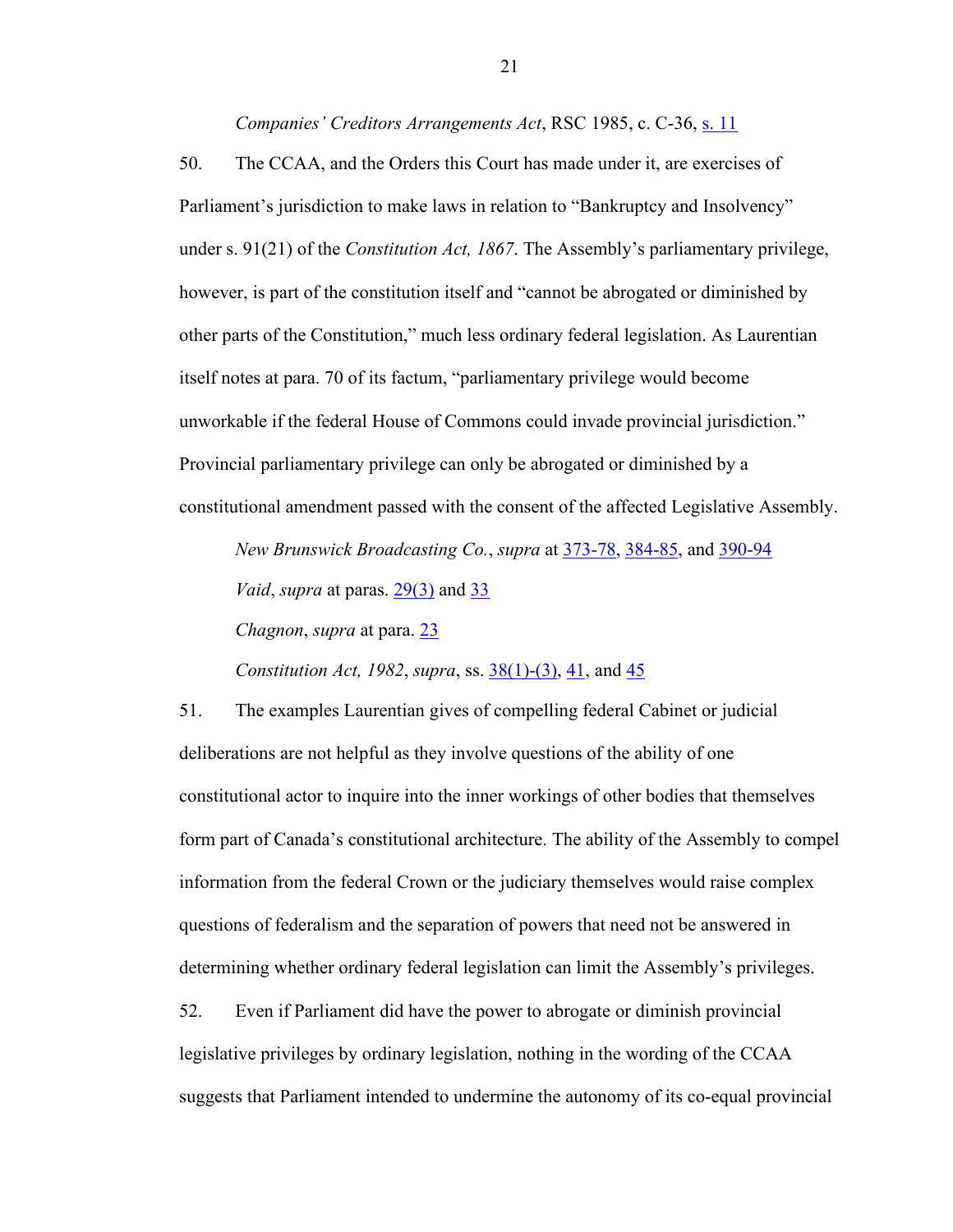counterparts by limiting their privileges. Such an unprecedented intrusion into provincial jurisdiction would have required clear and express language.

*Duke of Newcastle v. Morris* (1870), L.R. 4 H.L. 661 at 668, OBOA at Tab 5 53. *Vaid* held that this common law interpretative principle did not apply to the application of the *Canadian Human Rights Act* to Parliamentary employees. But it concerned the application of federal legislation to the federal Parliament. It thus says nothing about the interpretation of federal legislation that allegedly limits the privileges of a provincial legislative assembly. As well, *Vaid* was decided in the absence of any established parliamentary privilege and in the context of Parliament's decision to enact quasi-constitutional human rights legislation.

*Vaid*, *supra* at paras. [77-82](https://www.canlii.org/en/ca/scc/doc/2005/2005scc30/2005scc30.html?autocompleteStr=2005%20scc%2030&autocompletePos=1#par77)

54. Professors Brun, Tremblay and Brouillet have argued that "[the rule in *Duke of Newcastle*] can still apply in appropriate cases" as Rowe J noted in his concurring reasons in *Chagnon*. If any case were "appropriate," it would be one where a general order-making power in federal insolvency legislation is argued to, without any indication of Parliamentary intent, limit a well-established privilege of another legislature. The general power to make "any order" in s. 11 of the CCAA therefore should not be taken to limit the Assembly's privilege to determine for itself, free from external judicial oversight, which documents it requires to perform its duties.

*Chagnon*, *supra* at paras. [65-69](https://www.canlii.org/en/ca/scc/doc/2018/2018scc39/2018scc39.html?autocompleteStr=chagnon&autocompletePos=4#par65) (Rowe J concurring). See also paras. [152-63](https://www.canlii.org/en/ca/scc/doc/2018/2018scc39/2018scc39.html?autocompleteStr=chagnon&autocompletePos=4#par152) (Brown and Côté JJ dissenting). The majority did not consider the issue as they found no applicable privilege that could be limited by statute.

*Québec (Procureur général) v. Confédération des syndicats nationaux*, 2011 QCCA 1247, at para. [30](https://www.canlii.org/en/qc/qcca/doc/2011/2011qcca1247/2011qcca1247.html#par30) 

See also *Duffy v. Canada (Senate)*, 2020 ONCA 536 at paras. [115-24,](https://www.canlii.org/en/on/onca/doc/2020/2020onca536/2020onca536.html?autocompleteStr=2020%20onca%20536&autocompletePos=1) leave to appeal to SCC dismissed 11 February 2021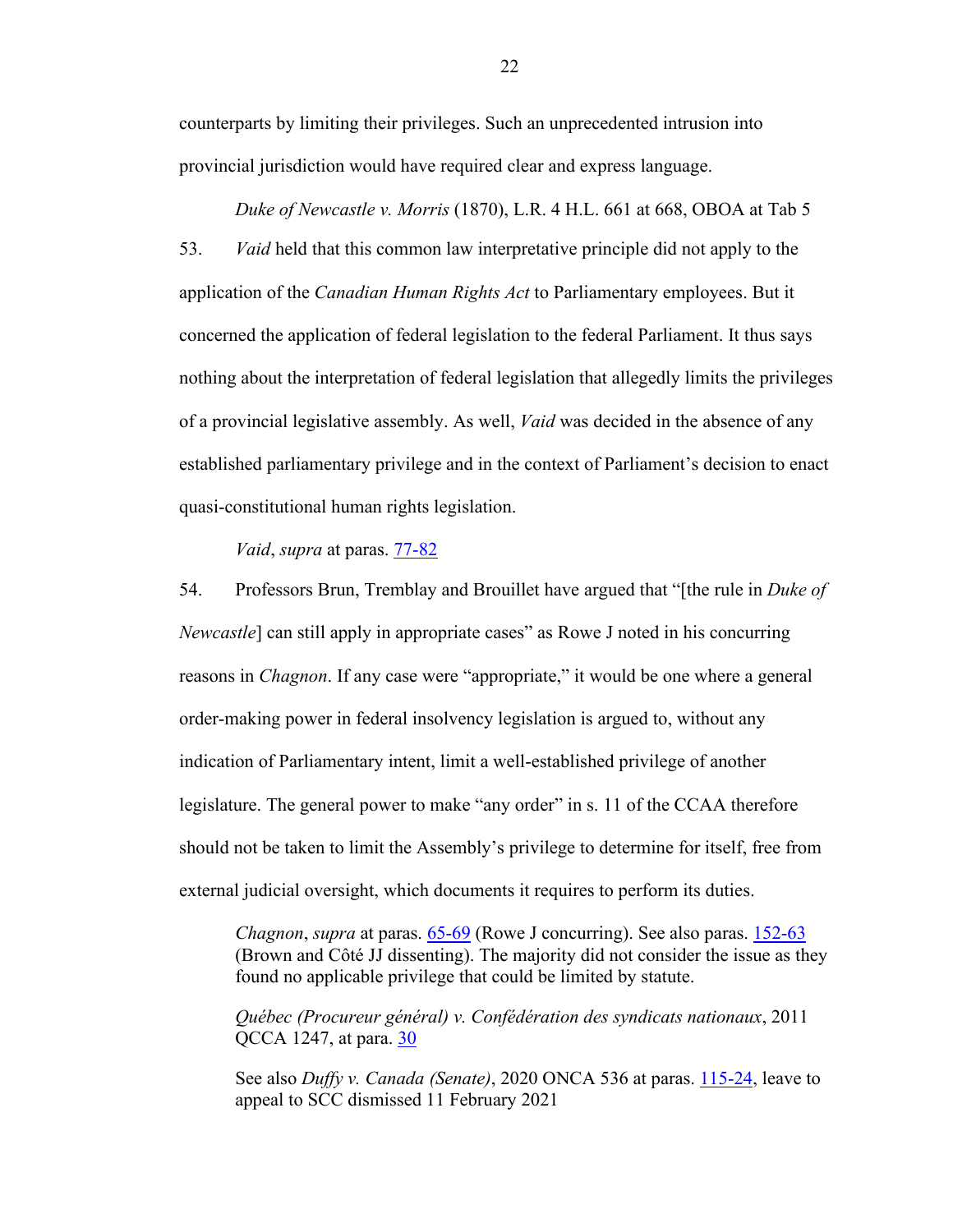55. Contrary to Laurentian's assertions at paras. 68-72 of its factum, recognizing that the CCAA does not limit the Assembly's privileges impairs neither federalism nor the separation of powers. On the contrary, it shows respect for the boundaries written into the constitution itself and ensures that neither Parliament nor the courts intrude into the sphere of autonomy the Assembly requires to perform its work. Parliament has the power to give this Court the ability to shield Laurentian from revealing information to Laurentian's creditors, not to the Assembly, Laurentian's creator.

#### <span id="page-25-0"></span>**(3) The Assembly Has Not Limited Its Own Privileges**

56. The Assembly has not limited its own privileges by enacting the *Auditor General Act*. The *Auditor General Act*, as its name implies, sets out the powers and duties of the Auditor General. It does not limit the privileges of the Assembly or the Committee which are defined by the *Legislative Assembly Act*, the *Standing Orders*, and the Assembly's practice, precedent, usage, and custom.

#### *[Standing Orders](https://www.ola.org/en/legislative-business/standing-orders)*, *supra*, s. 23(a)

57. The *Standing Orders* create the Committee and give it the "power to send for persons, papers and things" unless the House orders otherwise. As previously mentioned, the *Legislative Assembly Act* grants the Assembly the power to compel such production by way of a Speaker's Warrant.

*Legislative Assembly Act*, *supra*, [s. 35](https://www.ontario.ca/laws/statute/90l10#BK32)

*[Standing Orders](https://www.ola.org/en/legislative-business/standing-orders)*, *supra*, ss. 111(h) and 113(b)

58. The *Auditor General Act* makes it clear that the Auditor General is an officer of the Assembly and assists the Committee in its work, not the other way around:

#### **Auditor General**

**2** (1) There shall be an Auditor General who is an officer of the Assembly.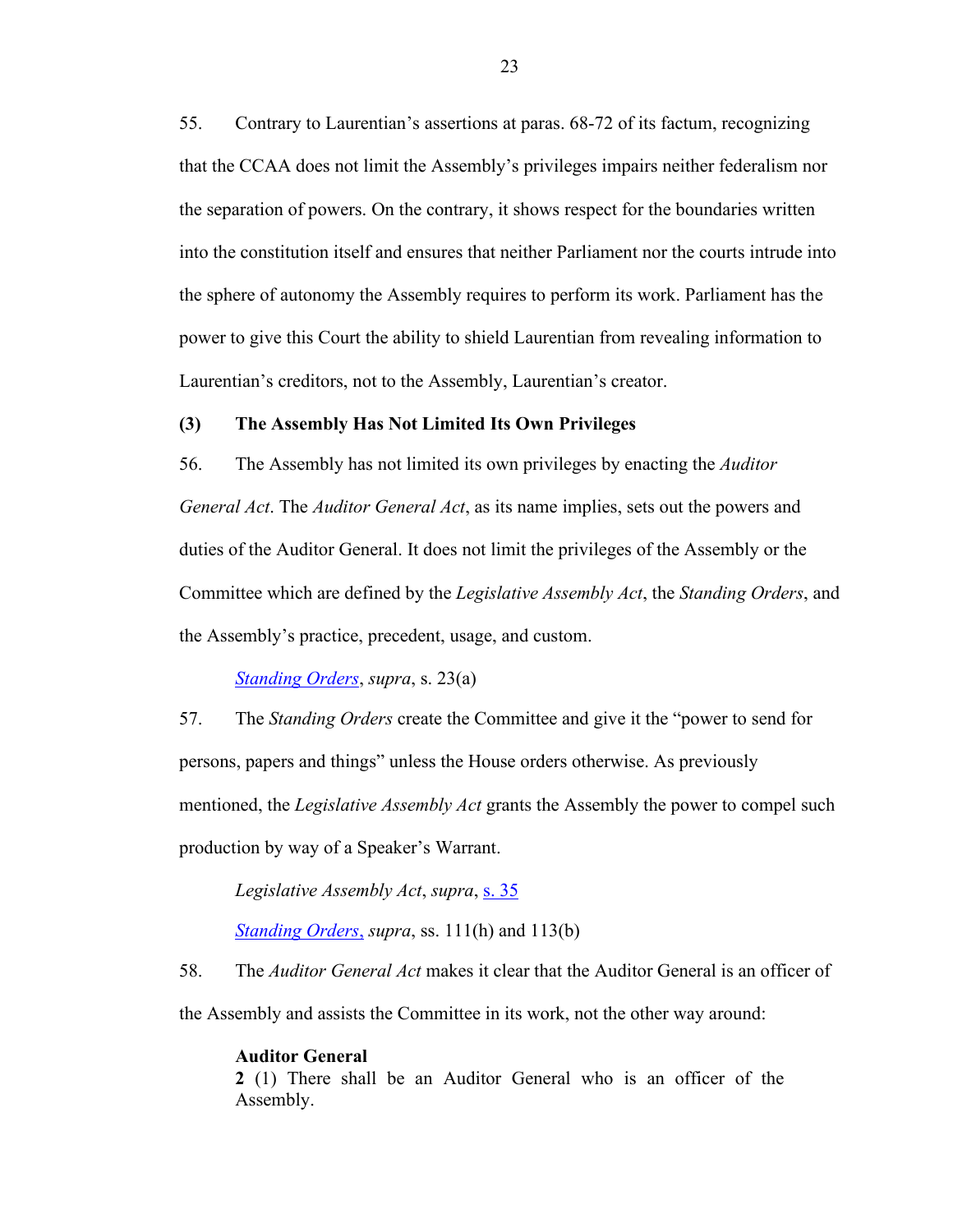#### **Appointment**

(2) The Assembly shall, by order, appoint the Auditor General. …

**Attendance at standing Public Accounts Committee of the Assembly 16** At the request of the standing Public Accounts Committee of the Assembly, the Auditor General and any member of the Office of the Auditor General designated by the Auditor General shall attend at the meetings of the committee in order,

> (a) to assist the committee in planning the agenda for review by the committee of the Public Accounts and the annual report of the Auditor General; and

> (b) to assist the committee during its review of the Public Accounts and the annual report of the Auditor General,

and the Auditor General shall examine into and report on any matter referred to him or her in respect of the Public Accounts by a resolution of the committee.

*Auditor General Act*, RSO 1990, c. A.35, ss. [2\(1\)-\(2\)](https://www.ontario.ca/laws/statute/90a35#BK2) and [16](https://www.ontario.ca/laws/statute/90a35#BK28)

59. Section 10 of the *Auditor General Act* sets out the power of the Auditor General to obtain information. It does not purport to speak to the power of the Committee or the Assembly to obtain information at all, much less limit the clear words of the *Legislative Assembly Act* that "the Assembly may command and compel ... the production of such papers and things as the Assembly or committee considers necessary" which has been on the statute books for 145 years or the inherent privilege to do so that has existed since before Confederation.

60. Nor does the *sub judice* convention do so. As Bosc and Gagnon make clear, the "*sub judice* convention is first and foremost a *voluntary* exercise of restraint on the part of the House … since no rule exists to *prevent* Parliament from discussing a matter which is *sub judice*." Neither the Assembly nor Ontario were parties to the proceedings brought by the Auditor General to determine the scope of her powers. Even if they had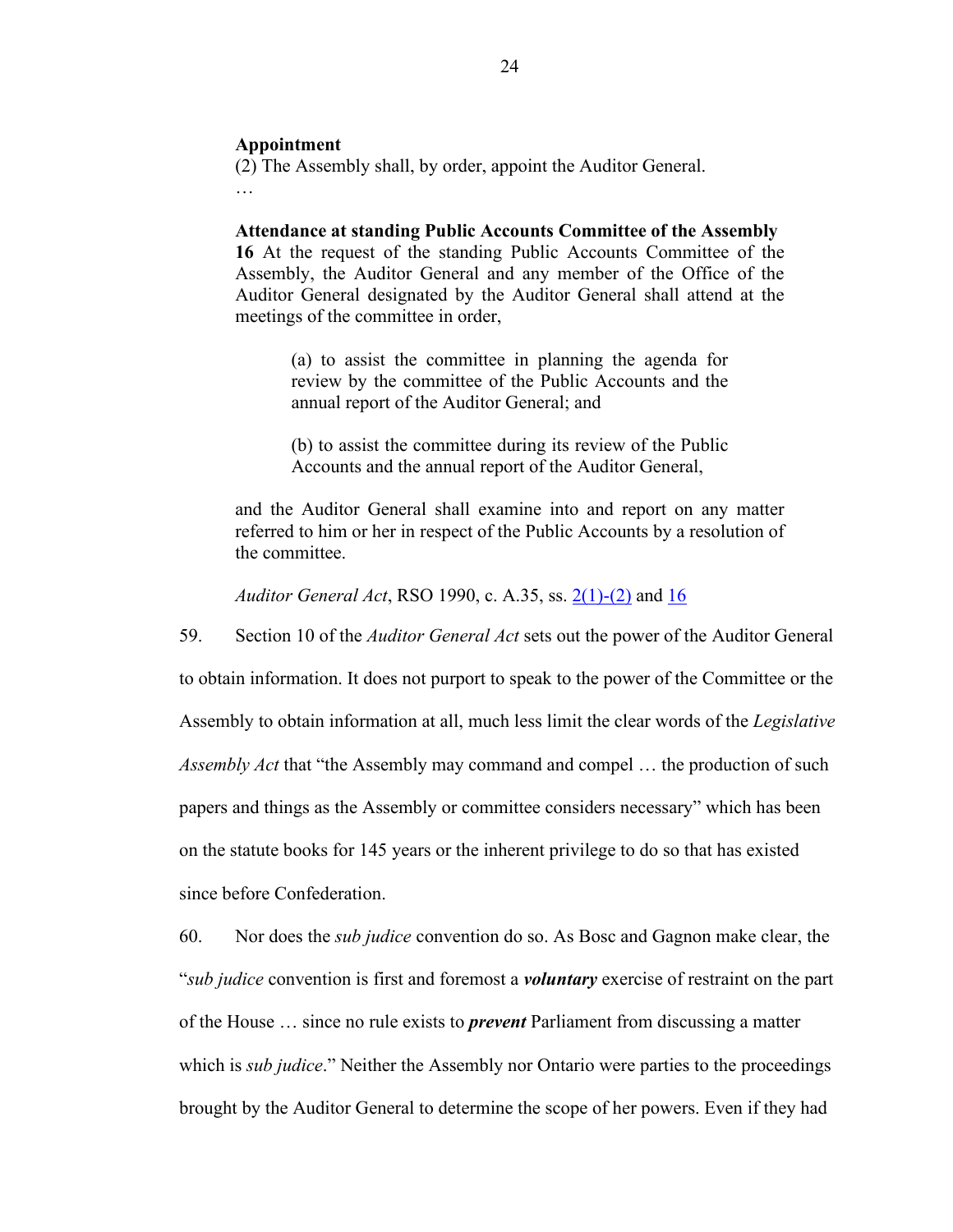been, "the *sub judice* convention has never stood in the way of the House considering a prima facie matter of privilege vital to the public interest or to the effective operation of the House and its Members."

Bosc and Gagnon, *supra*, Chapter 13 "The *Sub Judice* [Convention"](https://www.ourcommons.ca/about/procedureandpractice3rdedition/ch_13_3-e.html#13-3-9) [Emphasis added]

61. The only way the *Auditor General Act* limits the ability of the Assembly to receive documents is when it does so expressly. Section 19 provides that "Audit working papers of the Office of the Auditor General shall not be laid before the Assembly or any committee of the Assembly." That express reference demonstrates that had the Assembly wished to limit its power to require the production of documents more generally, it would have done so explicitly. Nothing in section 19 expresses any intention to limit the power of the Assembly to itself require the production of papers from a public body, even when that public body is the subject of an audit.

<span id="page-27-0"></span>62. The Assembly has not limited its privilege to require the production of the documents it determines are needed for it to do its work. For the reasons set out above, that privilege meets the test of necessity and its exercise in individual circumstances is immune from judicial review, even under the *Charter*. Laurentian therefore cannot establish a *prima facie* case or even a serious issue to be tried. It is unnecessary to consider the other steps of the test for a stay. This motion should be dismissed.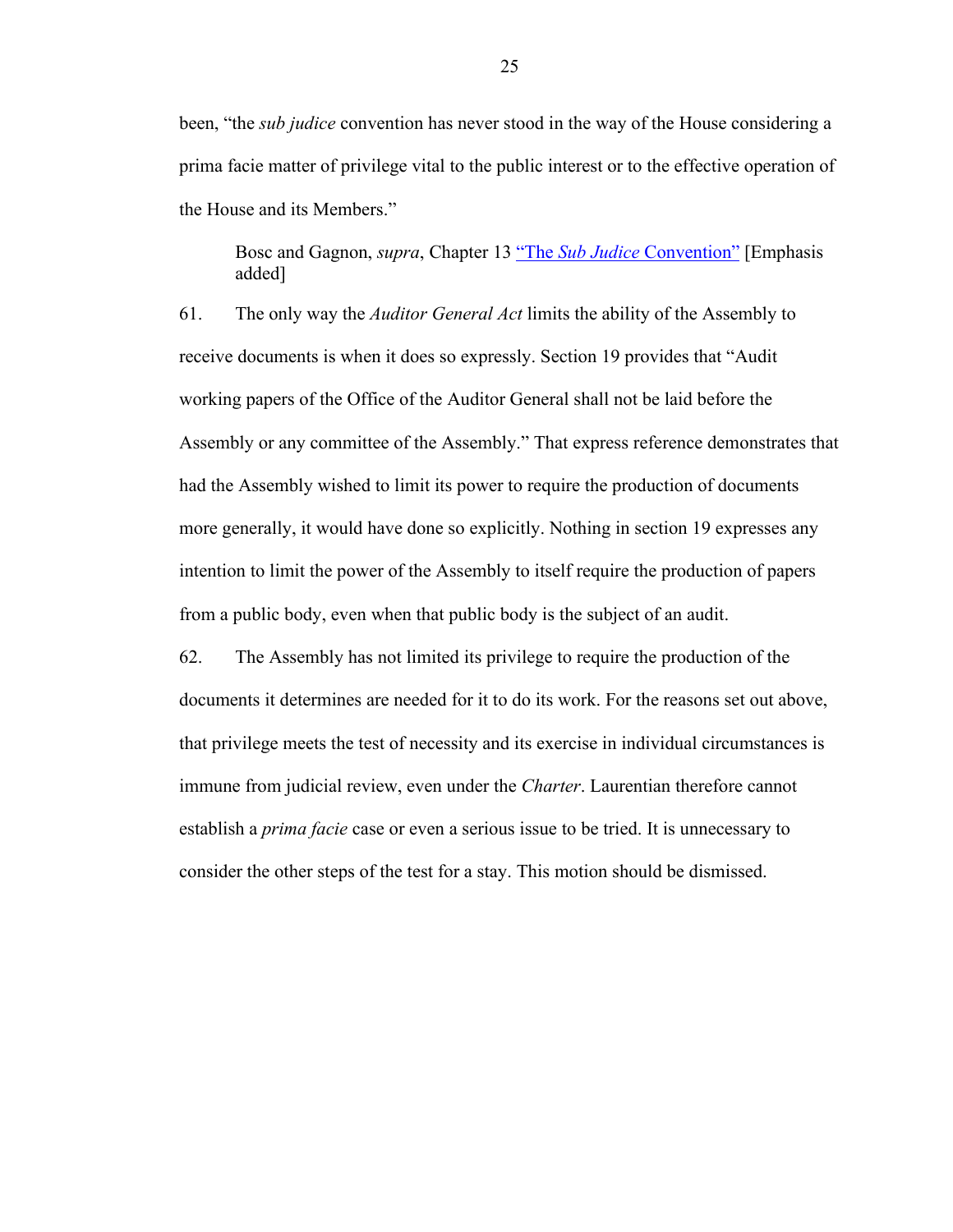## **PART IV – ORDER REQUESTED**

63. Ontario respectfully requests that this Court dismiss the Moving Party's motion for a stay. Should the motion not be dismissed, Ontario requests that the hearing on the merits be scheduled as soon as possible and, in any event, before the Assembly returns on February 22, 2022.

64. As an intervener, Ontario neither seeks costs nor should pay costs.

ALL OF WHICH IS RESPECTFULLY SUBMITTED, THIS 12TH DAY OF JANUARY, 2022

Josh Hunter Emily Owens

*Ener*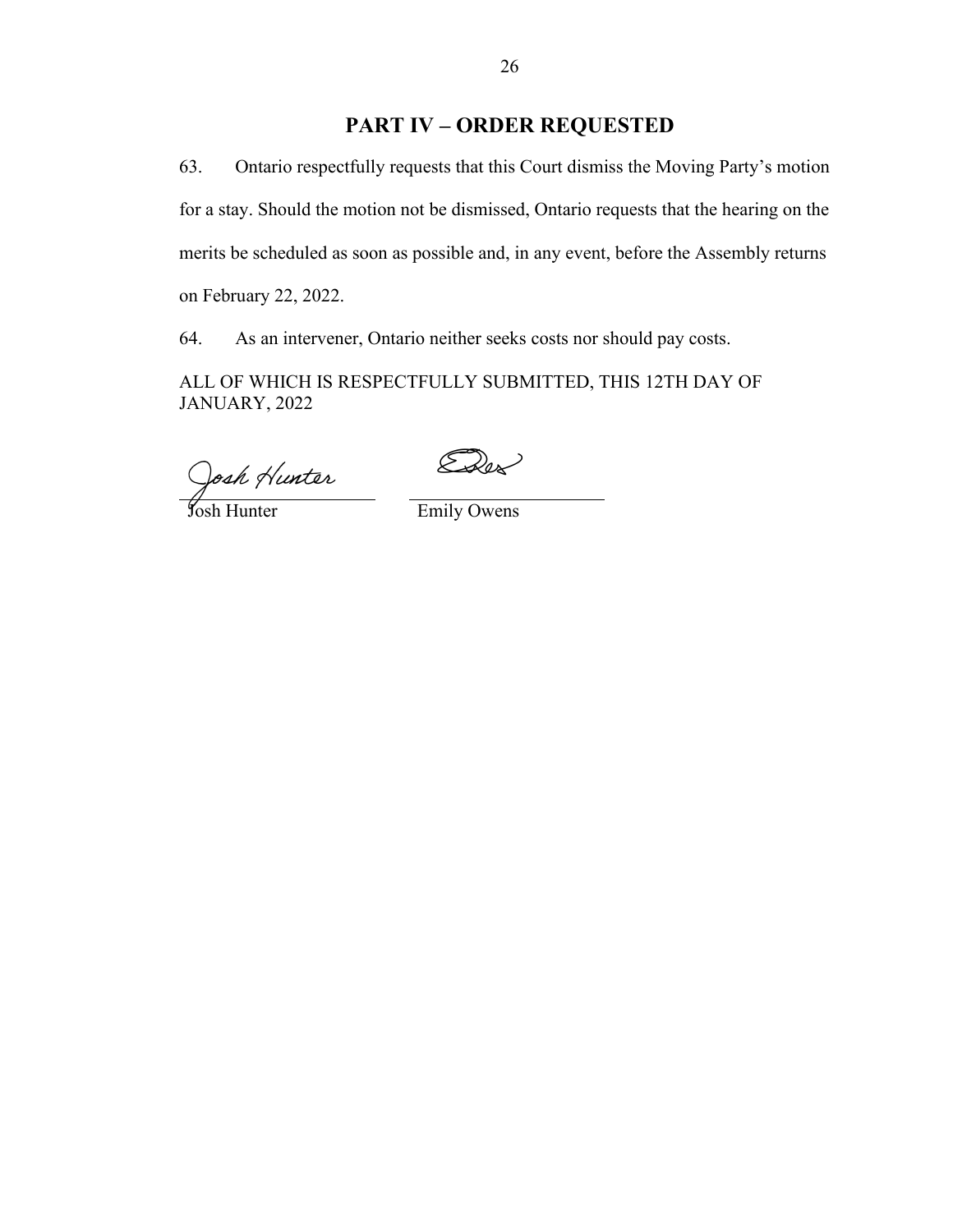#### **SCHEDULE A – AUTHORITIES CITED**

#### <span id="page-29-0"></span>**CASES**

- 1. *Chagnon v. Syndicat de la function publique et parapublique du Québec*, [2018](https://www.canlii.org/en/ca/scc/doc/2018/2018scc39/2018scc39.html?autocompleteStr=chagnon&autocompletePos=4) [SCC 39](https://www.canlii.org/en/ca/scc/doc/2018/2018scc39/2018scc39.html?autocompleteStr=chagnon&autocompletePos=4)
- 2. *Gosset v. Howard* (1847), 10 QB 411, 116 ER 158 (Ex. Ch.)
- 3. *New Brunswick Broadcasting Co. v. Nova Scotia (Speaker)*, [\[1993\] 1 SCR 319](https://www.canlii.org/en/ca/scc/doc/1993/1993canlii153/1993canlii153.pdf)
- 4. *Canada (House of Commons) v. Vaid*, [2005 SCC 30,](https://www.canlii.org/en/ca/scc/doc/2005/2005scc30/2005scc30.html?autocompleteStr=2005%20scc%2030&autocompletePos=1) [2005] 1 SCR 667
- 5. *Newbould v. Canada (AG)*, [2017 FCA 106,](https://www.canlii.org/en/ca/fca/doc/2017/2017fca106/2017fca106.html?autocompleteStr=2017%20FCA%20106%20&autocompletePos=1#document) [2018] 1 FCR 590
- 6. *Yaiguaje v. Chevron Corp.*, [2014 ONCA 40](https://www.canlii.org/en/on/onca/doc/2014/2014onca40/2014onca40.html?autocompleteStr=2014%20ONCA%2040&autocompletePos=1)
- 7. *Stuart Budd & Sons Ltd. v. IFS Vehicle Distributors*, [2014 ONCA 546](https://www.canlii.org/en/on/onca/doc/2014/2014onca546/2014onca546.html?autocompleteStr=2014%20onca%20546&autocompletePos=1)
- 8. *H.E. v. M.M.*, [2015 ONCA 244](https://www.canlii.org/en/on/onca/doc/2015/2015onca244/2015onca244.html?autocompleteStr=2015%20onca%20244&autocompletePos=1)
- 9. *RJR-MacDonald*, [\[1994\] 1 SCR 311](https://www.canlii.org/en/ca/scc/doc/1994/1994canlii117/1994canlii117.pdf)
- 10. *Toronto (City) v. Ontario (AG)*, [2018 ONCA 761,](https://www.canlii.org/en/on/onca/doc/2018/2018onca761/2018onca761.html?autocompleteStr=2018%20onca%20761&autocompletePos=1) 142 OR (3d) 481
- 11. *Canada (AG) v. MacPhee*, [2003 PESCTD 6](https://www.canlii.org/en/pe/pesctd/doc/2003/2003pesctd6/2003pesctd6.html?autocompleteStr=2003%20PESCTD%206&autocompletePos=1)
- 12. *McNab v. Bidwell and Baldwin* (1830), Draper 144 (KB)
- 13. *Ex parte Dansereau* (1875), 19 LC Jurist 210
- 14. *Gagliano v. Canada (AG)*, [2005 FC 576,](https://www.canlii.org/en/ca/fct/doc/2005/2005fc576/2005fc576.html?autocompleteStr=2005%20FC%20576&autocompletePos=1) appeal dismissed as moot [2006 FCA 86](https://www.canlii.org/en/ca/fca/doc/2006/2006fca86/2006fca86.html)
- 15. *Alternative Capital Group Inc. c. Côté*, [2020 QCCS 2494](https://www.canlii.org/fr/qc/qccs/doc/2020/2020qccs2494/2020qccs2494.html?autocompleteStr=2020%20QCCS%202494&autocompletePos=1)
- 16. *Smith v. Jones*, [\[1999\] 1 SCR 455](https://www.canlii.org/en/ca/scc/doc/1999/1999canlii674/1999canlii674.html?autocompleteStr=smith%20v%20jones&autocompletePos=1)
- 17. *R. v. McClure*, [2001 SCC 14,](https://www.canlii.org/en/ca/scc/doc/2001/2001scc14/2001scc14.html?autocompleteStr=2001%20SCC%2014%20&autocompletePos=1) [2001] 1 SCR 445
- 18. *Fielding v. Thomas*, [1896] AC 600 (PC)
- 19. *Duke of Newcastle v. Morris* (1870), L.R. 4 H.L. 661
- 20. *Québec (Procureur général) v. Confédération des syndicats nationaux*, [2011](https://www.canlii.org/en/qc/qcca/doc/2011/2011qcca1247/2011qcca1247.html) [QCCA 1247](https://www.canlii.org/en/qc/qcca/doc/2011/2011qcca1247/2011qcca1247.html)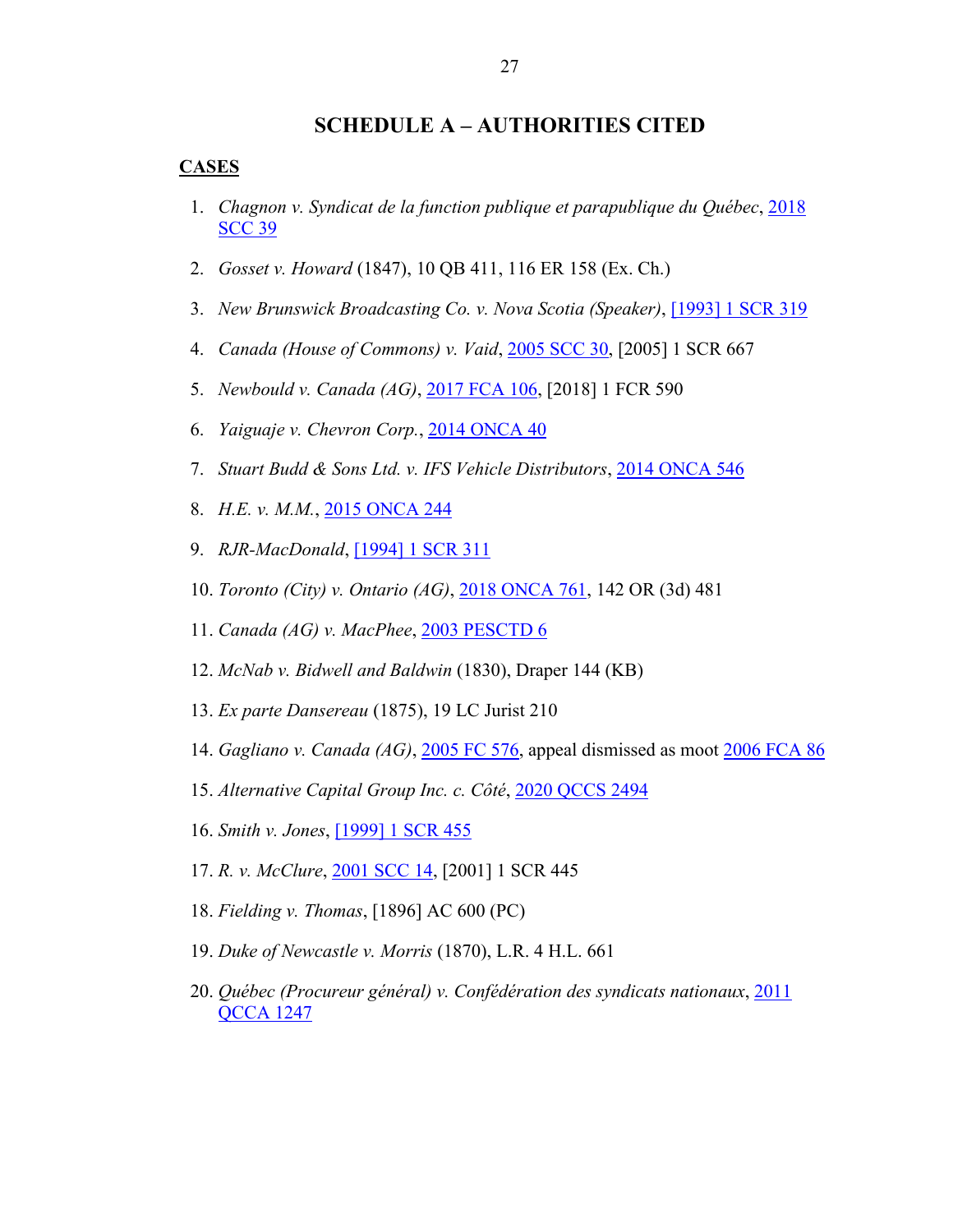#### **TEXTS**

- 1. Marc Bosc and André Gagnon, *[House of Commons Procedure and Practice](https://www.ourcommons.ca/about/procedureandpractice3rdedition/index-e.html)* (Ottawa: House of Commons, 2017)
- 2. Canada, *House of Commons Debates*,  $\frac{44^{th}$  Parl., 1<sup>st</sup> [Sess., Vol. 151, No. 14](https://www.ourcommons.ca/Content/House/441/Debates/014/HAN014-E.PDF) (9) December 2021)
- 3. *Erskine May: [Parliamentary Practice](https://erskinemay.parliament.uk/browse/?part=1&chapter=1)*, 25th ed. (London: LexisNexis, 2019)
- 4. D.R. Elder, ed., *[House of Representatives Practice](https://www.aph.gov.au/About_Parliament/House_of_Representatives/Powers_practice_and_procedure/Practice7/HTML)*, 7<sup>th</sup> ed. (Canberra: House of Representatives, 2018)
- 5. Harry Evans, ed., [Odgers' Australian Senate Practice, 14th ed.](https://www.aph.gov.au/About_Parliament/Senate/Powers_practice_n_procedures/Odgers_Australian_Senate_Practice) (Canberra: Senate, 2016)
- 6. Mary Harris and David Wilson, *[McGee's Parliamentary Practice in New Zealand](https://www.parliament.nz/en/visit-and-learn/how-parliament-works/parliamentary-practice-in-new-zealand/contents/)*, 4<sup>th</sup> [ed.](https://www.parliament.nz/en/visit-and-learn/how-parliament-works/parliamentary-practice-in-new-zealand/contents/) (Auckland: Oratia Books, 2017)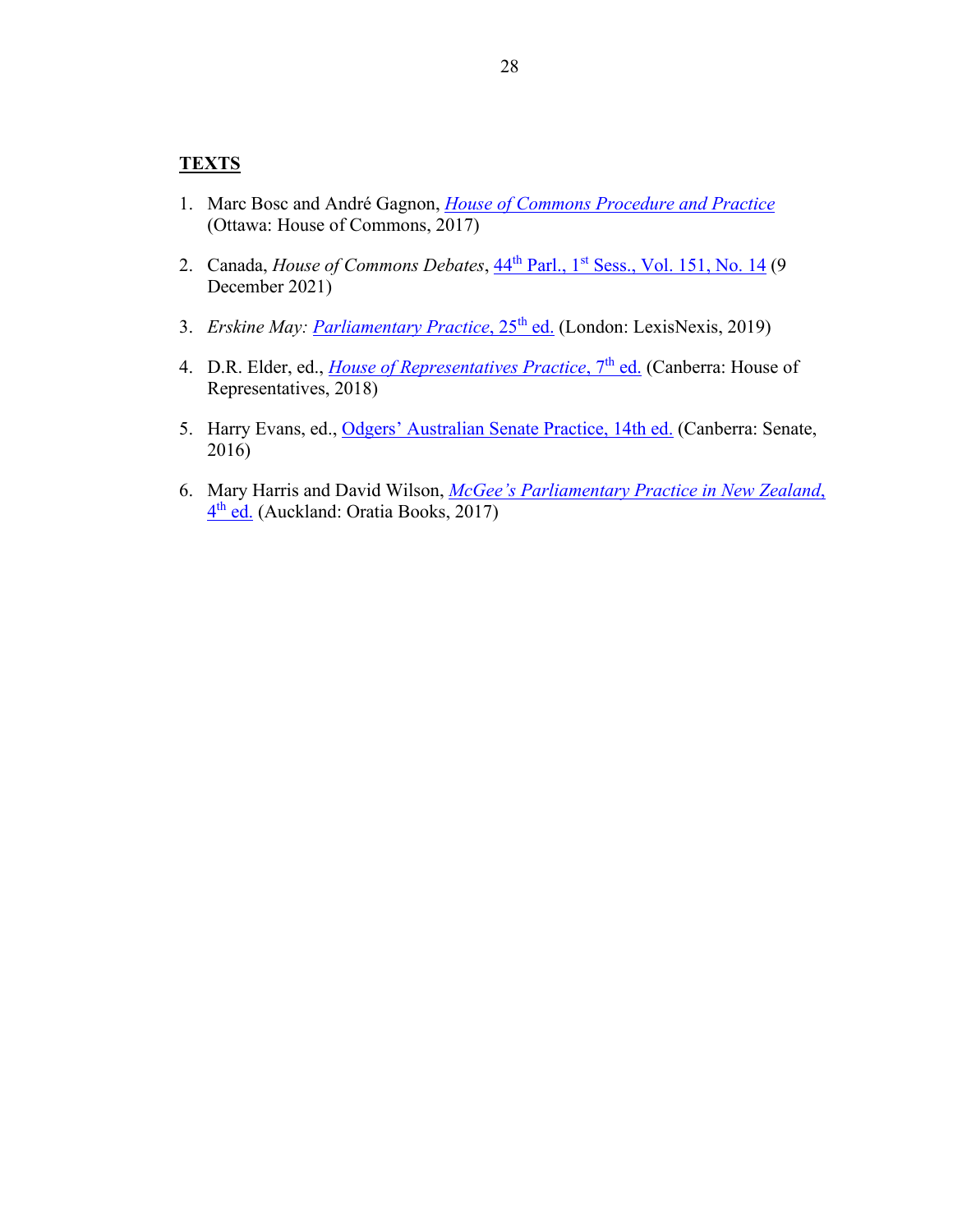## **SCHEDULE B – LEGISLATION CITED**

#### <span id="page-31-0"></span>*Constitution Act, 1867***, 30 & 31 Vict., c. 3**

#### **Preamble**

An Act for the Union of Canada, Nova Scotia, and New Brunswick, and the Government thereof; and for Purposes connected therewith

(29th March 1867)

Whereas the Provinces of Canada, Nova Scotia, and New Brunswick have expressed their Desire to be federally united into One Dominion under the Crown of the United Kingdom of Great Britain and Ireland, with a Constitution similar in Principle to that of the United Kingdom:

And whereas such a Union would conduce to the Welfare of the Provinces and promote the Interests of the British Empire:

And whereas on the Establishment of the Union by Authority of Parliament it is expedient, not only that the Constitution of the Legislative Authority in the Dominion be provided for, but also that the Nature of the Executive Government therein be declared:

And whereas it is expedient that Provision be made for the eventual Admission into the Union of other Parts of British North America

…

### **Appropriation and Tax Bills**

**53** Bills for appropriating any Part of the Public Revenue, or for imposing any Tax or Impost, shall originate in the House of Commons.

…

#### **Legislature for Ontario**

**69** There shall be a Legislature for Ontario consisting of the Lieutenant Governor and of One House, styled the Legislative Assembly of Ontario.

#### **Electoral districts**

**70** The Legislative Assembly of Ontario shall be composed of Eighty-two Members, to be elected to represent the Eighty-two Electoral Districts set forth in the First Schedule to this Act.

…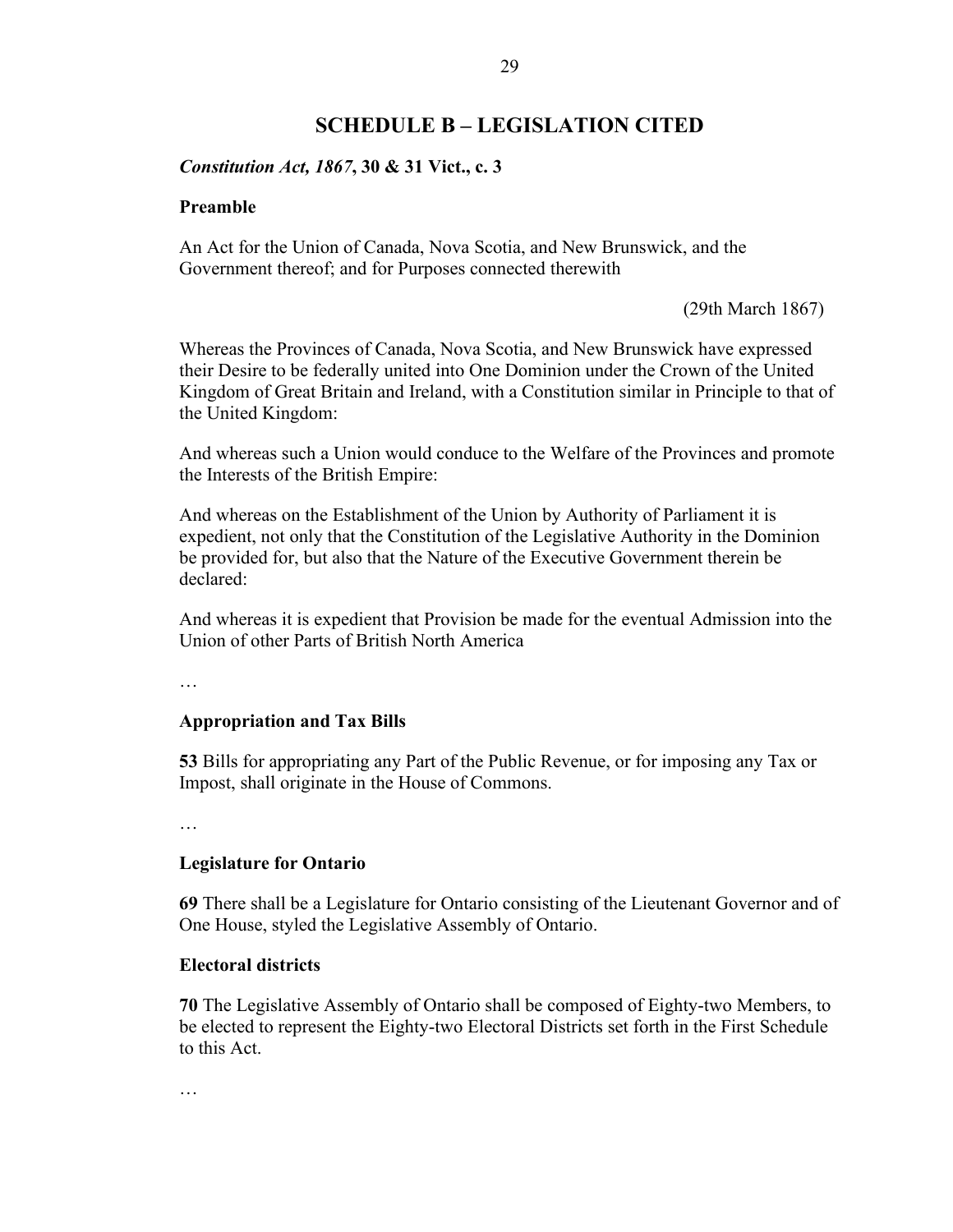#### **Summoning of Legislative Assemblies**

**82** The Lieutenant Governor of Ontario and of Quebec shall from Time to Time, in the Queen's Name, by Instrument under the Great Seal of the Province, summon and call together the Legislative Assembly of the Province.

### **Restriction on election of Holders of offices**

**83** Until the Legislature of Ontario or of Quebec otherwise provides, a Person accepting or holding in Ontario or in Quebec any Office, Commission, or Employment, permanent or temporary, at the Nomination of the Lieutenant Governor, to which an annual Salary, or any Fee, Allowance, Emolument, or Profit of any Kind or Amount whatever from the Province is attached, shall not be eligible as a Member of the Legislative Assembly of the respective Province, nor shall he sit or vote as such; but nothing in this Section shall make ineligible any Person being a Member of the Executive Council of the respective Province, or holding any of the following Offices, that is to say, the Offices of Attorney General, Secretary and Registrar of the Province, Treasurer of the Province, Commissioner of Crown Lands, and Commissioner of Agriculture and Public Works, and in Quebec Solicitor General, or shall disqualify him to sit or vote in the House for which he is elected, provided he is elected while holding such Office.

### **Continuance of existing Election Laws**

**84** Until the legislatures of Ontario and Quebec respectively otherwise provide, all Laws which at the Union are in force in those Provinces respectively, relative to the following Matters, or any of them, namely, — the Qualifications and Disqualifications of Persons to be elected or to sit or vote as Members of the Assembly of Canada, the Qualifications or Disqualifications of Voters, the Oaths to be taken by Voters, the Returning Officers, their Powers and Duties, the Proceedings at Elections, the Periods during which such Elections may be continued, and the Trial of controverted Elections and the Proceedings incident thereto, the vacating of the Seats of Members and the issuing and execution of new Writs in case of Seats vacated otherwise than by Dissolution, — shall respectively apply to Elections of Members to serve in the respective Legislative Assemblies of Ontario and Quebec.

Provided that, until the Legislature of Ontario otherwise provides, at any Election for a Member of the Legislative Assembly of Ontario for the District of Algoma, in addition to Persons qualified by the Law of the Province of Canada to vote, every Male British Subject, aged Twenty-one Years or upwards, being a Householder, shall have a Vote.

#### **Duration of Legislative Assemblies**

**85** Every Legislative Assembly of Ontario and every Legislative Assembly of Quebec shall continue for Four Years from the Day of the Return of the Writs for choosing the same (subject nevertheless to either the Legislative Assembly of Ontario or the Legislative Assembly of Quebec being sooner dissolved by the Lieutenant Governor of the Province), and no longer.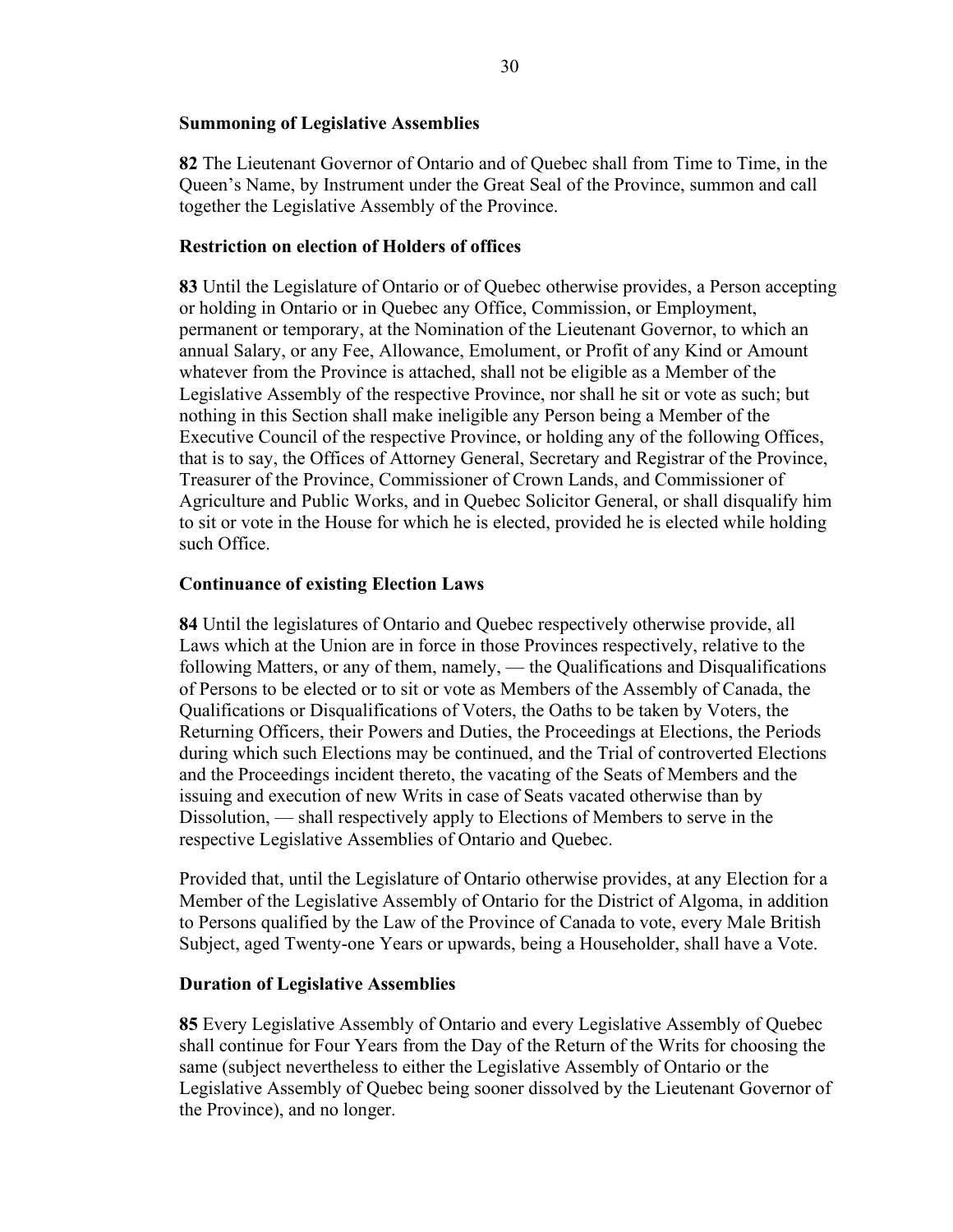#### **Yearly Session of Legislature**

**86** There shall be a Session of the Legislature of Ontario and of that of Quebec once at least in every Year, so that Twelve Months shall not intervene between the last Sitting of the Legislature in each Province in one Session and its first Sitting in the next Session.

#### **Speaker, Quorum, etc.**

**87** The following Provisions of this Act respecting the House of Commons of Canada shall extend and apply to the Legislative Assemblies of Ontario and Quebec, that is to say, — the Provisions relating to the Election of a Speaker originally and on Vacancies, the Duties of the Speaker, the Absence of the Speaker, the Quorum, and the Mode of voting, as if those Provisions were here re-enacted and made applicable in Terms to each such Legislative Assembly.

…

**89** Each of the Lieutenant Governors of Ontario, Quebec and Nova Scotia shall cause Writs to be issued for the First Election of Members of the Legislative Assembly thereof in such Form and by such Person as he thinks fit, and at such Time and addressed to such Returning Officer as the Governor General directs, and so that the First Election of Member of Assembly for any Electoral District or any Subdivision thereof shall be held at the same Time and at the same Places as the Election for a Member to serve in the House of Commons of Canada for that Electoral District.

### **[s. 89 was repealed by the** *Statute Law Revision Act, 1893***, 56-57 Vict. C. 14 (UK)]**

**…** 

### **Application to Legislatures of Provisions respecting Money Votes, etc.**

**90** The following Provisions of this Act respecting the Parliament of Canada, namely, — the Provisions relating to Appropriation and Tax Bills, the Recommendation of Money Votes, the Assent to Bills, the Disallowance of Acts, and the Signification of Pleasure on Bills reserved, — shall extend and apply to the Legislatures of the several Provinces as if those Provisions were here re-enacted and made applicable in Terms to the respective Provinces and the Legislatures thereof, with the Substitution of the Lieutenant Governor of the Province for the Governor General, of the Governor General for the Queen and for a Secretary of State, of One Year for Two Years, and of the Province for Canada.

…

#### **Subjects of exclusive Provincial Legislation**

**92** In each Province the Legislature may exclusively make Laws in relation to Matters coming within the Classes of Subjects next hereinafter enumerated; that is to say,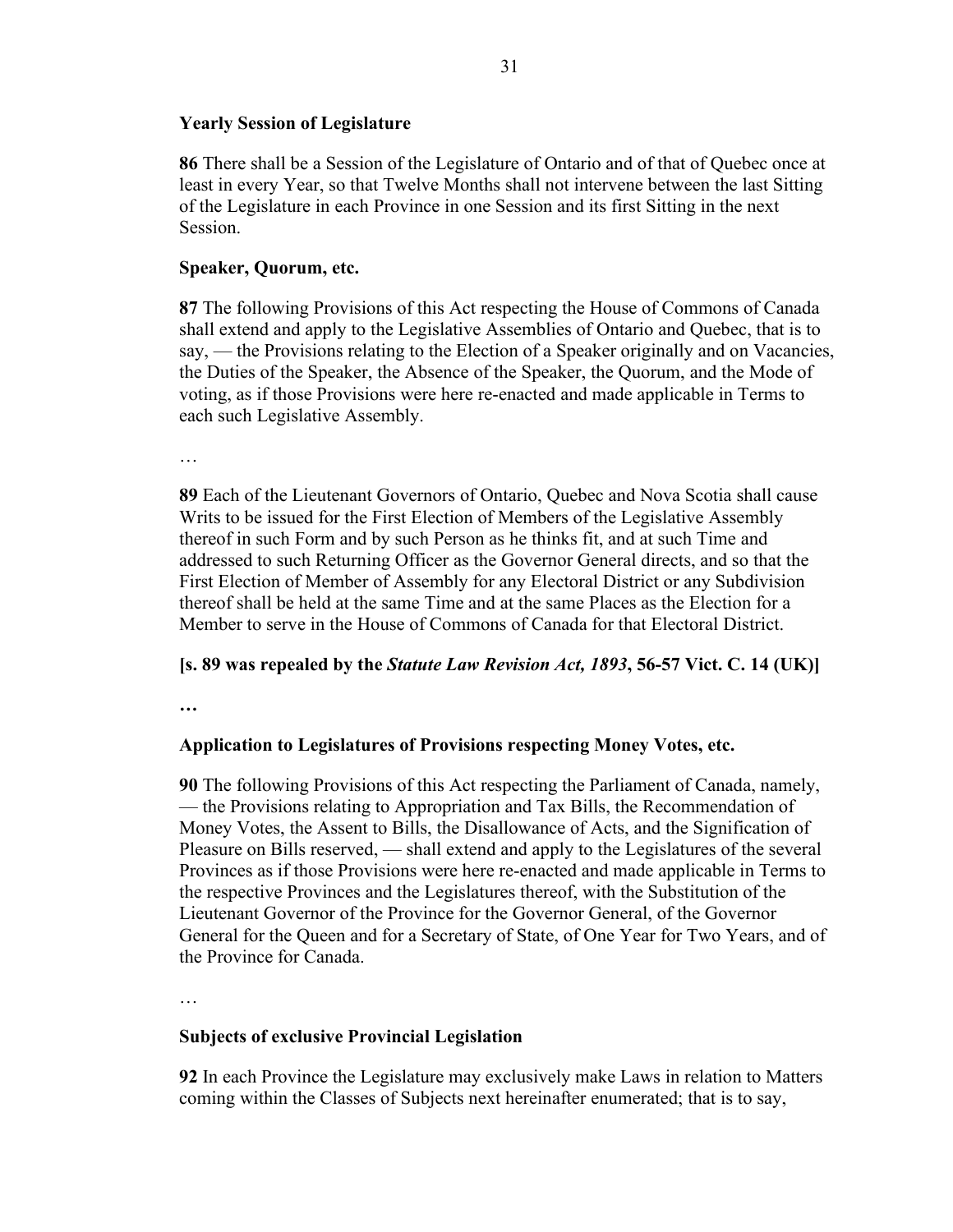**1.** Repealed.

**2.** Direct Taxation within the Province in order to the raising of a Revenue for Provincial Purposes.

**3.** The borrowing of Money on the sole Credit of the Province.

…

**5.** The Management and Sale of the Public Lands belonging to the Province and of the Timber and Wood thereon.

…

**9.** Shop, Saloon, Tavern, Auctioneer, and other Licences in order to the raising of a Revenue for Provincial, Local, or Municipal Purposes.

…

## **92A**

### **Taxation of resources**

**(4)** In each province, the legislature may make laws in relation to the raising of money by any mode or system of taxation in respect of

**(a)** non-renewable natural resources and forestry resources in the province and the primary production therefrom, and

**(b)** sites and facilities in the province for the generation of electrical energy and the production therefrom,

whether or not such production is exported in whole or in part from the province, but such laws may not authorize or provide for taxation that differentiates between production exported to another part of Canada and production not exported from the province.

…

### **Legislation respecting Education**

**93** In and for each Province the Legislature may exclusively make Laws in relation to Education, subject and according to the following Provisions:

**1.** Nothing in any such Law shall prejudicially affect any Right or Privilege with respect to Denominational Schools which any Class of Persons have by Law in the Province at the Union;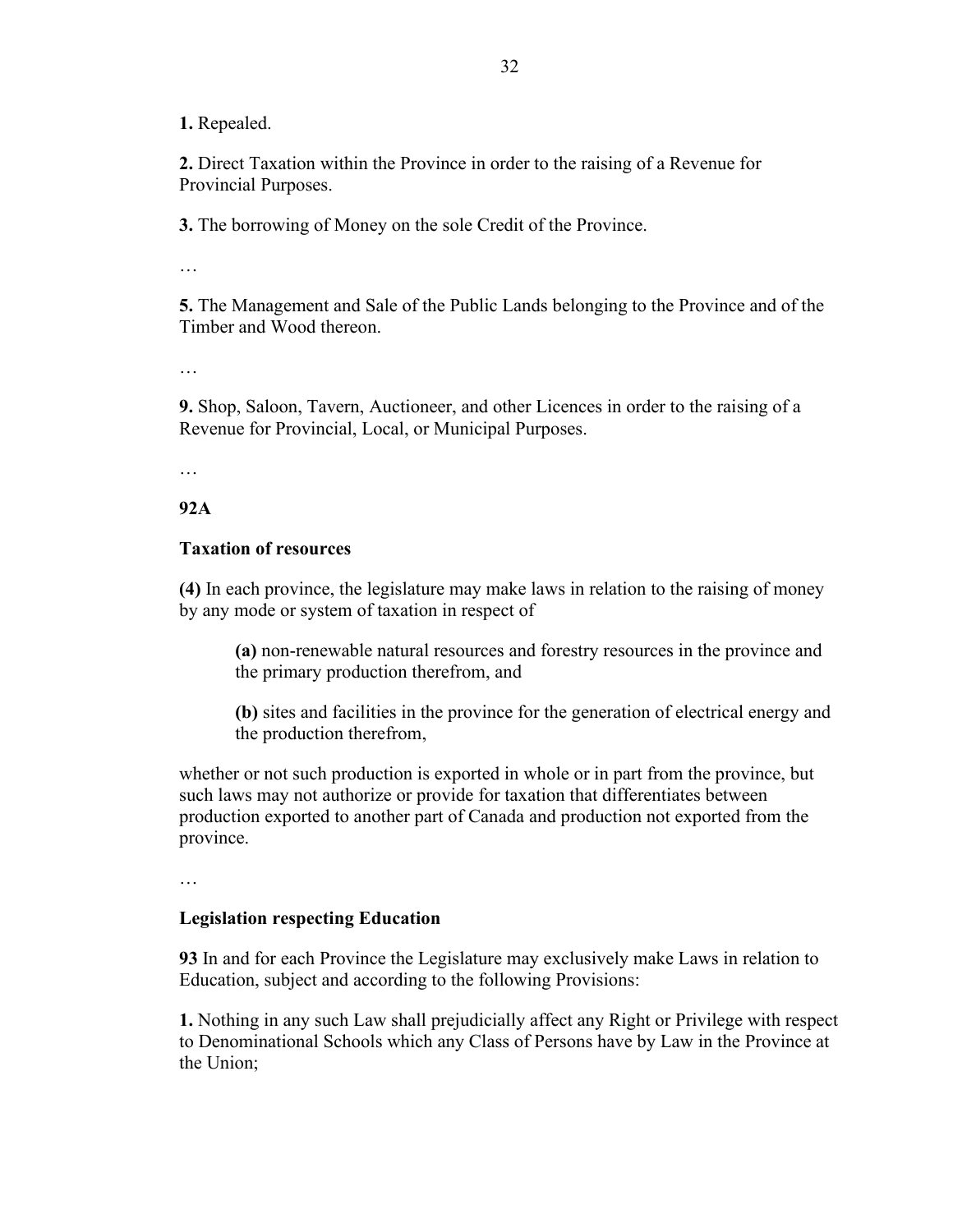**2.** All the Powers, Privileges, and Duties at the Union by Law conferred and imposed in Upper Canada on the Separate Schools and School Trustees of the Queen's Roman Catholic Subjects shall be and the same are hereby extended to the Dissentient Schools of the Queen's Protestant and Roman Catholic Subjects in Quebec;

**3.** Where in any Province a System of Separate or Dissentient Schools exists by Law at the Union or is thereafter established by the Legislature of the Province, an Appeal shall lie to the Governor General in Council from any Act or Decision of any Provincial Authority affecting any Right or Privilege of the Protestant or Roman Catholic Minority of the Queen's Subjects in relation to Education;

**4.** In case any such Provincial Law as from Time to Time seems to the Governor General in Council requisite for the due Execution of the Provisions of this Section is not made, or in case any Decision of the Governor General in Council on any Appeal under this Section is not duly executed by the proper Provincial Authority in that Behalf, then and in every such Case, and as far only as the Circumstances of each Case require, the Parliament of Canada may make remedial Laws for the due Execution of the Provisions of this Section and of any Decision of the Governor General in Council under this Section.

…

### **Property in Lands, Mines, etc.**

**109** All Lands, Mines, Minerals, and Royalties belonging to the several Provinces of Canada, Nova Scotia, and New Brunswick at the Union, and all Sums then due or payable for such Lands, Mines, Minerals, or Royalties, shall belong to the several Provinces of Ontario, Quebec, Nova Scotia, and New Brunswick in which the same are situate or arise, subject to any Trusts existing in respect thereof, and to any Interest other than that of the Province in the same.

…

## **Provincial Consolidated Revenue Fund**

**126** Such Portions of the Duties and Revenues over which the respective Legislatures of Canada, Nova Scotia, and New Brunswick had before the Union Power of Appropriation as are by this Act reserved to the respective Governments or Legislatures of the Provinces, and all Duties and Revenues raised by them in accordance with the special Powers conferred upon them by this Act, shall in each Province form One Consolidated Revenue Fund to be appropriated for the Public Service of the Province.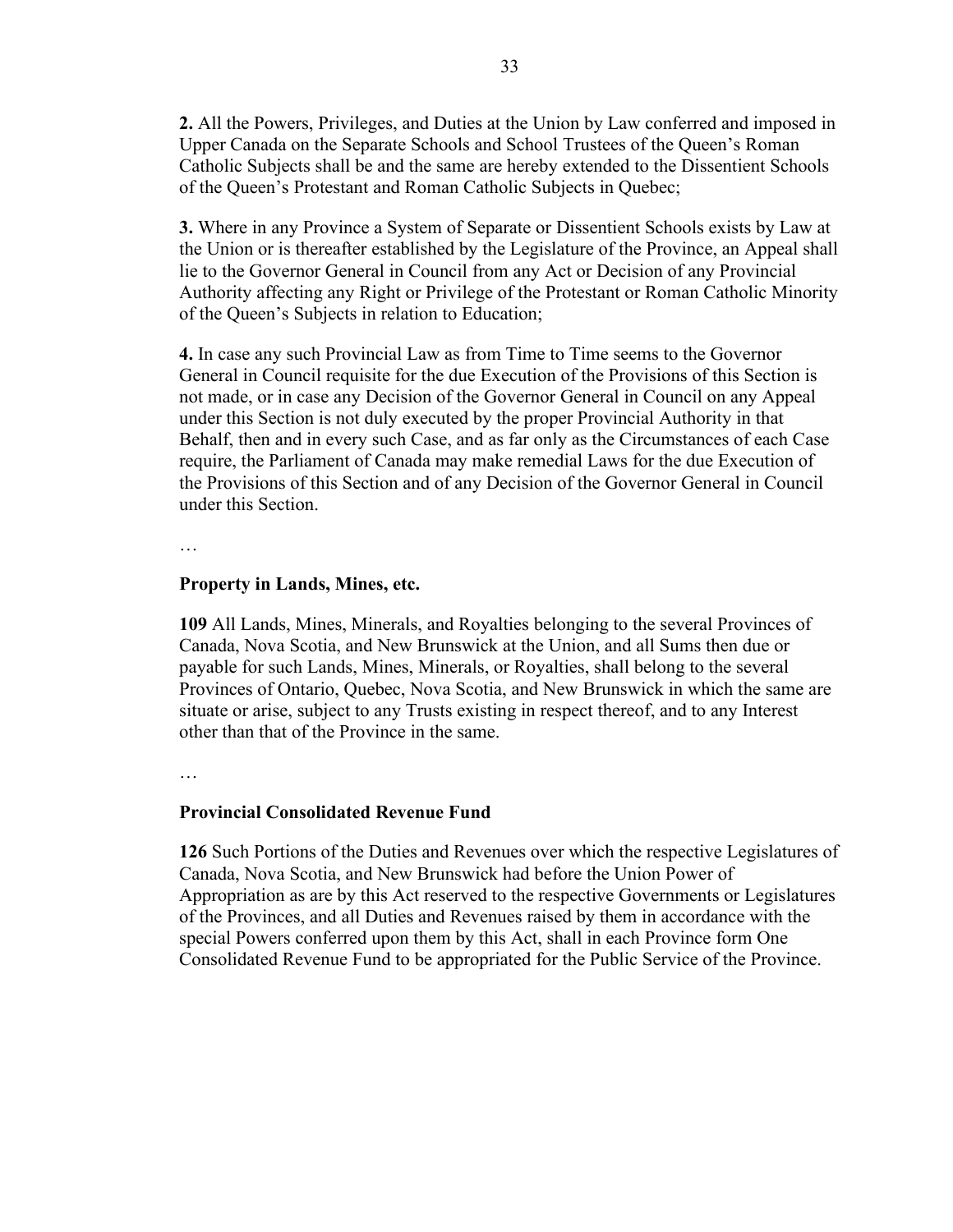## *Constitutional Act, 1791***, 31 Geo. III, c. 31, (UK)**

II. And whereas his Majesty has been pleased to signify, by his Message to both Houses of Parliament, his royal Intention to divide his Province of Quebec into two separate Provinces, to be called The Province of Upper Canada, and The Province of Lower Canada;" be it enacted by the Authority aforesaid, That there shall be within each of the said Provinces respectively a Legislative Council, and an Assembly to be severally composed and constituted in the Manner herein-after described; and that in each of the said Provinces respectively his Majesty, his Heirs or Successors, shall have Power, during the Continuance of this Act, by and with the Advice and Consent of-the Legislative Council and Assembly of such Provinces respectively, to make Laws for the Peace, Welfare, and good Government thereof, such Laws not being repugnant to this Act; and that all such Laws, being passed by the Legislative Council and Assembly of either of the said Provinces respectively, and assented to by his Majesty, his Heirs or Successors, or assented to in his Majesty's Name, by such Person as his Majesty, his Heirs or Successors, shall from Time to Time appoint to be the Governor, or Lieutenant Governor, of such Province, or by such Person as his Majesty, his Heirs and Successors, shall from Time to Time appoint to administer the Government within the same, shall be, and the same are hereby declared to be, by virtue of and under the Authority of this Act, valid and binding to all Intents and Purposes whatever, within the Province in which the same shall have been so passed.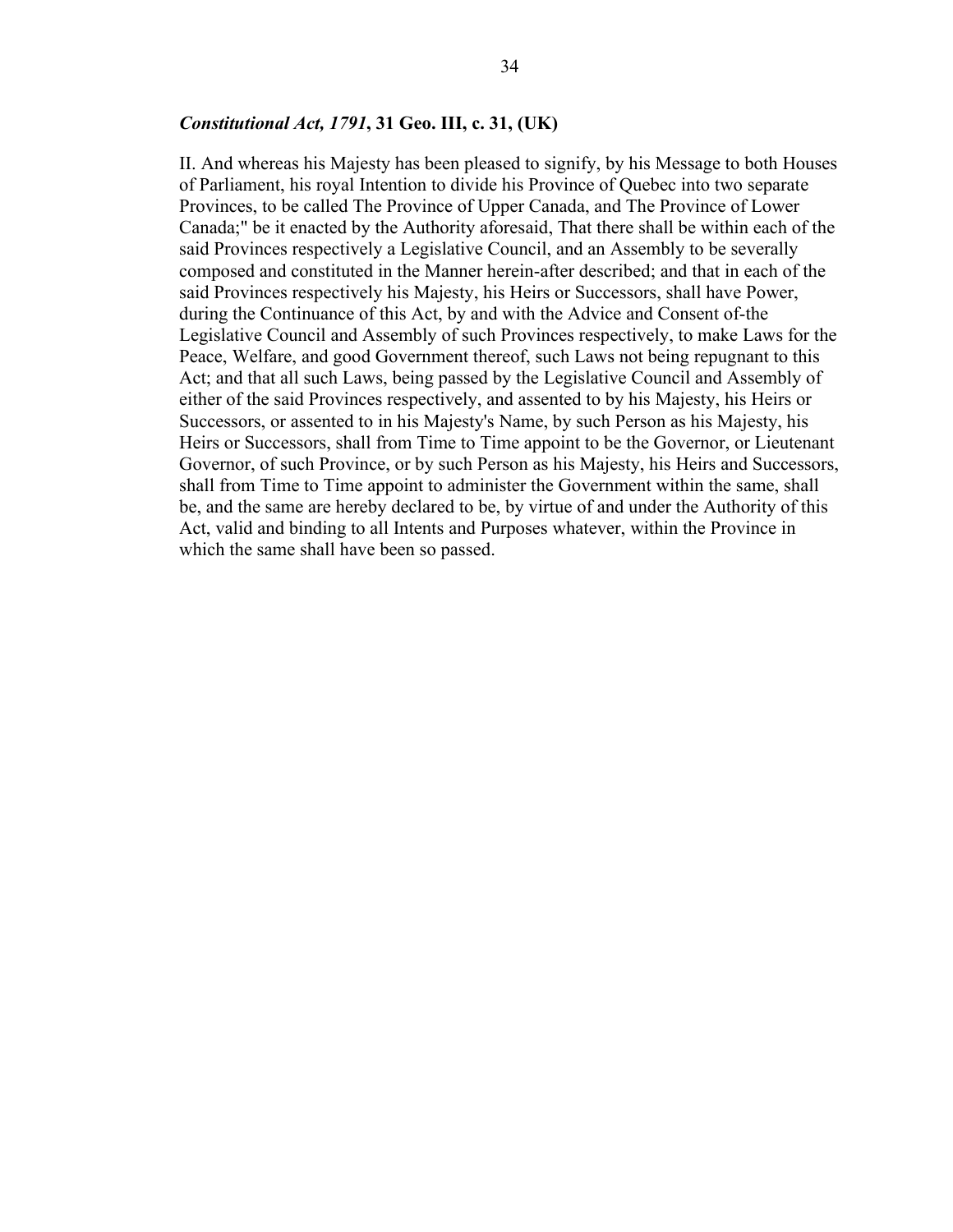#### *The Union Act, 1840***, 3 & 4 Vict., c. 35, (UK)**

III. And be it enacted, That from and after the Re-union of the said Two Provinces there shall be within the Province of Canada One Legislative Council and One Assembly, to be severally constituted and composed in the Manner herein-after prescribed, which shall be called "The Legislative Council and Assembly of Canada;" and that within the Province of Canada, Her Majesty shall have Power, by and with the Advice and Consent of the said Legislative Council and Assembly, to make Laws for the Peace, Welfare, and good Government of the Province of Canada, such laws not being repugnant to this Act, or to such Parts of the said Act passed in the Thirty-first Year of the Reign of His said late Majesty as are not hereby repealed, or to any Act of Parliament made or to be made, and not hereby repealed, which does or shall, by express Enactment or by necessary Intendment, extend to the Provinces of Upper and Lower Canada, or to either of them, or to the Province of Canada; and that all such Laws being passed by the said Legislative Council and Assembly, and assented to by Her Majesty, or assented to in Her Majesty's Name by the Governor of the Province of Canada, shall be valid and binding to all Intents and Purposes within the Province of Canada.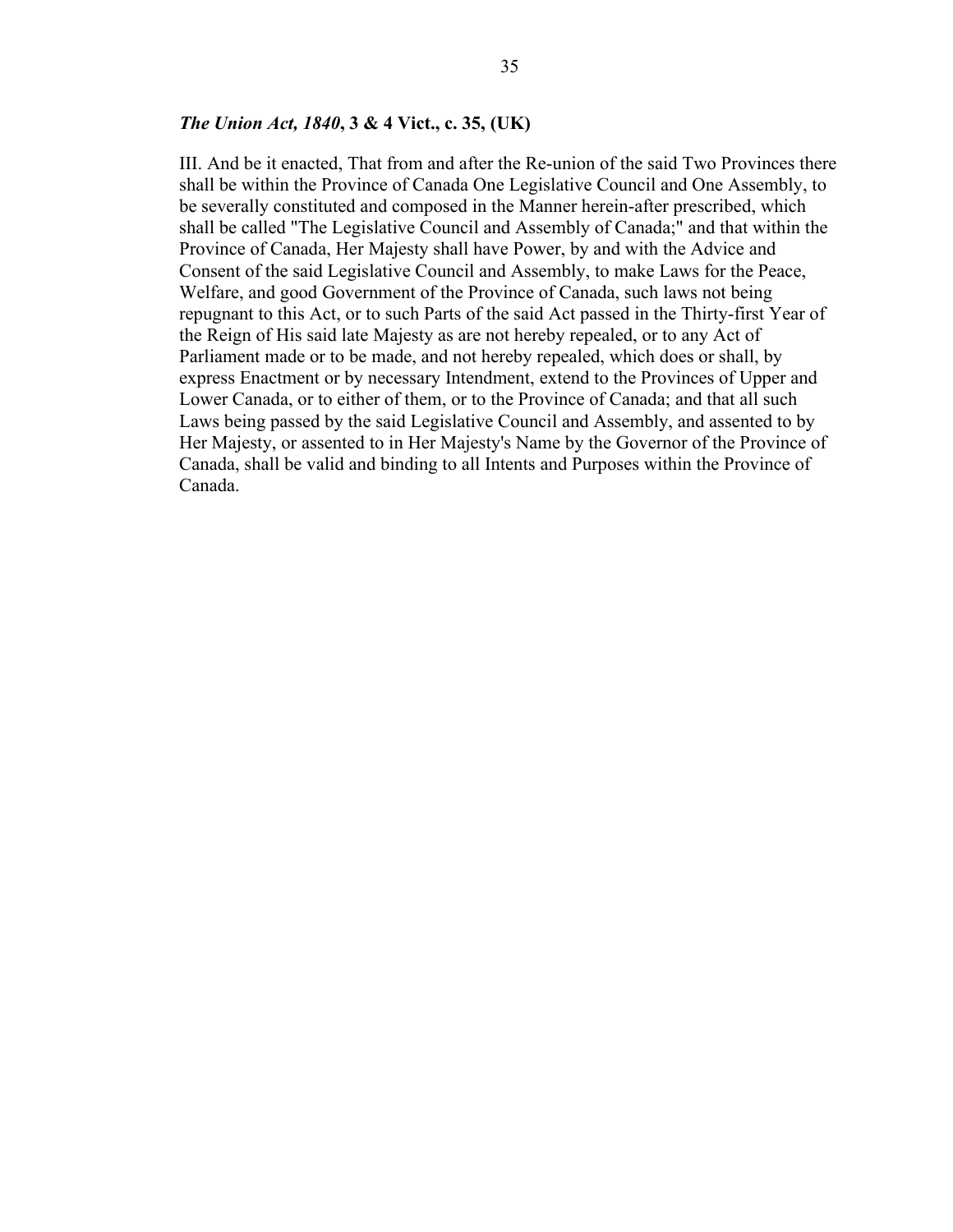## *Laurentian University of Sudbury Act, 1960***, SO 1960, c. 151**

#### **Laurentian University of Sudbury incorporated**

**2.** Ralph Douglas Parker, Robert James Askin, Benjamin Franklin Avery, Harold Bennett, Robert Campeau, William Stanley Cole, Jean-Noël Desmarais, Ernest Cecil Facer, Horace John Fraser, Donald Leslie James, Nigel Mordaunt Kensit, Joseph Armand Lapalme, John Williams McBean, James Wesley McNutt, James Richard Meakes, George Merle Miller, Alibert St. Aubin, Adjutor Joseph Samson, George Clement Tate, and such other persons who may hereafter be appointed or elected President or a member of the Board or a member of the Senate or upon whom the University may confer a degree, are hereby created a body corporate with perpetual succession and a common seal under the name of "Laurentian University of Sudbury".

### **Objects and purposes**

**3.** The objects and purposes of the University are, a) the advancement of learning and the dissemination of knowledge; and b) the intellectual, social, moral and physical development of its members and the betterment of society.

#### **Powers**

**4. (1)** The University has university powers, including the power,

Establish courses

a) to establish and maintain, in either or both of the French and English languages, such faculties, schools, institutes, departments and chairs as determined by the Board, other than those already established by the University of Sudbury, which faculties, schools, institutes, departments and chairs are continued in the University under authority of the Board and Senate;

#### Degrees

b) to confer university degrees, honorary degrees, awards and diplomas in any and all branches of learning, except in Theology; University College

c) to establish a college of the University within the Faculty of Arts and Science to be known as University College, which college shall give instruction in either or both of the French and English languages in such subjects, excepting religious knowledge, as may from time to time be approved by the Faculty of Arts and Science of the University and be consented to by the Senate and Board, and the University shall accept such courses in partial fulfillment of the requirements for a degree under the same academic terms and conditions as would obtain if the instruction were given in 3 the University;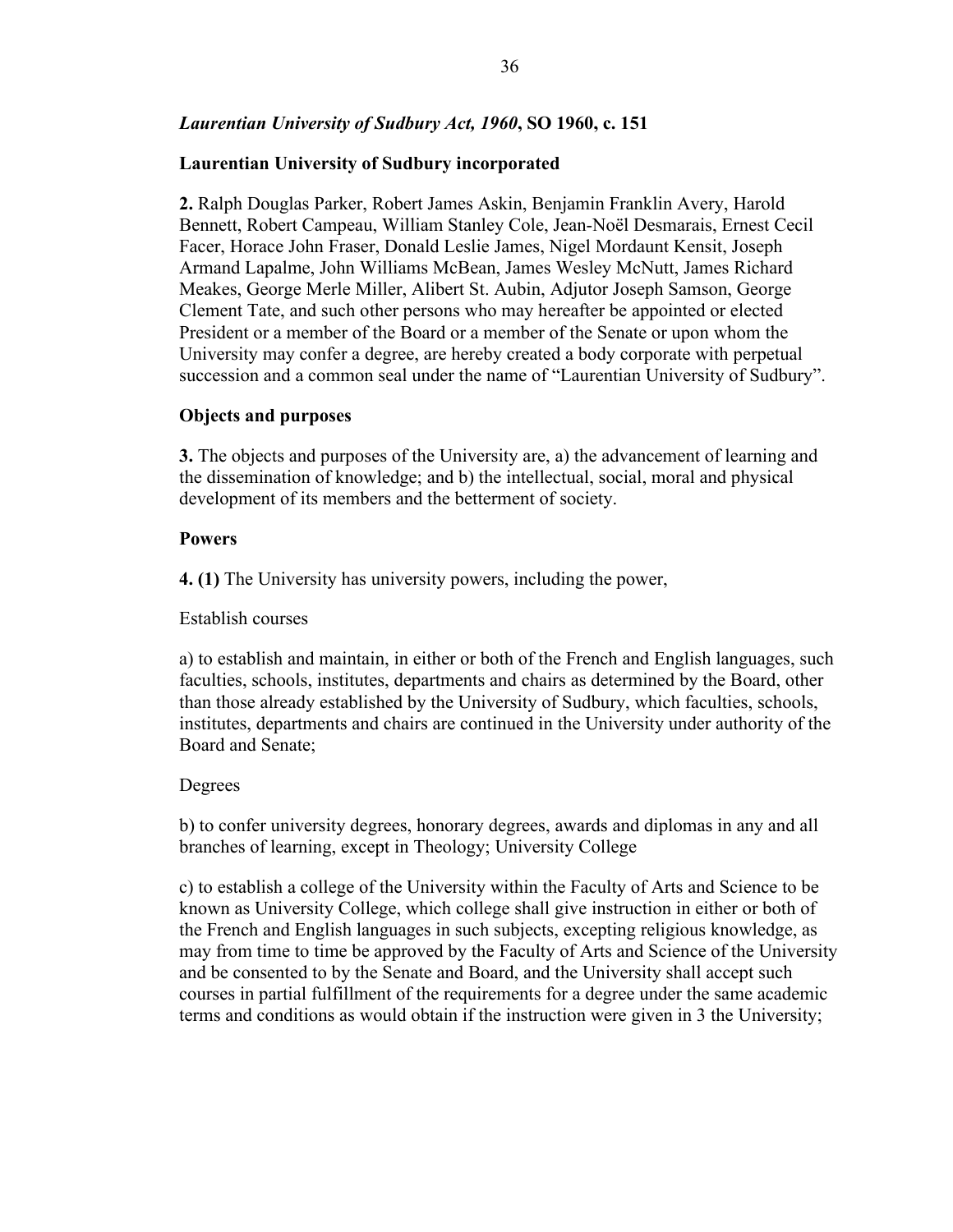Federation of church-related colleges

d) to admit church-related universities or colleges into federation as colleges of the Faculty of Arts and Science, which church-related universities or colleges have the right to give instruction in philosophy and religious knowledge and in such other subjects as may from time to time be approved by the Faculty of Arts and Science of the University and be consented to by the Senate and Board, and the University shall accept such courses in partial fulfillment of the requirements for a degree under the same academic terms and conditions as would obtain if the instruction were given in University College;

### Federation

e) to permit federation or affiliation of other colleges or universities with the University and to make agreements for federation or affiliation with other colleges or universities, provided that Hearst College and Prince Albert College, presently affiliated with The University of Sudbury, may enter agreements to affiliate with the University;

#### University property

f) in addition to the powers, rights and privileges mentioned in section 26 of The Interpretation Act, to purchase or otherwise acquire, take or receive by deed, gift, bequest or devise and to hold and enjoy any estate or property whatsoever, and to sell, grant, convey, mortgage, hypothecate, pledge, charge, lease or otherwise dispose of the same or any part thereof from time to time as occasion may require and to acquire other estate and property in addition thereto without licence in mortmain and without limitation as to the period of holding;

#### Expropriation

g) without the consent of the owner or of any person interested therein, other than a municipal corporation, to enter upon, take, use and expropriate all such real property as it deems necessary for the purposes of the University, making due compensation for any such real property to the owners and occupiers thereof and all persons having an interest therein, and the provision of The Municipal Act as to taking land compulsorily and making compensation therefor and as to the manner of determining and paying the compensation apply mutatis mutandis to the University and to the exercise by it of the powers conferred by this Act, and, where any act is by any of such provisions required to be done by the clerk of a municipality or at the office of such clerk, the like act shall be done by or at the office of the secretary of the Board;

### Borrowing

h) if authorized by by-law of the Board,

i) to borrow money on its credit in such amount, on such terms and from such persons, firms or corporations, including chartered banks, as may be determined by the Board,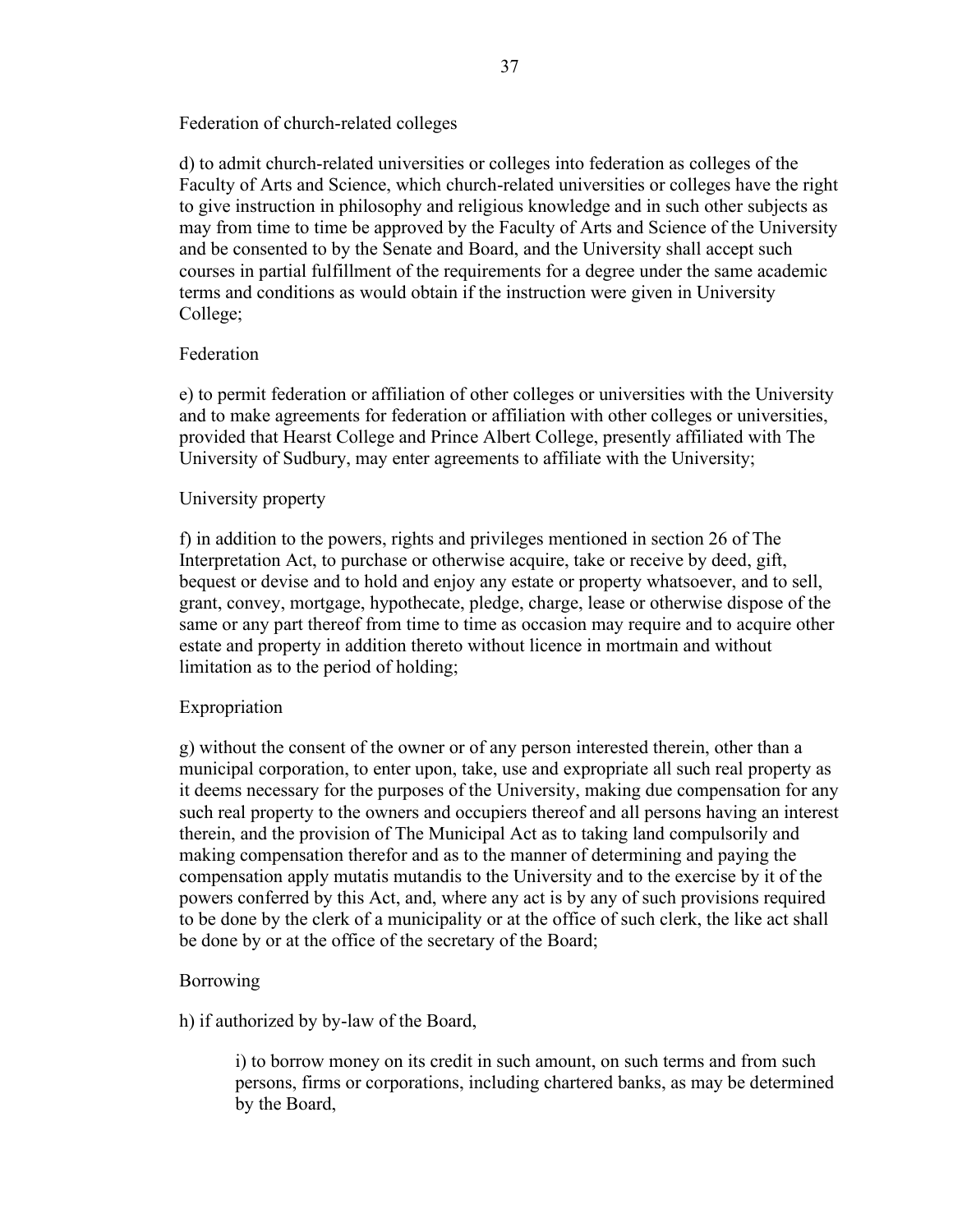ii) to make, draw and endorse promissory notes or bills of exchange,

iii) to hypothecate, pledge, charge or mortgage any or all of its property to secure any money so borrowed or the fulfillment of the obligations incurred by it under any promissory note or bill of exchange signed, made, drawn or endorsed by it,

iv) to issue bonds, debentures and obligations on such terms and conditions as the Board may decide and pledge or sell such bonds, debentures and obligations for such sums and at such prices as the Board may decide and hypothecate, pledge, charge or mortgage all or any part of the property of the University to secure any such bonds, debentures and obligations.

Enrolment of students

**(2)** Every undergraduate student in the Faculty of Arts and Science shall enroll either in University College or in one of the church-related colleges of the Faculty.

## **University non-denominational**

**5.** The management and control of the University shall be non-denominational, and no religious test shall be required of any professor, lecturer, teacher, officer, employee, servant or student of the University, but such management and control shall be based upon Christian principles.

## **University property**

**6.** All property hereafter granted, conveyed, devised or bequeathed to, or to any person in trust for, or for the benefit of, the University, subject to any trust or trusts affecting the same, is vested in the University.

…

## **Proceedings**

**8.** All proceedings by or against the University may be had and take in the name of "Laurentian University of Sudbury".

### **Investment of funds**

**9.** The funds of the University not immediately required for its purposes and the proceeds of all property that come into the University, subject to any trust or trusts affecting the same, may be invested and re-invested in such investments as to the Board seems meet, and all property and revenue of the University shall be applied for the attainment of the objects for which the University is constituted and to the payment of expenses to be incurred for objects legitimately connected with or depending on the purposes aforesaid.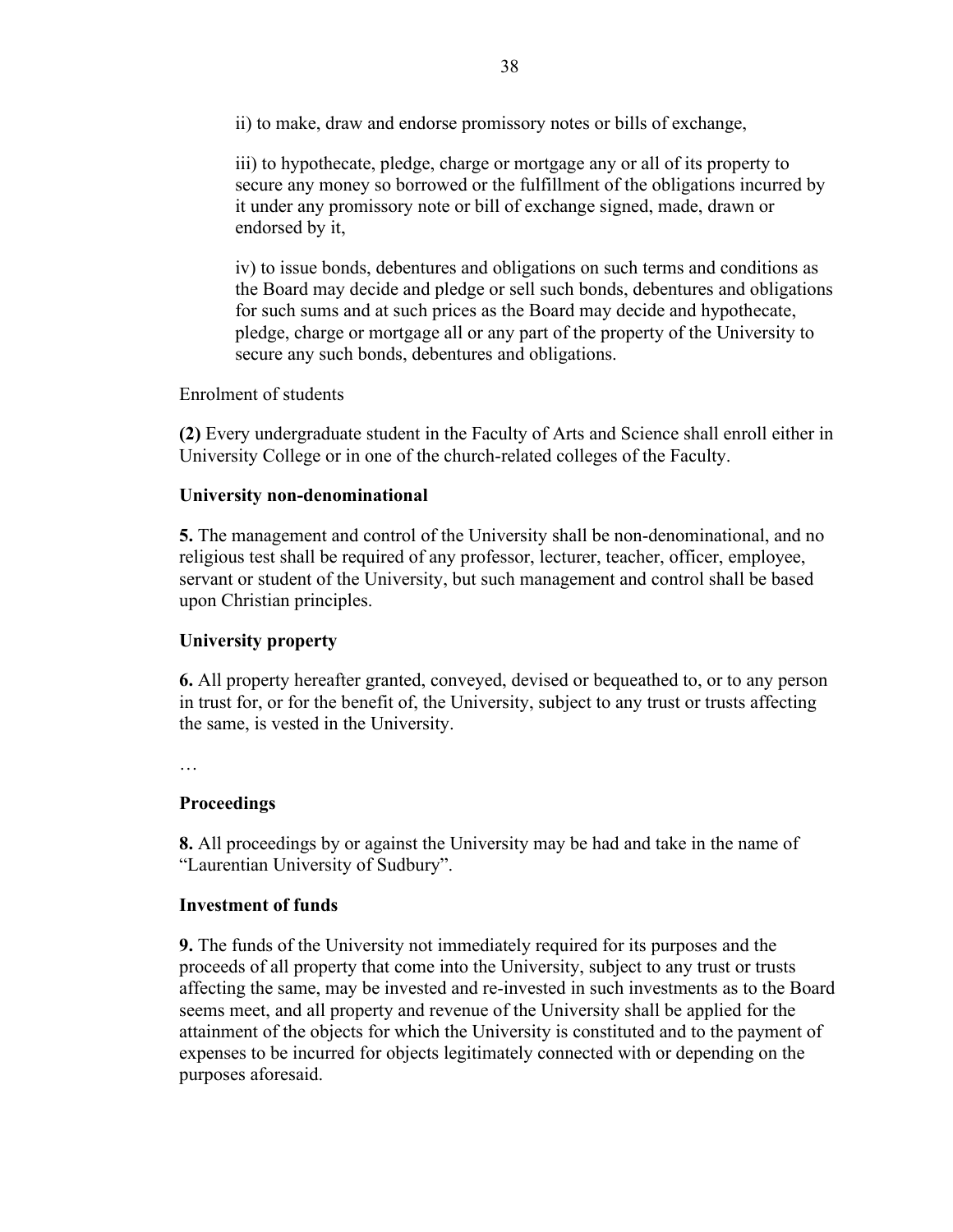## **Ontario, Legislative Assembly,** *Standing Orders*

## **Privileges**

**23. (a)** Privileges are the rights enjoyed by the House collectively and by the members of the House individually conferred by the Legislative Assembly Act and other statutes, or by practice, precedent, usage and custom.

…

## **Membership appointed**

**111.** Within the first 10 Sessional days following the commencement of a Parliament, the membership of the following Standing Committees shall be appointed, on motion with notice, for the duration of the Parliament

**(h)** Standing Committee on Public Accounts which is empowered to review and report to the House its observations, opinions and recommendations on the Report of the Auditor General and the Public Accounts, which documents shall be deemed to have been permanently referred to the Committee as they become available;

…

## **Same**

**113. (b)** Except when the House otherwise orders, each Committee shall have power to send for persons, papers and things.

…

**120. (b)** The Chair of the Standing Committee on Estimates shall be a member of a recognized Party in opposition to the government, the Chair of the Standing Committee on Finance and Economic Affairs shall be a member of the Party forming the government and the Chair of the Standing Committee on Public Accounts shall be a member of the Party forming the Official Opposition.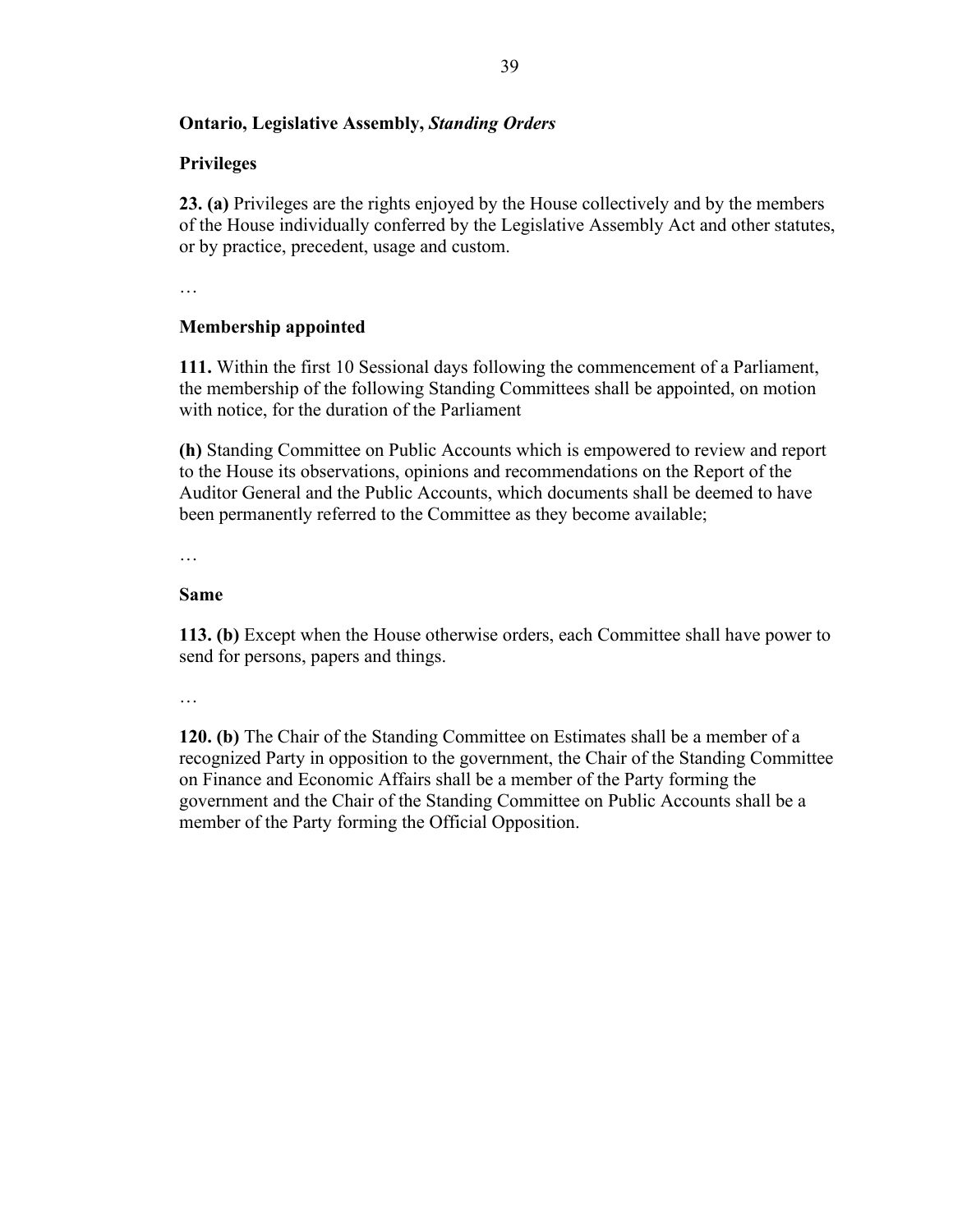## *Bill of Rights, 1688***, 1 Will. & Mar. (2nd Sess.), art. 9 (UK)**

## **Freedom of Speech.**

That the Freedome of Speech and Debates or Proceedings in Parlyament ought not to be impeached or questioned in any Court or Place out of Parlyament.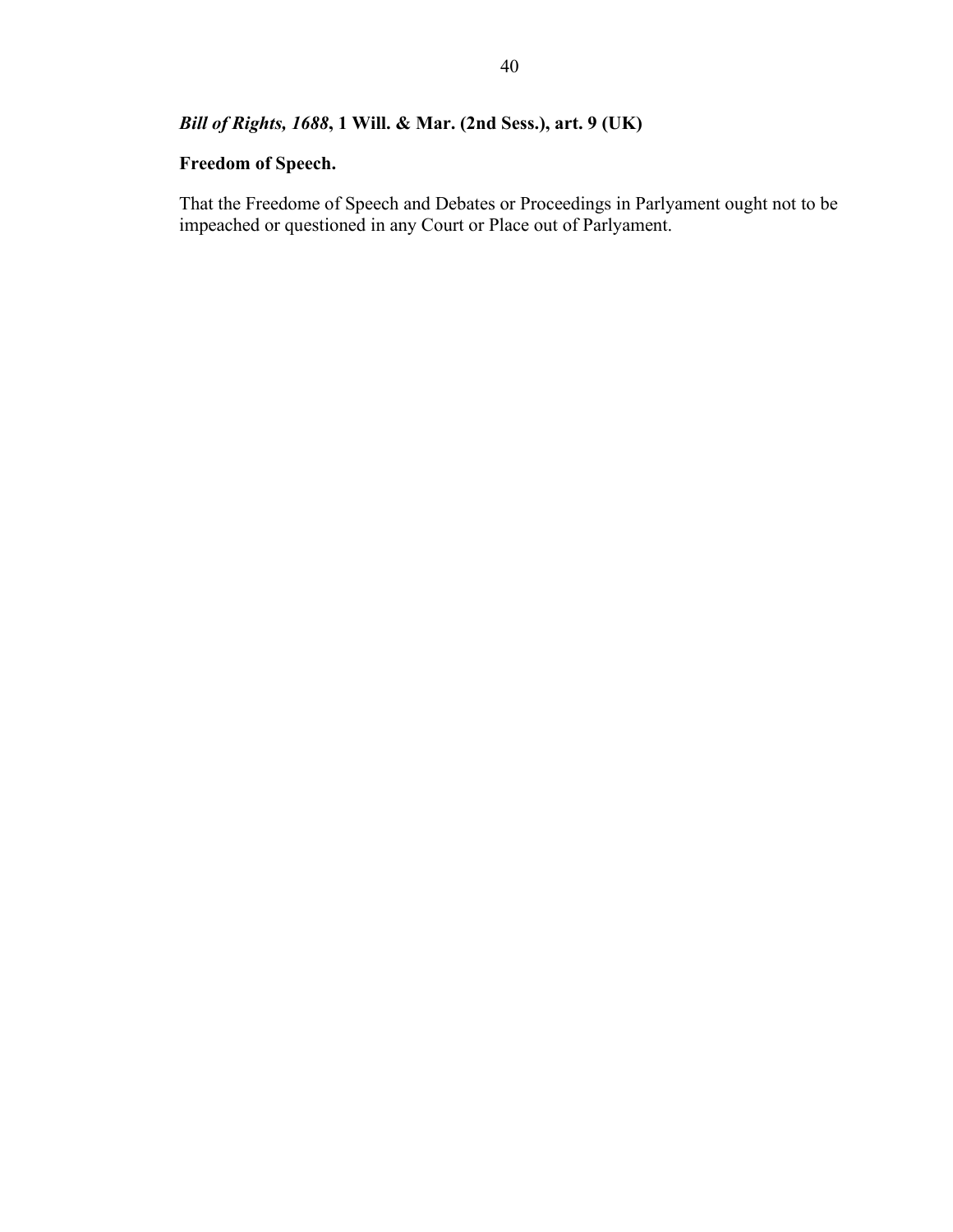#### *Election Act***, RSO 1990, c. E.6**

#### **Powers of Lieutenant Governor**

9 (1) Nothing in this section affects the powers of the Lieutenant Governor, including the power to dissolve the Legislature, by proclamation in Her Majesty's name, when the Lieutenant Governor sees fit.

#### **First Thursday in June**

(2) Subject to the powers of the Lieutenant Governor referred to in subsection (1), general elections shall be held on the first Thursday in June in the fourth calendar year following polling day in the most recent general election.

…

## **Dates for writs, close of nominations and polling day Application to all elections**

9.1 (1) This section applies to all elections.

#### **Powers of Lieutenant Governor in Council**

- (2) When an election is to be held, the Lieutenant Governor in Council may,
- (a) order that the writ or writs for the election be issued; and
- (b) appoint and proclaim a day,
	- (i) for the close of nominations and the grant of a poll where required, and
	- (ii) as polling day.

#### **Date of writ**

(3) A writ for an election shall be dated on a Wednesday.

#### **Day for close of nominations and grant of poll**

(4) The day for the close of nominations and the grant of a poll where required shall be,

(a) in the case of a general election under subsection 9 (2), the second Thursday after the date of the writ;

(b) in any other case, the third Thursday after the date of the writ.

#### **Polling day**

(5) Polling day shall be the fifth Thursday after the date of the writ.

#### **Alternate day**

(6) If the Chief Electoral Officer is of the opinion that a Thursday that would otherwise be polling day is not suitable for that purpose because it is a day of cultural or religious significance, the Chief Electoral Officer shall choose another day in accordance with subsection (7) and recommend to the Lieutenant Governor in Council that polling day should be that other day, and the Lieutenant Governor in Council may make an order to that effect.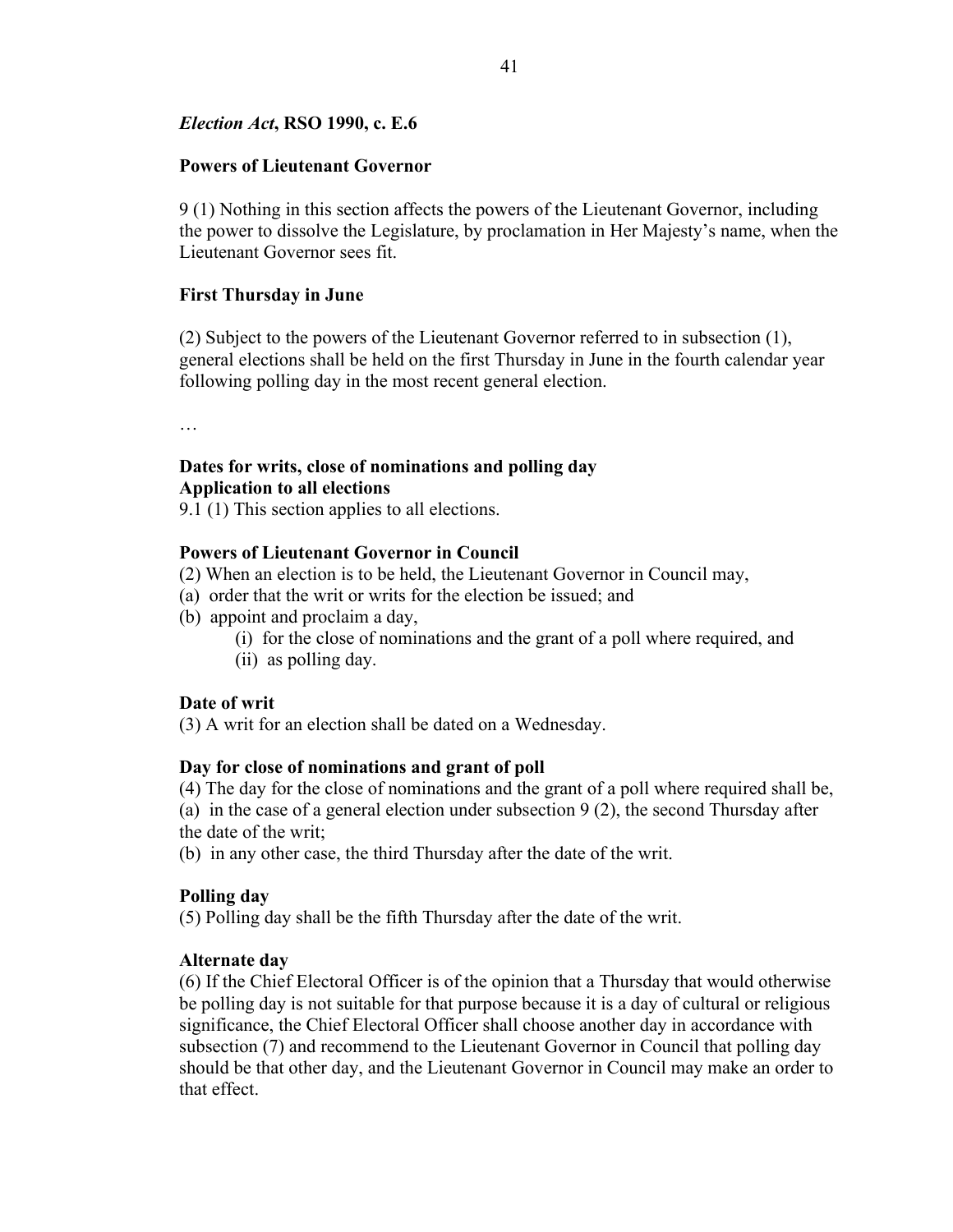#### **Same**

(7) The alternate day shall be one of the seven days following the Thursday that would otherwise be polling day, but shall not be a Saturday, Sunday or a day that is a public holiday as defined in the Employment Standards Act, 2000.

## **Regular general election, time for order**

(8) In the case of a general election under subsection 9 (2), an order under subsection (6) shall not be made after February 1 in the year in which the general election is to be held.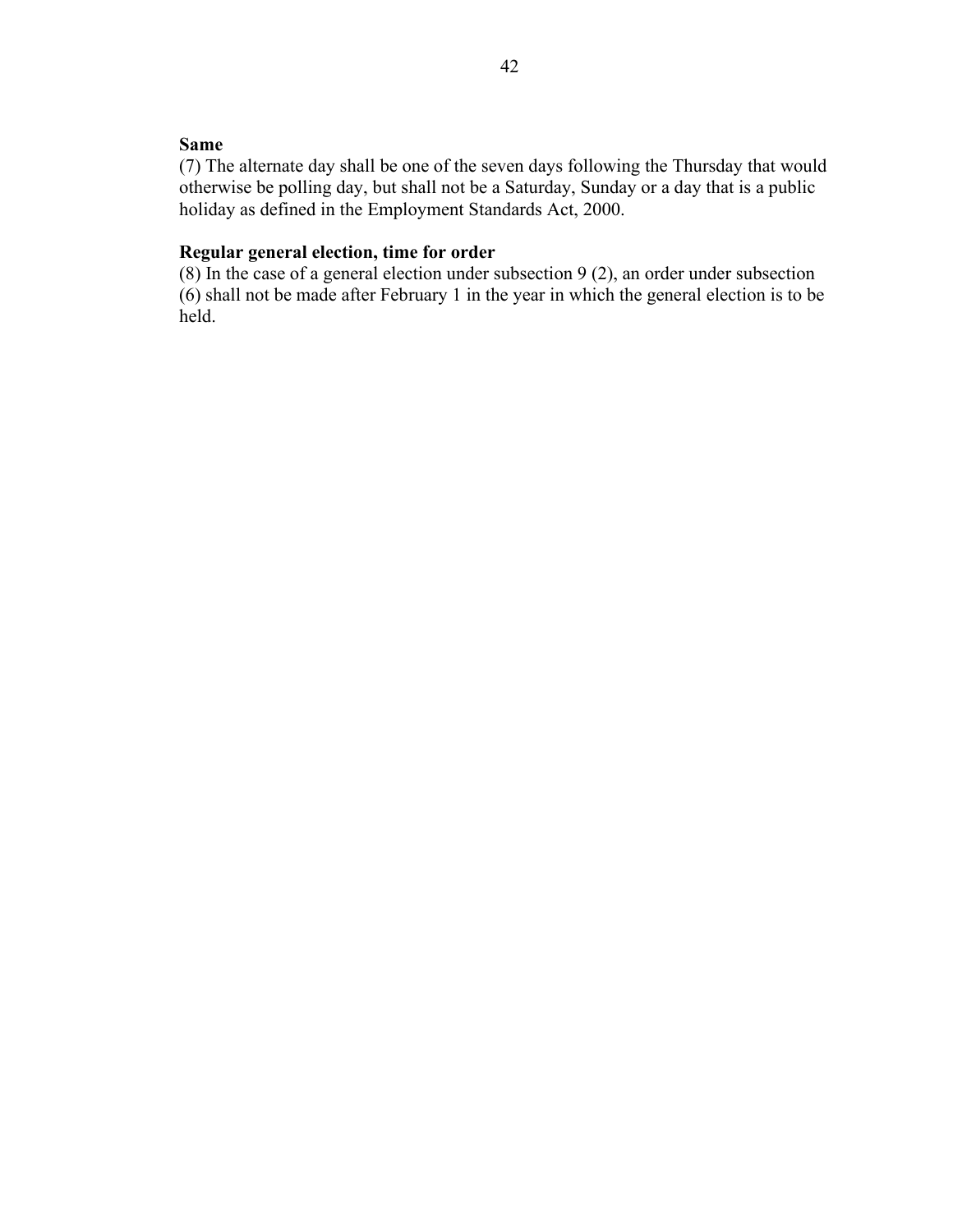#### *Legislative Assembly Act***, RSO 1990, c. L. 10**

#### **Power to compel attendance of witnesses, etc.**

**35 (1)** The Assembly may at all times command and compel the attendance before the Assembly or a committee thereof of such persons, and the production of such papers and things, as the Assembly or committee considers necessary for any of its proceedings or deliberations. R.S.O. 1990, c. L.10, s. 35 (1).

#### **Speaker's warrant for attendance, etc**.

**(2)** When the Assembly requires the attendance of a person before the Assembly or a committee thereof, the Speaker may issue a warrant directed to the person named in the order of the Assembly requiring the person's attendance before the Assembly or committee and the production of the papers and things as ordered.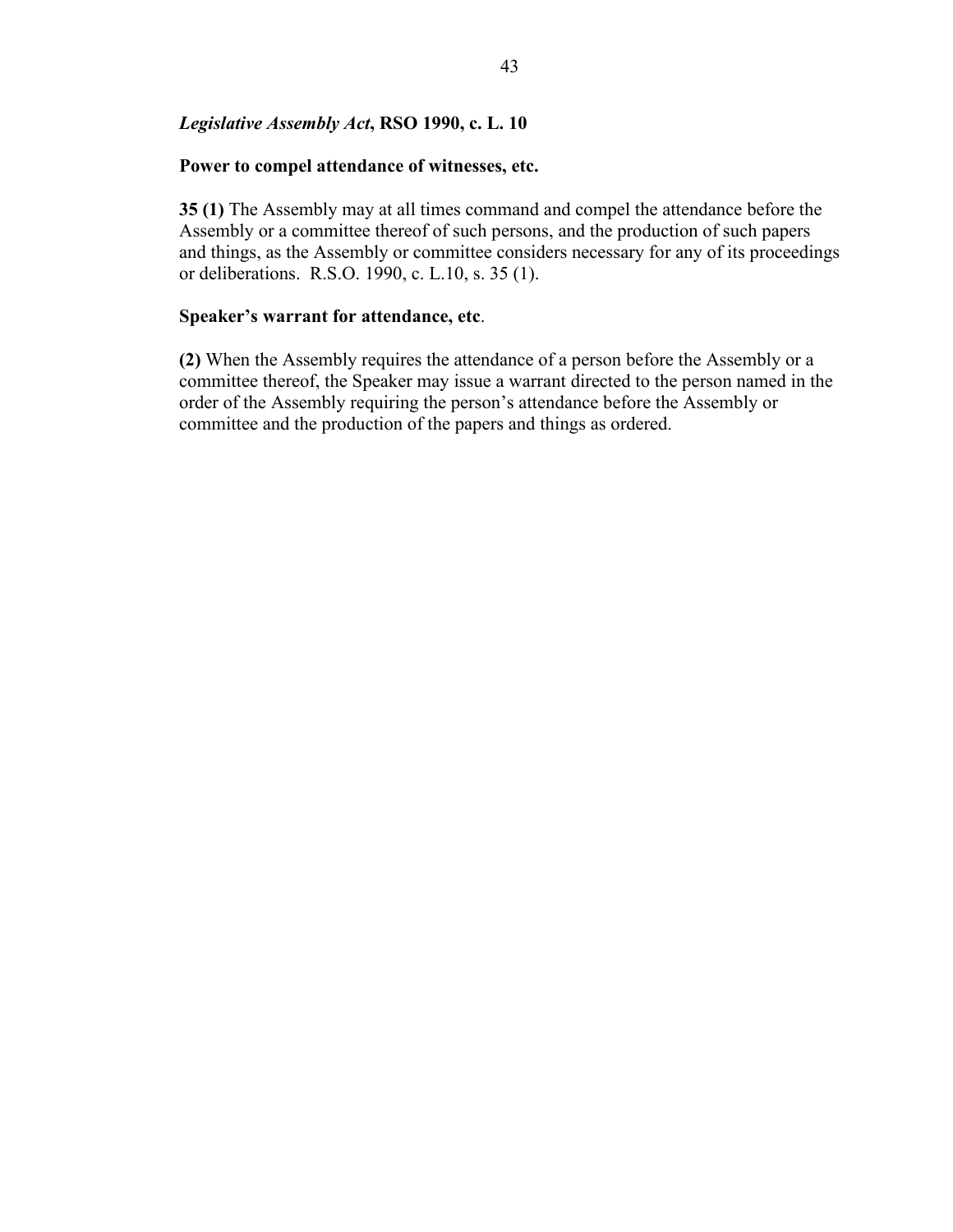## *Constitution Act, 1982***, Sch. B to the** *Canada Act, 1982***, 1982, c. 11 (UK)**

### **General procedure for amending Constitution of Canada**

**38 (1)** An amendment to the Constitution of Canada may be made by proclamation issued by the Governor General under the Great Seal of Canada where so authorized by

**(a)** resolutions of the Senate and House of Commons; and

**(b)** resolutions of the legislative assemblies of at least two-thirds of the provinces that have, in the aggregate, according to the then latest general census, at least fifty per cent of the population of all the provinces.

### **Majority of members**

**(2)** An amendment made under subsection (1) that derogates from the legislative powers, the proprietary rights or any other rights or privileges of the legislature or government of a province shall require a resolution supported by a majority of the members of each of the Senate, the House of Commons and the legislative assemblies required under subsection (1).

#### **Expression of dissent**

**(3)** An amendment referred to in subsection (2) shall not have effect in a province the legislative assembly of which has expressed its dissent thereto by resolution supported by a majority of its members prior to the issue of the proclamation to which the amendment relates unless that legislative assembly, subsequently, by resolution supported by a majority of its members, revokes its dissent and authorizes the amendment.

…

#### **Amendment by unanimous consent**

**41** An amendment to the Constitution of Canada in relation to the following matters may be made by proclamation issued by the Governor General under the Great Seal of Canada only where authorized by resolutions of the Senate and House of Commons and of the legislative assembly of each province:

**(a)** the office of the Queen, the Governor General and the Lieutenant Governor of a province;

**(b)** the right of a province to a number of members in the House of Commons not less than the number of Senators by which the province is entitled to be represented at the time this Part comes into force;

**(c)** subject to section 43, the use of the English or the French language;

**(d)** the composition of the Supreme Court of Canada; and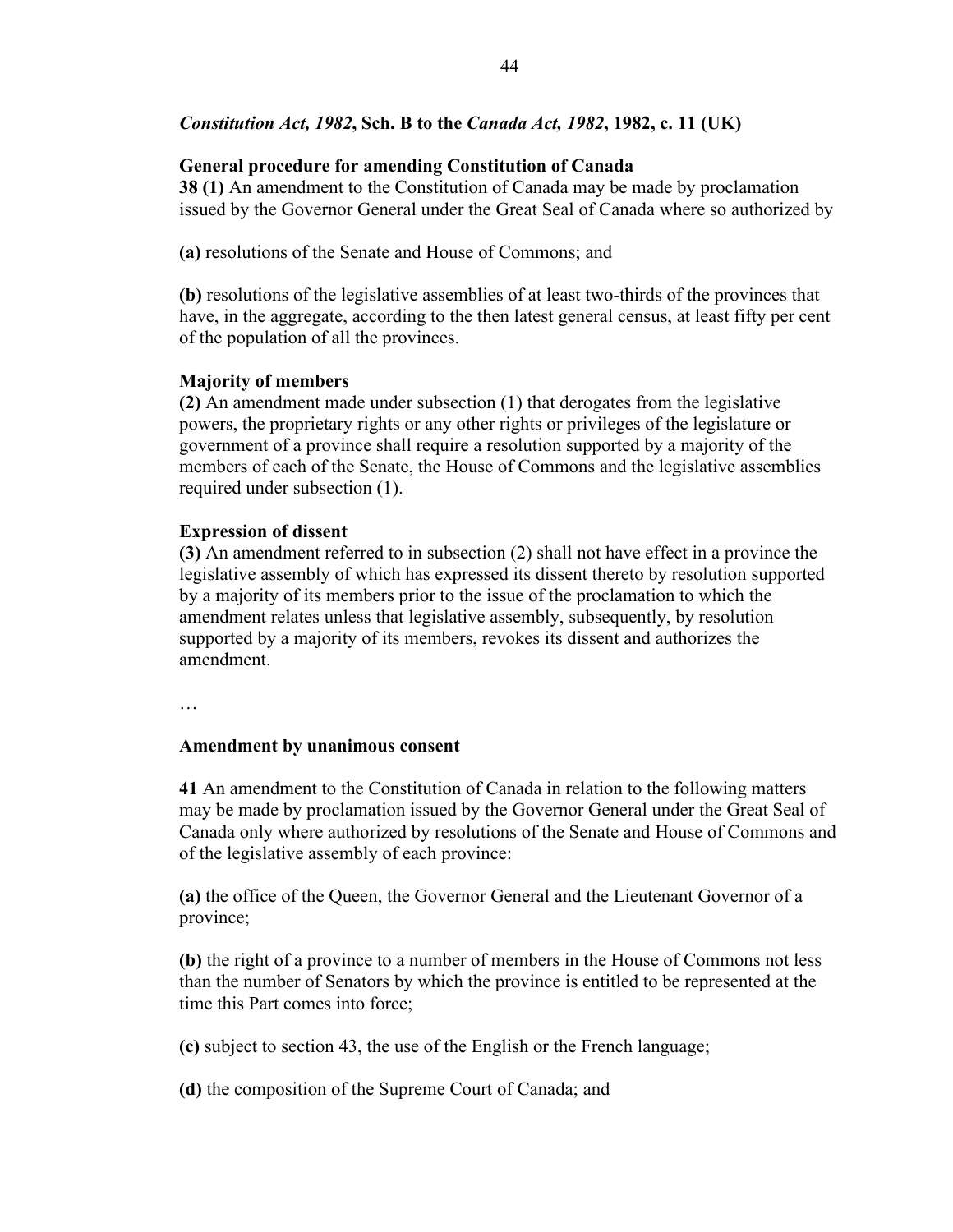**(e)** an amendment to this Part

…

## **Amendments by provincial legislatures**

**45** Subject to section 41, the legislature of each province may exclusively make laws amending the constitution of the province.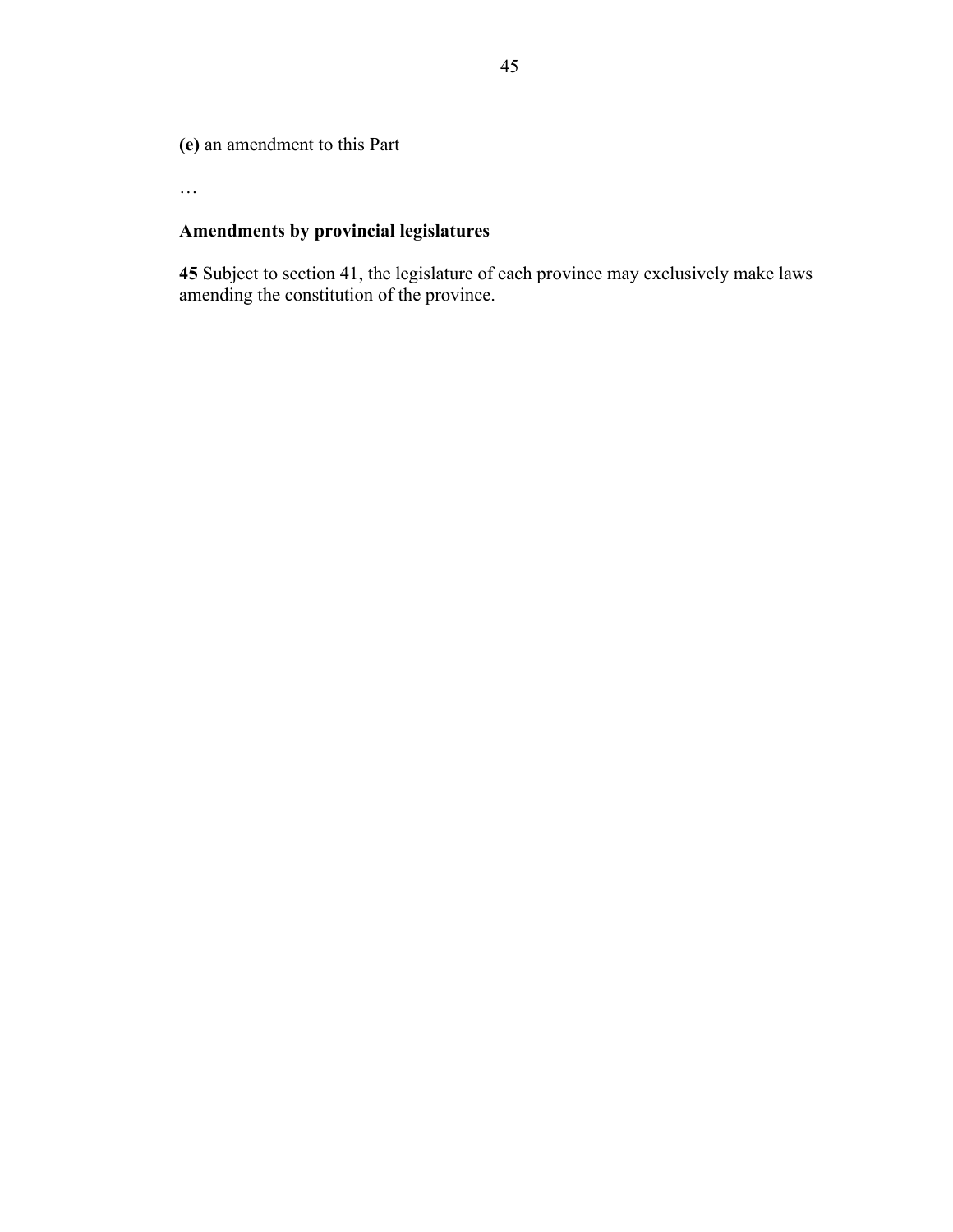#### *An Act respecting the Legislative Assembly***, SO 1875-76, c. 9**

#### **Power to compel attendance of witnesses, etc.**

**1.** The Legislative Assembly may, at all times, command and compel the attendance before such Assembly or before any committee thereof, of such persons, and the production of such papers and things as such Assembly or Committee may deem necessary for any of its proceedings or deliberations.

#### **Speaker's warrant for attendance, etc.**

**2.** Whenever the said Legislative Assembly requires the attendance of any person or persons before the said Assembly or before any Committee thereof, the Speaker may issue his warrant or subpoena, directed to the person or persons named in the Order of the said Legislative Assembly requiring the attendance of such person or persons before the said Legislative Assembly or a Committee thereof, and the production of such papers and things as may be ordered.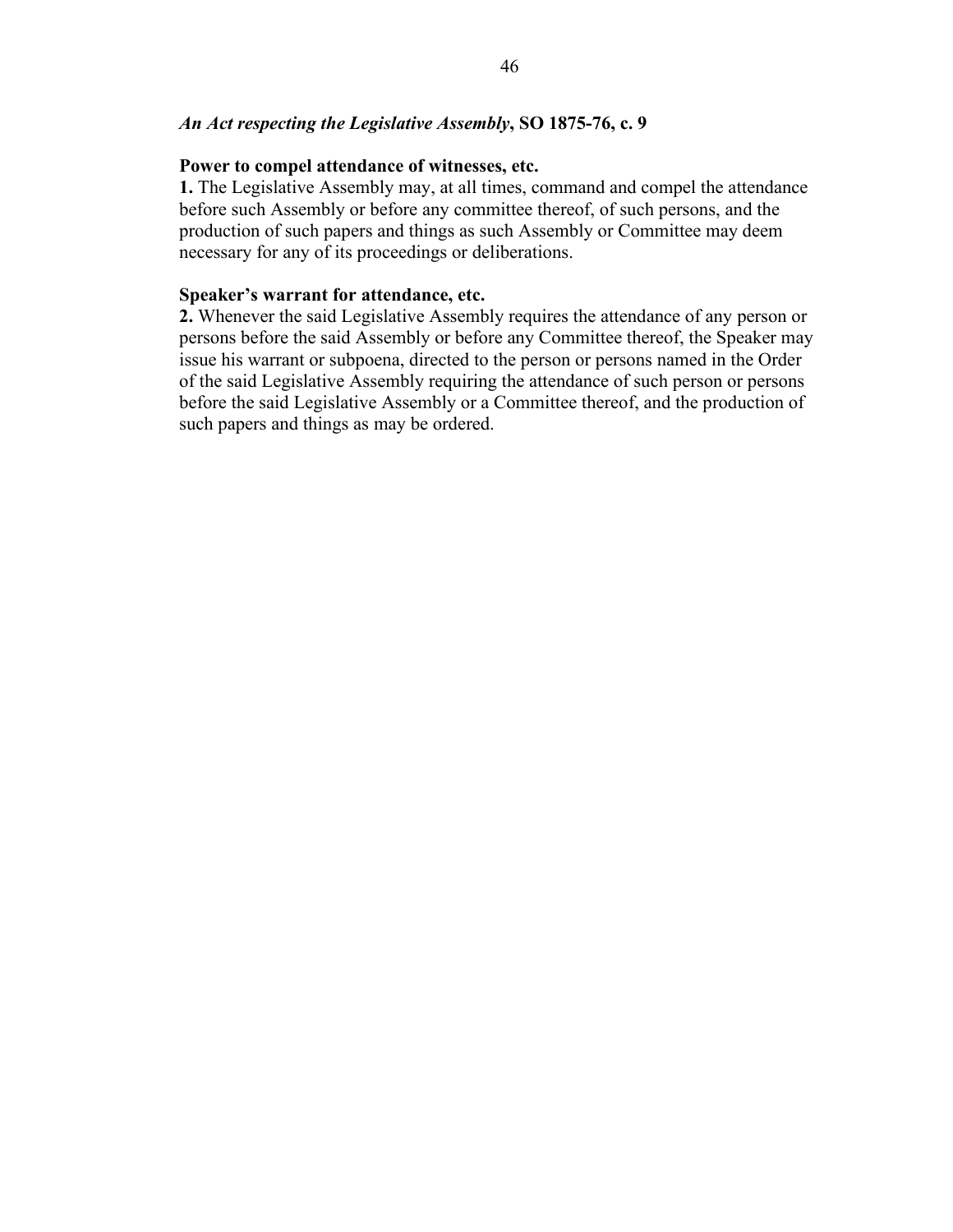#### *Legislative Assembly Act***, RSO 1877, c. 12**

#### **Power to compel attendance of witnesses, etc.**

**34.** The Legislative Assembly may, at all times, command and compel the attendance before such Assembly or before any committee thereof, of such persons, and the production of such papers and things as such Assembly or Committee may deem necessary for any of its proceedings or deliberations.

#### **Speaker's warrant for attendance, etc.**

**35.** Whenever the said Legislative Assembly requires the attendance of any person or persons before the said Assembly or before any Committee thereof, the Speaker may issue his warrant or subpoena, directed to the person or persons named in the Order of the said Legislative Assembly requiring the attendance of such person or persons before the said Legislative Assembly or a Committee thereof, and the production of such papers and things as may be ordered.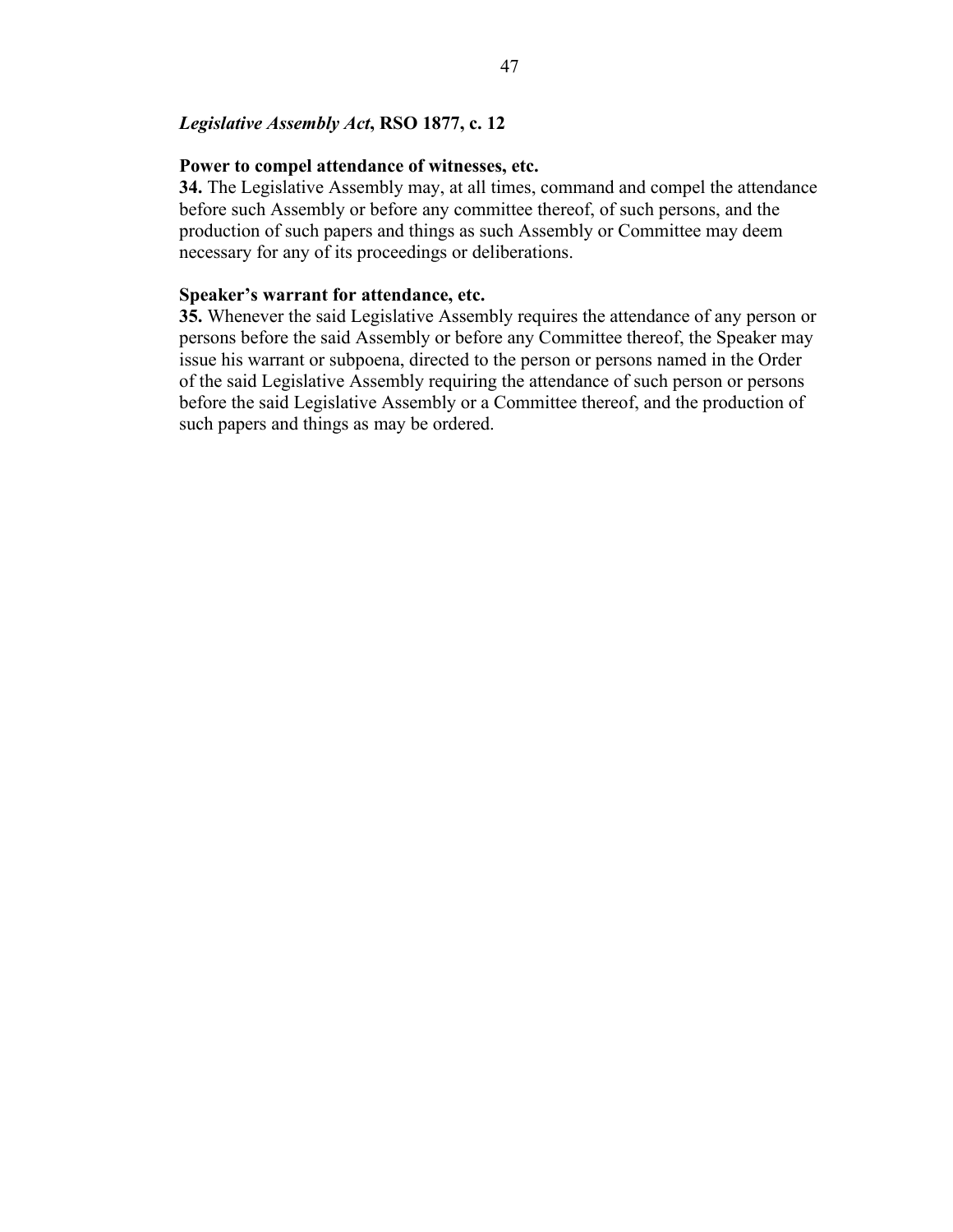## *Companies' Creditors Arrangements Act***, RSC 1985, c. C-36**

## **General power of court**

**11** Despite anything in the Bankruptcy and Insolvency Act or the Winding-up and Restructuring Act, if an application is made under this Act in respect of a debtor company, the court, on the application of any person interested in the matter, may, subject to the restrictions set out in this Act, on notice to any other person or without notice as it may see fit, make any order that it considers appropriate in the circumstances.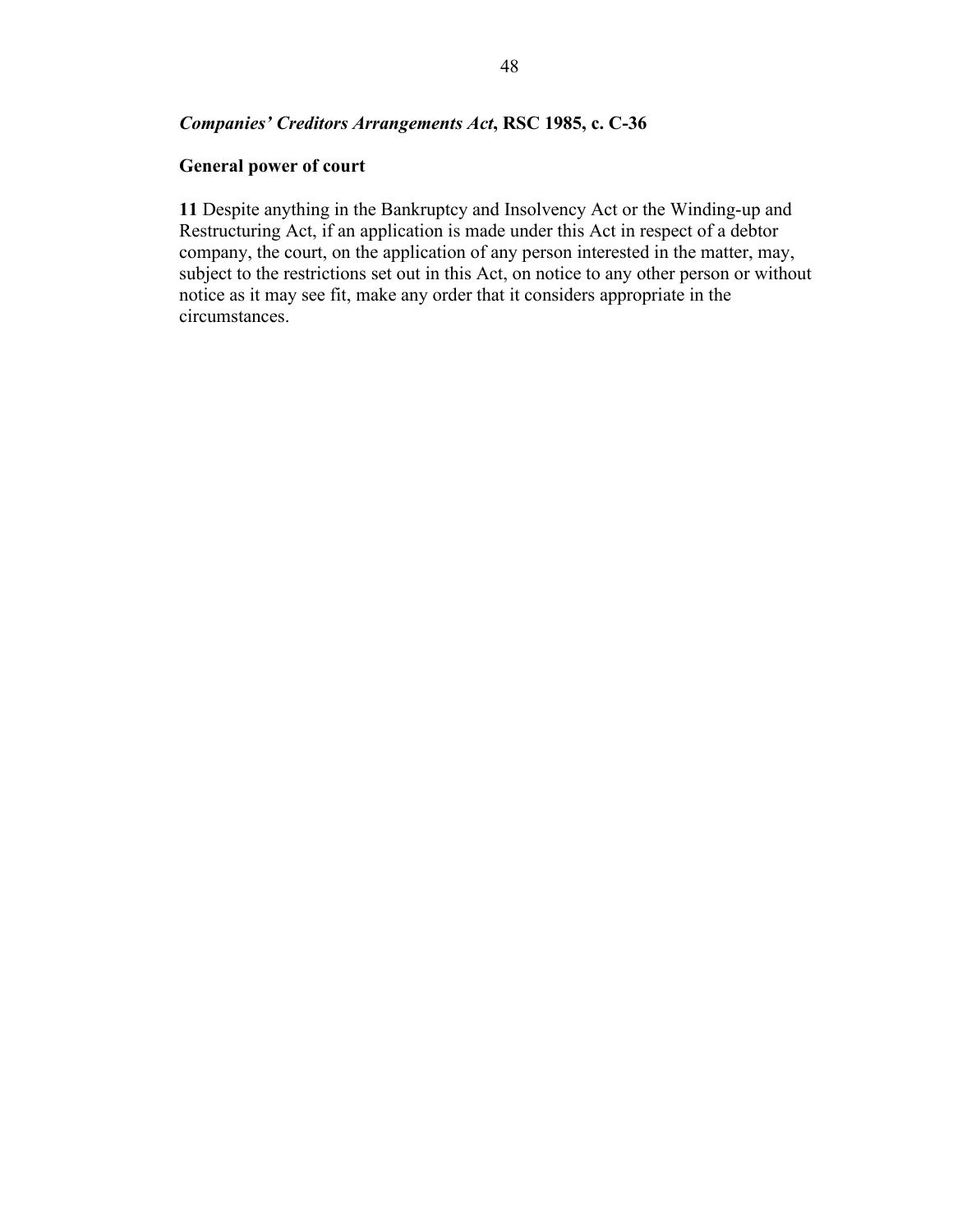### *Auditor General Act***, RSO 1990, c. A.35**

#### **Auditor General**

**2** (1) There shall be an Auditor General who is an officer of the Assembly.

#### **Appointment**

(2) The Assembly shall, by order, appoint the Auditor General. …

#### **Attendance at standing Public Accounts Committee of the Assembly**

**16** At the request of the standing Public Accounts Committee of the Assembly, the Auditor General and any member of the Office of the Auditor General designated by the Auditor General shall attend at the meetings of the committee in order,

(a) to assist the committee in planning the agenda for review by the committee of the Public Accounts and the annual report of the Auditor General; and

(b) to assist the committee during its review of the Public Accounts and the annual report of the Auditor General,

and the Auditor General shall examine into and report on any matter referred to him or her in respect of the Public Accounts by a resolution of the committee.